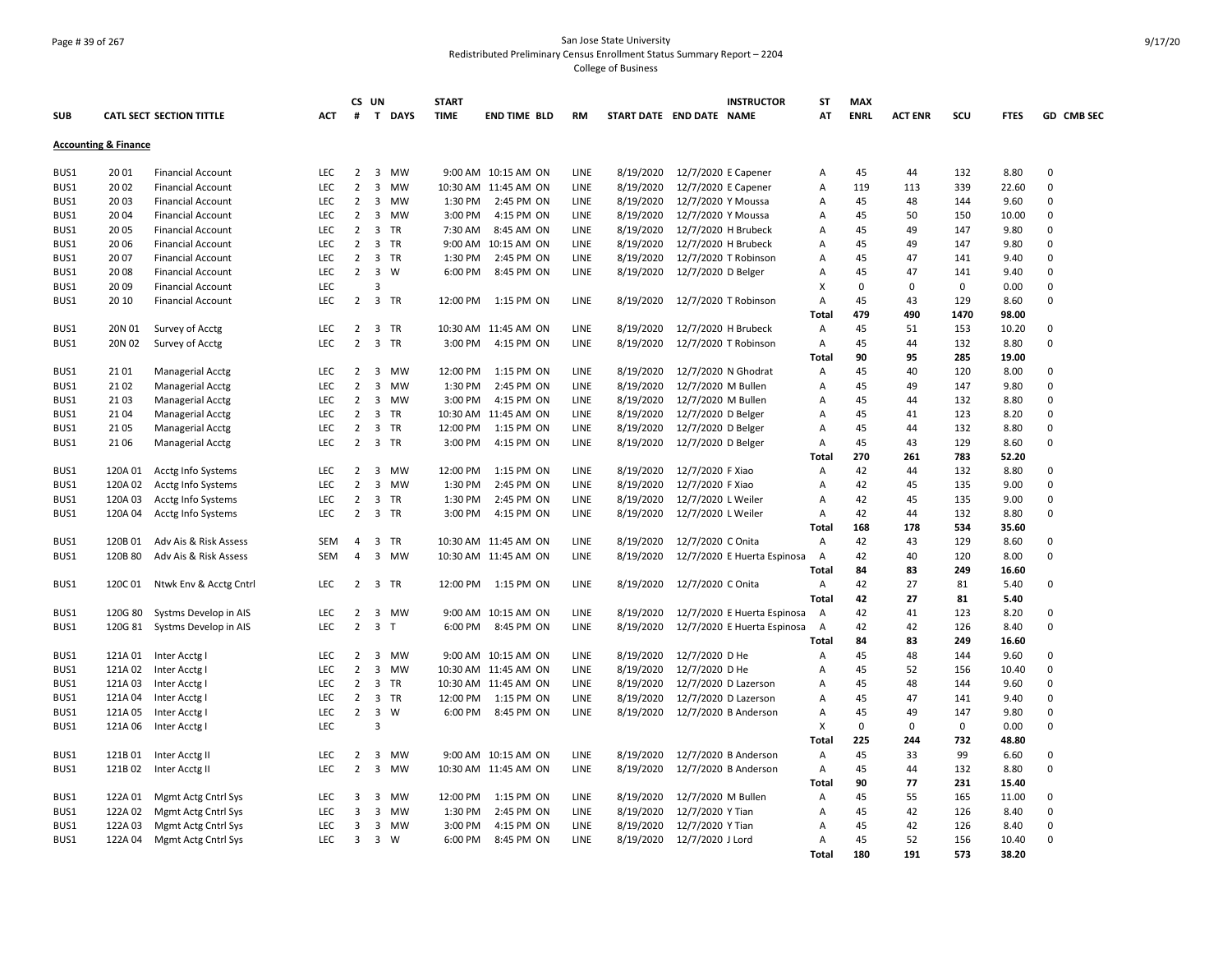# Page # 40 of 267 San Jose State University Redistributed Preliminary Census Enrollment Status Summary Report – 2204 College of Business

|            |         |                                 |            |                | CS UN                   |          | <b>START</b> |                      |             |           | <b>INSTRUCTOR</b>              | ST             | <b>MAX</b>  |                |             |             |              |
|------------|---------|---------------------------------|------------|----------------|-------------------------|----------|--------------|----------------------|-------------|-----------|--------------------------------|----------------|-------------|----------------|-------------|-------------|--------------|
| <b>SUB</b> |         | <b>CATL SECT SECTION TITTLE</b> | <b>ACT</b> | #              |                         | T DAYS   | <b>TIME</b>  | <b>END TIME BLD</b>  | <b>RM</b>   |           | START DATE END DATE NAME       | AT             | <b>ENRL</b> | <b>ACT ENR</b> | SCU         | <b>FTES</b> | GD CMB SEC   |
| BUS1       |         | 123A 01 Tax Factor Bus Inv      | LEC        | $\overline{2}$ |                         | 3 MW     |              | 9:00 AM 10:15 AM ON  | LINE        | 8/19/2020 | 12/7/2020 C Chen               | Α              | 45          | 51             | 153         | 10.20       | 0            |
| BUS1       | 123A 02 | Tax Factor Bus Inv              | <b>LEC</b> | $\overline{2}$ | $\overline{3}$          | MW       |              | 10:30 AM 11:45 AM ON | LINE        | 8/19/2020 | 12/7/2020 C Chen               | $\mathsf{A}$   | 45          | 47             | 141         | 9.40        | 0            |
| BUS1       | 123A 03 | Tax Factor Bus Inv              | <b>LEC</b> | $\overline{2}$ |                         | 3 TR     | 3:00 PM      | 4:15 PM ON           | LINE        | 8/19/2020 | 12/7/2020 J Busch              | Α              | 45          | 45             | 135         | 9.00        | $\mathbf 0$  |
| BUS1       | 123A 04 | Tax Factor Bus Inv              | <b>LEC</b> | $\overline{2}$ |                         | 3 TR     | 4:30 PM      | 5:45 PM ON           | LINE        | 8/19/2020 | 12/7/2020 J Busch              | $\overline{A}$ | 45          | 41             | 123         | 8.20        | $\Omega$     |
|            |         |                                 |            |                |                         |          |              |                      |             |           |                                | Total          | 180         | 184            | 552         | 36.80       |              |
| BUS1       | 123C 01 | Tax Indv Pass Ent               | <b>SEM</b> | $\overline{4}$ |                         | 3 W      | 6:00 PM      | 8:45 PM ON           | LINE        | 8/19/2020 | 12/7/2020 L Boman              | A              | 45          | 45             | 135         | 9.00        | 0            |
|            |         |                                 |            |                |                         |          |              |                      |             |           |                                | Total          | 45          | 45             | 135         | 9.00        |              |
| BUS1       | 125A 80 | WritingforAcctg                 | <b>LEC</b> |                |                         | 3 3 TBA  |              | ON                   | LINE        | 8/19/2020 | 12/7/2020 C Lycurgus           | A              | 25          | 13             | 39          | 2.60        | 0            |
|            |         |                                 |            |                |                         |          |              |                      |             |           |                                | Total          | 25          | 13             | 39          | 2.60        |              |
| BUS1       | 126 01  | Adv Acctg                       | LEC        |                | $\overline{3}$          |          |              |                      |             |           |                                | X              | 0           | $\mathbf 0$    | $\mathbf 0$ | 0.00        | $\mathbf 0$  |
|            |         |                                 |            |                |                         |          |              |                      |             |           |                                | Total          | 0           | 0              | 0           | 0.00        |              |
| BUS1       | 127A 01 | Corp Fin Mgmt                   | SEM        | $\overline{4}$ |                         | 3 M      | 6:00 PM      | 8:45 PM ON           | LINE        | 8/19/2020 | 12/7/2020 B Parineh            | A              | 25          | 22             | 66          | 4.40        | 0            |
|            |         |                                 |            |                |                         |          |              |                      |             |           |                                | Total          | 25          | 22             | 66          | 4.40        |              |
| BUS1       | 129A 01 | <b>Financial Auditing</b>       | LEC        | $\overline{2}$ |                         | $3 \, M$ | 6:00 PM      | 8:45 PM ON           | LINE        | 8/19/2020 | 12/7/2020 M Williams           | A              | 45          | 47             | 141         | 9.40        | $\mathbf 0$  |
| BUS1       | 129A 02 | <b>Financial Auditing</b>       | LEC        | $\overline{2}$ |                         | 3 MW     |              | 9:00 AM 10:15 AM ON  | LINE        | 8/19/2020 | 12/7/2020 J Zhang              | Α              | 45          | 31             | 93          | 6.20        | $\Omega$     |
| BUS1       | 129A 03 | <b>Financial Auditing</b>       | <b>LEC</b> | $\overline{2}$ |                         | 3 MW     |              | 10:30 AM 11:45 AM ON | LINE        | 8/19/2020 | 12/7/2020 J Zhang              | A              | 45          | 39             | 117         | 7.80        | $\mathbf 0$  |
|            |         |                                 |            |                |                         |          |              |                      |             |           |                                | Total          | 135         | 117            | 351         | 23.40       |              |
|            | 170 01  |                                 |            | $\overline{2}$ |                         |          | 6:00 PM      |                      | LINE        |           |                                |                | 45          |                | 138         | 9.20        | $\Omega$     |
| BUS1       |         | Fund of Finance                 | <b>LEC</b> |                |                         | 3 M      |              | 8:45 PM ON           |             | 8/19/2020 | 12/7/2020 D Abbott             | Α              |             | 46             |             |             |              |
| BUS1       | 170 02  | Fund of Finance                 | LEC.       | $\overline{2}$ | $\overline{3}$          | M        | 6:00 PM      | 8:45 PM ON           | LINE        | 8/19/2020 | 12/7/2020 G Sapp               | Α              | 45          | 45             | 135         | 9.00        | $\Omega$     |
| BUS1       | 17003   | Fund of Finance                 | LEC        | $\overline{2}$ |                         | 3 MW     | 7:30 AM      | 8:45 AM ON           | LINE        | 8/19/2020 | 12/7/2020 B Parineh            | Α              | 45          | 46             | 138         | 9.20        | $\mathsf 0$  |
| BUS1       | 17004   | Fund of Finance                 | <b>LEC</b> | $\overline{2}$ |                         | 3 MW     |              | 9:00 AM 10:15 AM ON  | LINE        | 8/19/2020 | 12/7/2020 B Parineh            | A              | 119         | 119            | 357         | 23.80       | $\Omega$     |
| BUS1       | 17005   | Fund of Finance                 | LEC        | $\overline{2}$ | $\overline{3}$          | MW       |              | 10:30 AM 11:45 AM ON | LINE        | 8/19/2020 | 12/7/2020 L Roden              | Α              | 45          | 47             | 141         | 9.40        | $\Omega$     |
| BUS1       | 170 06  | Fund of Finance                 | <b>LEC</b> | $\overline{2}$ |                         | 3 MW     | 12:00 PM     | 1:15 PM ON           | LINE        | 8/19/2020 | 12/7/2020 L Roden              | A              | 45          | 45             | 135         | 9.00        | $\Omega$     |
| BUS1       | 17007   | Fund of Finance                 | LEC        | $\overline{2}$ |                         | 3 MW     | 3:00 PM      | 4:15 PM ON           | LINE        | 8/19/2020 | 12/7/2020 G Sapp               | Α              | 45          | 43             | 129         | 8.60        | $\Omega$     |
| BUS1       | 170 08  | Fund of Finance                 | LEC        | $\overline{2}$ | 3 <sub>T</sub>          |          | 6:00 PM      | 8:45 PM ON           | LINE        | 8/19/2020 | 12/7/2020 M Faulkner           | Α              | 45          | 45             | 135         | 9.00        | $\Omega$     |
| BUS1       | 170 09  | Fund of Finance                 | LEC        | $\overline{2}$ |                         | 3 TR     | 7:30 AM      | 8:45 AM ON           | LINE        | 8/19/2020 | 12/7/2020 M Greenough          | Α              | 45          | 44             | 132         | 8.80        | $\Omega$     |
| BUS1       | 170 10  | Fund of Finance                 | LEC        | $\overline{2}$ |                         | 3 TR     |              | 9:00 AM 10:15 AM ON  | LINE        | 8/19/2020 | 12/7/2020 E Sequeira           | Α              | 45          | 49             | 147         | 9.80        | $\Omega$     |
| BUS1       | 170 11  | Fund of Finance                 | <b>LEC</b> | $\overline{2}$ |                         | 3 TR     |              | 10:30 AM 11:45 AM ON | LINE        | 8/19/2020 | 12/7/2020 B Campsey            | A              | 45          | 45             | 135         | 9.00        | $\Omega$     |
| BUS1       | 170 12  | Fund of Finance                 | LEC        | $\overline{2}$ |                         | 3 TR     | 12:00 PM     | 1:15 PM ON           | LINE        | 8/19/2020 | 12/7/2020 E Sequeira           | Α              | 45          | 49             | 147         | 9.80        | $\Omega$     |
| BUS1       | 170 13  | Fund of Finance                 | <b>LEC</b> | $\overline{2}$ |                         | 3 TR     | 1:30 PM      | 2:45 PM ON           | LINE        | 8/19/2020 | 12/7/2020 B Campsey            | $\mathsf{A}$   | 45          | 45             | 135         | 9.00        | $\Omega$     |
| BUS1       | 170 14  | Fund of Finance                 | LEC        | $\overline{2}$ |                         | 3 TR     | 3:00 PM      | 4:15 PM ON           | LINE        | 8/19/2020 | 12/7/2020 S Tahsin             | A              | 45          | 47             | 141         | 9.40        | $\mathbf 0$  |
| BUS1       | 170 15  | Fund of Finance                 | <b>LEC</b> |                | $\overline{3}$          |          |              |                      |             |           |                                | X              | 0           | $\Omega$       | $\mathbf 0$ | 0.00        | $\Omega$     |
| BUS1       | 170 16  | Fund of Finance                 | LEC        | $\overline{2}$ | $\overline{\mathbf{3}}$ | MW       | 1:30 PM      | 2:45 PM ON           | LINE        | 8/19/2020 | 12/7/2020 E Webb               | Α              | 45          | 43             | 129         | 8.60        | $\Omega$     |
| BUS1       | 17080   | Fund of Finance                 | <b>LEC</b> | $\overline{2}$ |                         | 3 TBA    |              | ON                   | LINE        | 8/19/2020 | 12/7/2020 X Xu                 | $\overline{A}$ | 45          | 46             | 138         | 9.20        | $\Omega$     |
| BUS1       | 17081   | Fund of Finance                 | LEC        | $\overline{2}$ |                         | 3 TBA    |              | ON                   | LINE        | 8/19/2020 | 12/7/2020 X Xu                 | Α              | 45          | 46             | 138         | 9.20        | $\Omega$     |
|            |         |                                 |            |                |                         |          |              |                      |             |           |                                | Total          | 839         | 850            | 2550        | 170.00      |              |
| BUS1       | 171A 01 | Financial Instit                | <b>LEC</b> | $\overline{2}$ |                         | 3 TR     |              | 9:00 AM 10:15 AM ON  | LINE        | 8/19/2020 | 12/7/2020 S Ivanov             | A              | 45          | 50             | 150         | 10.00       | 0            |
| BUS1       | 171A 02 | <b>Financial Instit</b>         | LEC        | $\overline{2}$ |                         | 3 TR     |              | 10:30 AM 11:45 AM ON | LINE        | 8/19/2020 | 12/7/2020 S Ivanov             | A              | 45          | 51             | 153         | 10.25       | $\mathbf{1}$ |
|            |         |                                 |            |                |                         |          |              |                      |             |           |                                | Total          | 90          | 101            | 303         | 20.25       |              |
| BUS1       | 172A 01 | <b>Investmt Analysis</b>        | LEC        | $\overline{2}$ | 3 <sub>1</sub>          |          | 6:00 PM      | 8:45 PM ON           | <b>LINE</b> | 8/19/2020 | 12/7/2020 S Tahsin             | Α              | 45          | 47             | 141         | 9.40        | $\Omega$     |
| BUS1       | 172A 02 | <b>Investmt Analysis</b>        | LEC        | $\overline{2}$ |                         | 3 TR     | 12:00 PM     | 1:15 PM ON           | LINE        | 8/19/2020 | 12/7/2020 J Cho                | A              | 45          | 43             | 129         | 8.60        | $\mathsf 0$  |
| BUS1       | 172A 03 | <b>Investmt Analysis</b>        | <b>LEC</b> | $\overline{2}$ |                         | 3 TR     | 3:00 PM      | 4:15 PM ON           | LINE        | 8/19/2020 | 12/7/2020 J Cho                | A              | 45          | 45             | 135         | 9.00        | 0            |
|            |         |                                 |            |                |                         |          |              |                      |             |           |                                | Total          | 135         | 135            | 405         | 27.00       |              |
| BUS1       | 172B 01 | Portfolio Mgmt                  | LEC        |                | 3                       |          |              |                      |             |           |                                | X              | 0           | $\mathbf 0$    | $\mathbf 0$ | 0.00        | $\mathbf 0$  |
| BUS1       | 172B 02 | Portfolio Mgmt                  | <b>LEC</b> |                | $\overline{3}$          |          |              |                      |             |           |                                | $\mathsf{x}$   | 0           | $\Omega$       | $\mathbf 0$ | 0.00        | 0            |
|            |         |                                 |            |                |                         |          |              |                      |             |           |                                | Total          | 0           | 0              | 0           | 0.00        |              |
| BUS1       | 172C 01 | <b>Futures and Options</b>      | <b>LEC</b> |                | 2 3 TR                  |          | 1:30 PM      | 2:45 PM ON           | LINE        | 8/19/2020 | 12/7/2020 J Cho                | A              | 45          | 46             | 138         | 9.20        | $\Omega$     |
|            |         |                                 |            |                |                         |          |              |                      |             |           |                                | Total          | 45          | 46             | 138         | 9.20        |              |
| BUS1       |         | 172D 01 Student Fund            | <b>LEC</b> | 3              |                         | 3 TR     | 1:30 PM      | 2:45 PM ON           | LINE        | 8/19/2020 | 12/7/2020 S Ivanov             | A              | 45          | 20             | 60          | 4.00        | 0            |
|            |         |                                 |            |                |                         |          |              |                      |             |           |                                | Total          | 45          | 20             | 60          | 4.00        |              |
| BUS1       |         | 173A 01 Fin Mgt Theory Pol      | <b>LEC</b> |                |                         | 2 3 MW   |              | 1:30 PM 2:45 PM ON   | LINE        |           | 8/19/2020 12/7/2020 T Rajkovic | Α              | 45          | 44             | 132         | 8.80        | $\mathbf 0$  |
|            |         |                                 |            |                |                         |          |              |                      |             |           |                                |                |             |                |             |             |              |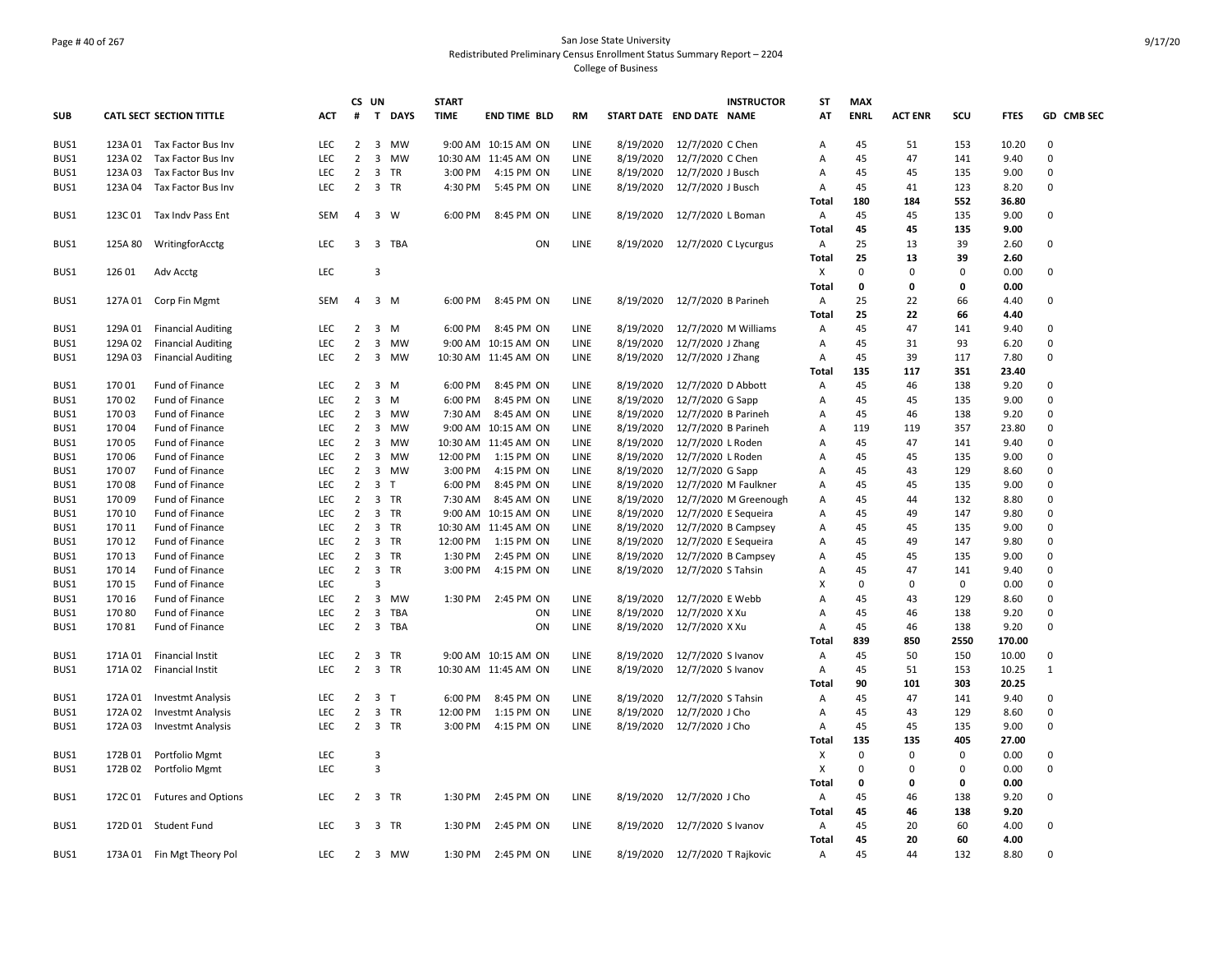# Page # 41 of 267 San Jose State University Redistributed Preliminary Census Enrollment Status Summary Report – 2204 College of Business

| <b>SUB</b> |         | <b>CATL SECT SECTION TITTLE</b> | <b>ACT</b> | CS UN<br># |     | <b>DAYS</b> | <b>START</b><br><b>TIME</b> | <b>END TIME BLD</b> |    | RM          | START DATE END DATE NAME |                   | <b>INSTRUCTOR</b>                     | ST<br>AT     | <b>MAX</b><br><b>ENRL</b> | <b>ACT ENR</b> | scu   | <b>FTES</b> | <b>GD CMB SEC</b> |
|------------|---------|---------------------------------|------------|------------|-----|-------------|-----------------------------|---------------------|----|-------------|--------------------------|-------------------|---------------------------------------|--------------|---------------------------|----------------|-------|-------------|-------------------|
| BUS1       | 173A 02 | Fin Mgt Theory Pol              | LEC        | 2          |     | 3 MW        | 3:00 PM                     | 4:15 PM ON          |    | LINE        | 8/19/2020                |                   | 12/7/2020 T Rajkovic                  | $\mathsf{A}$ | 45                        | 39             | 117   | 7.80        | - 0               |
| BUS1       | 173A 03 | Fin Mgt Theory Pol              | LEC        | 2          |     | 3 W         | 6:00 PM                     | 8:45 PM ON          |    | LINE        | 8/19/2020                |                   | 12/7/2020 M Faulkner                  | $\mathsf{A}$ | 45                        | 46             | 138   | 9.20        | 0                 |
|            |         |                                 |            |            |     |             |                             |                     |    |             |                          |                   |                                       | Total        | 135                       | 129            | 387   | 25.80       |                   |
| BUS1       | 173B 01 | Prob in Fin Mgmt                | LEC        | 2          | 3 T |             | 6:00 PM                     | 8:45 PM ON          |    | LINE        | 8/19/2020                | 12/7/2020 X Xu    |                                       | A            | 45                        | 36             | 108   | 7.20        | - 0               |
| BUS1       | 173B 02 | Prob in Fin Mgmt                | LEC        | 2          |     | 3 TR        | 4:30 PM                     | 5:45 PM ON          |    | LINE        | 8/19/2020                | 12/7/2020 X Xu    |                                       | A            | 45                        | 22             | 66    | 4.40        | - 0               |
|            |         |                                 |            |            |     |             |                             |                     |    |             |                          |                   |                                       | Total        | 90                        | 58             | 174   | 11.60       |                   |
| BUS1       | 173C 01 | <b>Entrepreneurial Finance</b>  | LEC        | 2          |     | 3 MW        | 7:30 AM                     | 8:45 AM ON          |    | <b>LINE</b> | 8/19/2020                | 12/7/2020 L Roden |                                       | $\mathsf{A}$ | 45                        | 44             | 132   | 8.80        | 0                 |
|            |         |                                 |            |            |     |             |                             |                     |    |             |                          |                   |                                       | Total        | 45                        | 44             | 132   | 8.80        |                   |
| BUS1       | 17701   | Inter Bus Fin                   | LEC        | 2          |     | 3 TR        | 12:00 PM                    | 1:15 PM ON          |    | LINE        | 8/19/2020                |                   | 12/7/2020 A Meshcheryakov A           |              | 45                        | 44             | 132   | 8.80        | - 0               |
| BUS1       | 17702   | Inter Bus Fin                   | <b>LEC</b> | 2          |     | 3 TR        | 1:30 PM                     | 2:45 PM ON          |    | <b>LINE</b> | 8/19/2020                |                   | 12/7/2020 A Meshcheryakov A           |              | 45                        | 43             | 129   | 8.60        | 0                 |
|            |         |                                 |            |            |     |             |                             |                     |    |             |                          |                   |                                       | Total        | 90                        | 87             | 261   | 17.40       |                   |
| BUS1       | 179B 01 | Selec Top Bus Fin               | <b>LEC</b> |            | 3   |             |                             |                     |    |             |                          |                   |                                       | x            | 0                         |                | 0     | 0.00        | - 0               |
|            |         |                                 |            |            |     |             |                             |                     |    |             |                          |                   |                                       | Total        | 0                         |                | 0     | 0.00        |                   |
| BUS1       | 180A01  | Indiv Study Acctg               | SUP        | 36         |     | 1 TBA       |                             |                     | ON | LINE        | 8/19/2020                | 12/7/2020 E Grace |                                       | $\mathsf{A}$ | 10                        |                |       | 0.07        | 0                 |
|            |         |                                 |            |            |     |             |                             |                     |    |             |                          |                   |                                       | Total        | 10                        |                |       | 0.07        |                   |
|            |         |                                 |            |            |     |             |                             |                     |    |             |                          |                   | <b>Accounting &amp; Finance Total</b> |              | 3646                      | 3581           | 10741 | 716.12      |                   |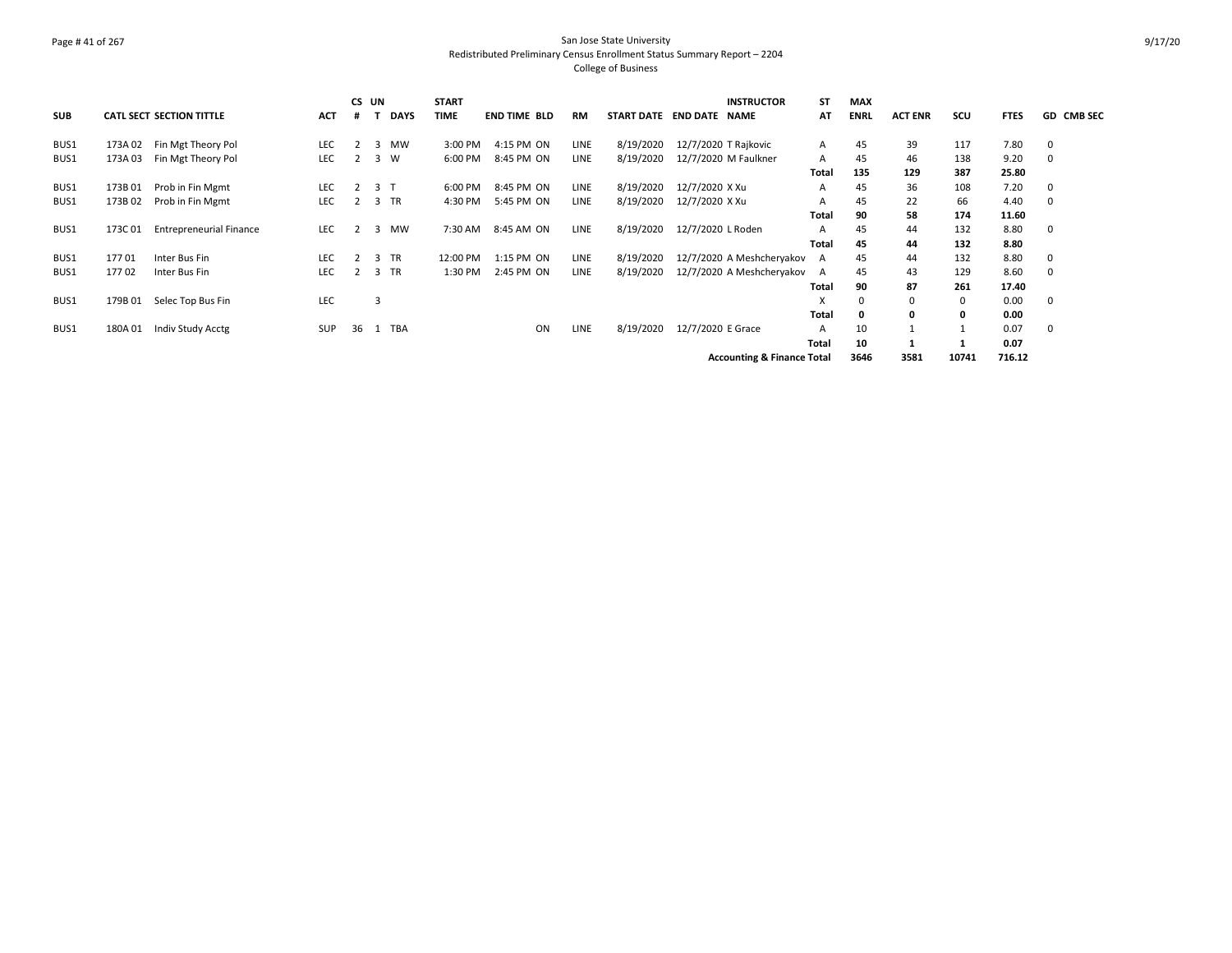#### Page # 42 of 267 San Jose State University Redistributed Preliminary Census Enrollment Status Summary Report – 2204 College of Business

|            |                                   |                                 |            |                | CS UN          |             | <b>START</b> |                     |             |            | <b>INSTRUCTOR</b>             | ST             | <b>MAX</b>   |                |                |             |                |
|------------|-----------------------------------|---------------------------------|------------|----------------|----------------|-------------|--------------|---------------------|-------------|------------|-------------------------------|----------------|--------------|----------------|----------------|-------------|----------------|
| <b>SUB</b> |                                   | <b>CATL SECT SECTION TITTLE</b> | ACT        | #              |                | T DAYS      | <b>TIME</b>  | <b>END TIME BLD</b> | <b>RM</b>   |            | START DATE END DATE NAME      | AT             | <b>ENRL</b>  | <b>ACT ENR</b> | scu            | <b>FTES</b> | GD CMB SEC     |
|            | <b>Business Graduate Programs</b> |                                 |            |                |                |             |              |                     |             |            |                               |                |              |                |                |             |                |
| <b>BUS</b> | 201 01                            | <b>Bus Communications</b>       | LEC        | $\overline{2}$ |                | 1 M         |              | 6:00 PM 10:00 PM ON | LINE        | 8/17/2020  | 9/14/2020 C Lycurgus          | Α              | 30           | 28             | 28             | 2.33        | 28             |
| <b>BUS</b> | 20102                             | <b>Bus Communications</b>       | LEC        | $\overline{2}$ |                | 1 W         |              | 6:00 PM 10:00 PM ON | LINE        | 8/19/2020  | 9/9/2020 C Lycurgus           | Α              | 30           | 27             | 27             | 2.25        | 27             |
| <b>BUS</b> | 20103                             | <b>Bus Communications</b>       | <b>LEC</b> | $\overline{2}$ |                | 1 M         |              | 6:00 PM 10:00 PM ON | LINE        | 8/17/2020  | 9/14/2020 L Lindelof          | Α              | 30           | 23             | 23             | 1.92        | 23             |
|            |                                   |                                 |            |                |                |             |              |                     |             |            |                               | <b>Total</b>   | 90           | 78             | 78             | 6.50        |                |
| <b>BUS</b> | 210 01                            | Devel & Mng People              | LEC        | $\overline{2}$ |                | $3 \, M$    |              | 6:00 PM 10:00 PM ON | LINE        | 9/21/2020  | 12/7/2020 T Altura            | Α              | 35           | 35             | 105            | 8.75        | 35             |
| <b>BUS</b> | 210 02                            | Devel & Mng People              | <b>LEC</b> | $\overline{2}$ |                | $3 \quad W$ |              | 6:00 PM 10:00 PM ON | LINE        | 9/16/2020  | 12/7/2020 T Altura            | Α              | 35           | 29             | 87             | 7.25        | 29             |
| <b>BUS</b> | 21003                             | Devel & Mng People              | <b>LEC</b> | $\overline{2}$ |                | $3 \, M$    |              | 6:00 PM 10:00 PM ON | LINE        | 9/21/2020  | 12/7/2020 C Nathanson         | Α              | 35           | 28             | 84             | 7.00        | 28             |
|            |                                   |                                 |            |                |                |             |              |                     |             |            |                               | <b>Total</b>   | 105          | 92             | 276            | 23.00       |                |
| <b>BUS</b> | 220 01                            | Fin & Mgnrl Accounting          | LEC        | $\overline{2}$ | 3 <sub>T</sub> |             |              | 6:00 PM 10:00 PM ON | LINE        |            | 8/18/2020 10/10/2020 D He     | Α              | 35           | 33             | 99             | 8.25        | 33             |
| <b>BUS</b> | 220 02                            | Fin & Mgnrl Accounting          | LEC        | $\overline{2}$ | 3 <sub>T</sub> |             |              | 6:00 PM 10:00 PM ON | LINE        |            | 8/18/2020 10/10/2020 M Barta  | Α              | 35           | 33             | 99             | 8.25        | 33             |
| <b>BUS</b> | 22003                             | Fin & Mgnrl Accounting          | LEC        | $\overline{2}$ | 3 <sub>T</sub> |             |              | 6:00 PM 10:00 PM ON | LINE        |            | 8/17/2020 10/10/2020 J Lord   | Α              | 35           | 23             | 69             | 5.75        | 23             |
|            |                                   |                                 |            |                |                |             |              |                     |             |            |                               | <b>Total</b>   | 105          | 89             | 267            | 22.25       |                |
| <b>BUS</b> | 220A 01                           | Fin Stmt Anal for Acnt          | <b>LEC</b> | $\overline{2}$ |                | 3 TR        | 1:30 PM      | 5:30 PM ON          | LINE        | 10/29/2020 | 12/7/2020 Y Tian              | Α              | 40           | 28             | 84             | 7.00        | 28             |
|            |                                   |                                 |            |                |                |             |              |                     |             |            |                               | Total          | 40           | 28             | 84             | 7.00        |                |
| <b>BUS</b> | 220G 01                           | Tax Bus Invest Dec              | <b>LEC</b> | 2              |                | 3 MW        | 1:30 PM      | 5:30 PM ON          | LINE        | 9/30/2020  | 11/4/2020 C Chen              | A              | 40           | 19             | 57             | 4.75        | 19             |
|            |                                   |                                 |            |                |                |             |              |                     |             |            |                               | <b>Total</b>   | 40           | 19             | 57             | 4.75        |                |
| <b>BUS</b> | 220H 01                           | Audit Cncpt/Pract               | <b>LEC</b> | $\overline{2}$ |                | 3 MWF       | 1:30 PM      | 5:30 PM ON          | LINE        | 11/6/2020  | 12/7/2020 J Zhang             | Α              | 40           | 24             | 72             | 6.00        | 24             |
|            |                                   |                                 |            |                |                |             |              |                     |             |            |                               | Total          | 40           | 24             | 72             | 6.00        |                |
| <b>BUS</b> | 220J 01                           | <b>Bus Comm &amp; Ethics</b>    | LEC        | $\overline{2}$ |                | 3 TR        | 1:30 PM      | 5:30 PM ON          | LINE        | 8/20/2020  | 10/1/2020 E Grace             | Α              | 40           | 26             | 78             | 6.50        | 26             |
|            |                                   |                                 |            |                |                |             |              |                     |             |            |                               | <b>Total</b>   | 40           | 26             | 78             | 6.50        |                |
| <b>BUS</b> | 220R 01                           | Software Application            | <b>LEC</b> | $\overline{3}$ | 3 F            |             | 9:30 AM      | 1:30 PM ON          | LINE        |            | 8/21/2020 10/30/2020 C Onita  | Α              | 40           | 17             | 51             | 4.25        | 17             |
|            |                                   |                                 |            |                |                |             |              |                     |             |            |                               | <b>Total</b>   | 40           | 17             | 51             | 4.25        |                |
| <b>BUS</b> | 220S 01                           | Finan Rpt & Analy III           | <b>LEC</b> | $\overline{2}$ |                | 3 MW        | 1:30 PM      | 5:30 PM ON          | LINE        | 8/19/2020  | 9/28/2020 E Capener           | Α              | 40           | 14             | 42             | 3.50        | 14             |
|            |                                   |                                 |            |                |                |             |              |                     |             |            |                               | Total          | 40           | 14             | 42             | 3.50        |                |
| <b>BUS</b> | 220V 01                           | Spec Topics in Accntg           | LEC        |                | $\overline{3}$ |             |              |                     |             |            |                               | Χ              | $\Omega$     | $\mathbf 0$    | $\mathbf 0$    | 0.00        | $\mathbf 0$    |
|            |                                   |                                 |            |                |                |             |              |                     |             |            |                               | <b>Total</b>   | $\mathbf{0}$ | $\mathbf 0$    | 0              | 0.00        |                |
| <b>BUS</b> | 234A 04                           | Social Media Mktg               | LEC        | 3              | 3 F            |             |              | 6:00 PM 10:00 PM ON | LINE        | 10/12/2020 | 12/7/2020 H Lee               | Α              | 40           | 25             | 75             | 6.25        | 25             |
|            |                                   |                                 |            |                |                |             |              |                     |             |            |                               | Total          | 40           | 25             | 75             | 6.25        |                |
| <b>BUS</b> | 24704                             | <b>Big Data Mgmt</b>            | <b>LEC</b> | 3              | 3 F            |             |              | 6:00 PM 10:00 PM ON | <b>LINE</b> | 10/12/2020 | 12/7/2020 S Jensen            | Α              | 35           | 9              | 27             | 2.25        | 9              |
|            |                                   |                                 |            |                |                |             |              |                     |             |            |                               | <b>Total</b>   | 35           | 9              | 27             | 2.25        |                |
| <b>BUS</b> | 253 04                            | Negot/Conflict Mgmt             | LEC        | 3              | 3 R            |             |              | 6:00 PM 10:00 PM ON | LINE        |            | 8/20/2020 10/10/2020 G Radine | Α              | 40           | 29             | 87             | 7.25        | 29             |
|            |                                   |                                 |            |                |                |             |              |                     |             |            |                               | Total          | 40           | 29             | 87             | 7.25        |                |
| <b>BUS</b> | 26001                             | Mgrl Dec Analysis               | <b>LEC</b> | 2              | 3              | W           |              | 6:00 PM 10:00 PM ON | <b>LINE</b> |            | 8/19/2020 10/10/2020 M Klein  | A              | 35           | 33             | 99             | 8.25        | 33             |
| <b>BUS</b> | 260 02                            | Mgrl Dec Analysis               | LEC        | 2              |                | $3 \, M$    |              | 6:00 PM 10:00 PM ON | LINE        |            | 8/17/2020 10/10/2020 M Klein  | Α              | 35           | 44             | 132            | 11.00       | 44             |
|            |                                   |                                 |            |                |                |             |              |                     |             |            |                               | Total          | 70           | 77             | 231            | 19.25       |                |
| <b>BUS</b> | 265 01                            | Silicon Valley Exp              | LEC        | $\overline{2}$ |                | 2 TBA       |              | ON                  | LINE        | 8/17/2020  | 12/7/2020 V Agarwal           | Α              | 40           | $\overline{2}$ | $\overline{4}$ | 0.33        | $\overline{2}$ |
|            |                                   |                                 |            |                |                |             |              |                     |             |            |                               | <b>Total</b>   | 40           | $\overline{2}$ | 4              | 0.33        |                |
| <b>BUS</b> | 270 01                            | <b>Financial Mgmt</b>           | LEC        | $\overline{2}$ | 3 <sub>T</sub> |             |              | 6:00 PM 10:00 PM ON | LINE        | 10/13/2020 | 12/7/2020 A Meshcheryakov     | $\overline{A}$ | 35           | 33             | 99             | 8.25        | 33             |
| <b>BUS</b> | 27002                             | <b>Financial Mgmt</b>           | LEC        | $\overline{2}$ | 3 <sub>1</sub> |             |              | 6:00 PM 10:00 PM ON | LINE        | 10/12/2020 | 12/7/2020 T Rajkovic          | Α              | 35           | 33             | 99             | 8.25        | 33             |
| <b>BUS</b> | 27003                             | <b>Financial Mgmt</b>           | LEC        | $\overline{2}$ | 3 <sub>T</sub> |             |              | 6:00 PM 10:00 PM ON | LINE        | 10/12/2020 | 12/7/2020 S Ivanov            | Α              | 35           | 23             | 69             | 5.75        | 23             |
|            |                                   |                                 |            |                |                |             |              |                     |             |            |                               | Total          | 105          | 89             | 267            | 22.25       |                |
| <b>BUS</b> | 28001                             | Op & Supply Chain Mgt           | LEC        | $\overline{2}$ |                | 3 W         | 6:00 PM      | 10:00 PM ON         | LINE        | 10/14/2020 | 12/7/2020 M Zhou              | Α              | 35           | 31             | 93             | 7.75        | 31             |
| <b>BUS</b> | 280 02                            | Op & Supply Chain Mgt           | <b>LEC</b> | $\overline{2}$ |                | $3 \, M$    |              | 6:00 PM 10:00 PM ON | LINE        | 10/12/2020 | 12/7/2020 Y Wu                | Α              | 35           | 38             | 114            | 9.50        | 38             |
|            |                                   |                                 |            |                |                |             |              |                     |             |            |                               | <b>Total</b>   | 70           | 69             | 207            | 17.25       |                |
| <b>BUS</b> | 297D 01                           | Spec Topics Bus Adm             | <b>LEC</b> | $\overline{2}$ |                | 3 TBA       |              | ON                  | LINE        | 8/17/2020  | 12/7/2020 E Grace             | Α              | $\mathbf{1}$ | 2              | 6              | 0.50        | 2              |
| <b>BUS</b> | 297D 04                           | Spec Topics Bus Adm             | LEC        |                | 3              |             |              |                     |             |            |                               | X              | $\Omega$     | $\Omega$       | 0              | 0.00        | 0              |
|            |                                   |                                 |            |                |                |             |              |                     |             |            |                               | Total          | 1            | $\overline{2}$ | 6              | 0.50        |                |
| <b>BUS</b> | 298 10                            | Master's Project                | SUP        |                |                | 24 3 TBA    |              | ON                  | <b>LINE</b> | 8/19/2020  | 12/7/2020                     | A              | 25           | $\Omega$       | $\Omega$       | 0.00        | $\mathbf 0$    |
|            |                                   |                                 |            |                |                |             |              |                     |             |            |                               | <b>Total</b>   | 25           | O              | <sup>0</sup>   | 0.00        |                |
|            |                                   |                                 |            |                |                |             |              |                     |             |            |                               |                |              |                |                |             |                |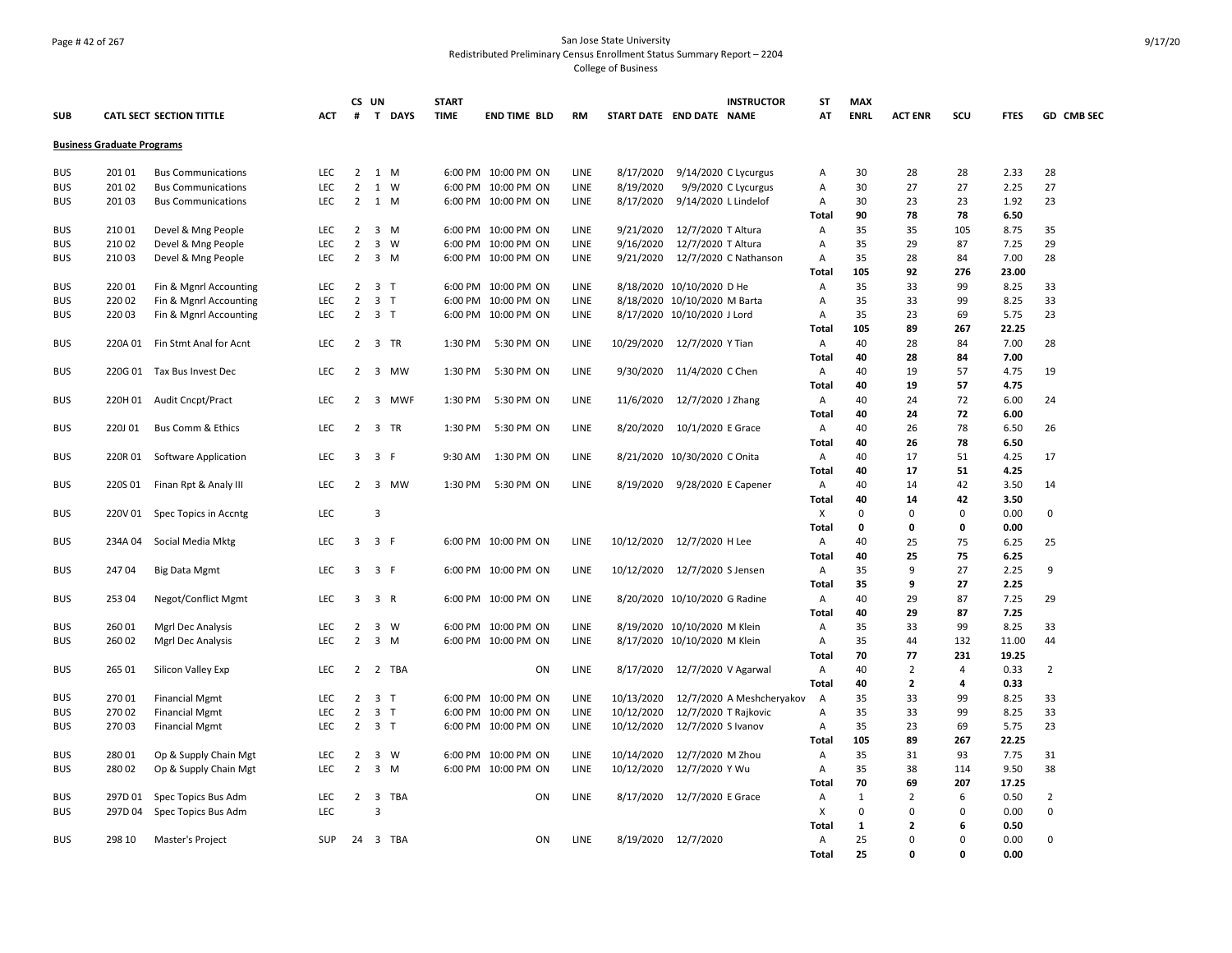# Page # 43 of 267 San Jose State University Redistributed Preliminary Census Enrollment Status Summary Report – 2204 College of Business

|            |        |                                 |            | CS UN |             | <b>START</b> |                     |             |           | <b>INSTRUCTOR</b>                       | ST    | <b>MAX</b>  |                |          |             |                   |
|------------|--------|---------------------------------|------------|-------|-------------|--------------|---------------------|-------------|-----------|-----------------------------------------|-------|-------------|----------------|----------|-------------|-------------------|
| <b>SUB</b> |        | <b>CATL SECT SECTION TITTLE</b> | <b>ACT</b> |       | <b>DAYS</b> | <b>TIME</b>  | <b>END TIME BLD</b> | <b>RM</b>   |           | START DATE END DATE NAME                | AT    | <b>ENRL</b> | <b>ACT ENR</b> | scu      | <b>FTES</b> | <b>GD CMB SEC</b> |
| <b>BUS</b> | 298C01 | CMBA Internship                 | <b>SUP</b> |       | 48 3 TBA    |              | ON                  | <b>LINE</b> |           | 8/19/2020 12/7/2020 D Czerwinski        | A     |             |                |          | 0.25        |                   |
|            |        |                                 |            |       |             |              |                     |             |           |                                         | Total |             |                |          | 0.25        |                   |
| <b>BUS</b> | 298101 | Applied Bus Intern              | <b>SUP</b> |       | 48 1 TBA    |              | ON                  | <b>LINE</b> | 8/19/2020 | 12/7/2020                               | A     | 15          | $\Omega$       | $\Omega$ | 0.00        | 0                 |
| <b>BUS</b> | 298102 | Applied Bus Intern              | <b>SUP</b> | 48    | 1 TBA       |              | ON                  | <b>LINE</b> | 8/19/2020 | 12/7/2020                               |       |             | $\Omega$       | 0        | 0.00        | 0                 |
|            |        |                                 |            |       |             |              |                     |             |           |                                         | Total | 18          | 0              | 0        | 0.00        |                   |
|            |        |                                 |            |       |             |              |                     |             |           | <b>Business Graduate Programs Total</b> |       | 989         | 690            | 1912     | 159.33      |                   |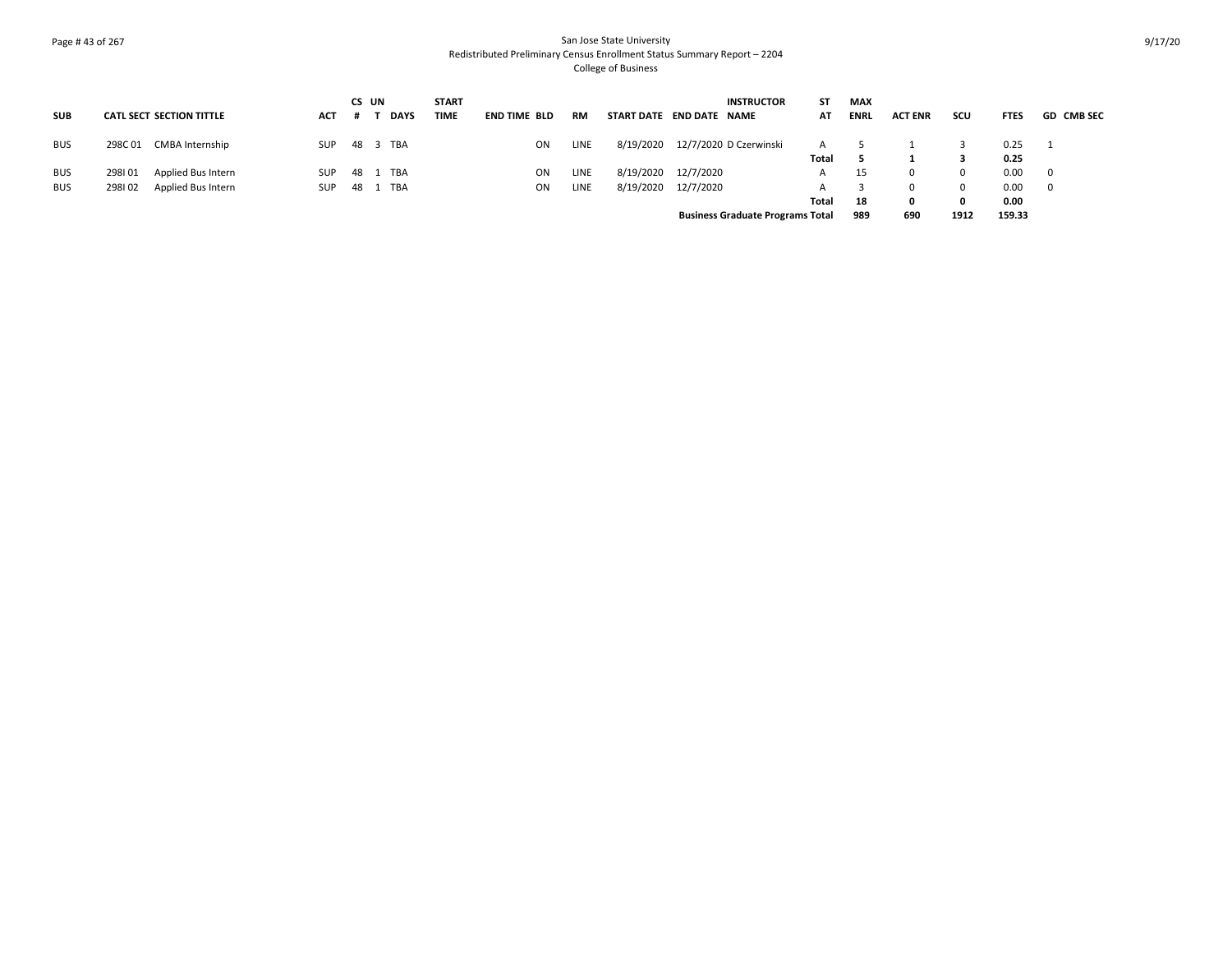#### Page # 44 of 267 San Jose State University Redistributed Preliminary Census Enrollment Status Summary Report – 2204 College of Business

|                  |         |                                 |            |                | CS UN                   |              | <b>START</b> |                       |      |                          |                              | <b>INSTRUCTOR</b>     | ST           | <b>MAX</b>  |                |             |             |              |
|------------------|---------|---------------------------------|------------|----------------|-------------------------|--------------|--------------|-----------------------|------|--------------------------|------------------------------|-----------------------|--------------|-------------|----------------|-------------|-------------|--------------|
| <b>SUB</b>       |         | <b>CATL SECT SECTION TITTLE</b> | ACT        | #              |                         | T DAYS       | <b>TIME</b>  | <b>END TIME BLD</b>   | RM   | START DATE END DATE NAME |                              |                       | AT           | <b>ENRL</b> | <b>ACT ENR</b> | scu         | <b>FTES</b> | GD CMB SEC   |
| <b>Marketing</b> |         |                                 |            |                |                         |              |              |                       |      |                          |                              |                       |              |             |                |             |             |              |
| BUS2             | 90 01   | <b>Bus Statistics</b>           | SEM        | 4              |                         | 3 MW         |              | 9:00 AM 10:15 AM ON   | LINE | 8/19/2020                | 12/7/2020 H Eisips           |                       | Α            | 45          | 48             | 144         | 9.60        | 0            |
| BUS2             | 90 02   | <b>Bus Statistics</b>           | SEM        | $\overline{4}$ | 3                       | MW           | 1:30 PM      | 2:45 PM ON            | LINE | 8/19/2020                | 12/7/2020 S Tian             |                       | Α            | 119         | 118            | 354         | 23.60       | 0            |
| BUS2             | 90 03   | <b>Bus Statistics</b>           | <b>SEM</b> | 4              | $\overline{3}$          | TR           | 12:00 PM     | 1:15 PM ON            | LINE | 8/19/2020                | 12/7/2020 D McFeely          |                       | Α            | 45          | 42             | 126         | 8.40        | $\Omega$     |
| BUS2             | 90 04   | <b>Bus Statistics</b>           | <b>SEM</b> | $\overline{4}$ | 3                       | W            | 6:00 PM      | 8:45 PM ON            | LINE | 8/19/2020                | 12/7/2020 J Johnson          |                       | A            | 119         | 119            | 357         | 23.80       | $\Omega$     |
| BUS2             | 90 80   | <b>Bus Statistics</b>           | <b>SEM</b> | $\overline{4}$ |                         | 3 TBA        |              | ON                    | LINE | 8/19/2020                | 12/7/2020 S Silver           |                       | Α            | 45          | 41             | 123         | 8.20        | $\Omega$     |
| BUS2             | 9081    | <b>Bus Statistics</b>           | SEM        | $\overline{4}$ |                         | 3 TBA        |              | ON                    | LINE | 8/19/2020                | 12/7/2020 S Silver           |                       | Α            | 45          | 44             | 132         | 8.80        | 0            |
|                  |         |                                 |            |                |                         |              |              |                       |      |                          |                              |                       | Total        | 418         | 412            | 1236        | 82.40       |              |
| BUS2             | 130 01  | Intro to Marketing              | <b>LEC</b> | $\overline{2}$ |                         | 3 MW         | 7:30 AM      | 8:45 AM ON            | LINE | 8/19/2020                | 12/7/2020 S Cash             |                       | A            | 45          | 45             | 135         | 9.00        | 0            |
| BUS <sub>2</sub> | 130 02  | Intro to Marketing              | LEC        | $\overline{2}$ | $\overline{3}$          | <b>MW</b>    |              | 9:00 AM 10:15 AM ON   | LINE | 8/19/2020                | 12/7/2020 S Lilienthal       |                       | Α            | 45          | 45             | 135         | 9.00        | 0            |
| BUS <sub>2</sub> | 13003   | Intro to Marketing              | LEC        | $\overline{2}$ | 3                       | MW           | 12:00 PM     | 1:15 PM ON            | LINE | 8/19/2020                | 12/7/2020 H Eisips           |                       | Α            | 45          | 50             | 150         | 10.00       | $\Omega$     |
| BUS <sub>2</sub> | 13004   | Intro to Marketing              | LEC        | 2              |                         | 3 MW         | 1:30 PM      | 2:45 PM ON            | LINE | 8/19/2020                | 12/7/2020 W Easter           |                       | Α            | 45          | 46             | 138         | 9.20        | 0            |
| BUS2             | 130 05  | Intro to Marketing              | <b>LEC</b> | $\overline{2}$ | 3                       | <b>MW</b>    | 3:00 PM      | 4:15 PM ON            | LINE | 8/19/2020                | 12/7/2020 W Easter           |                       | A            | 45          | 46             | 138         | 9.25        | $\mathbf{1}$ |
| BUS2             | 130 06  | Intro to Marketing              | LEC        | $\overline{2}$ |                         | 3 MW         | 4:30 PM      | 5:45 PM ON            | LINE | 8/19/2020                | 12/7/2020 H Eisips           |                       | Α            | 45          | 50             | 150         | 10.00       | 0            |
| BUS2             | 130 07  | Intro to Marketing              | <b>LEC</b> | $\overline{2}$ |                         | $3 \, M$     | 6:00 PM      | 8:45 PM ON            | LINE | 8/19/2020                | 12/7/2020 G Castro           |                       | Α            | 119         | 119            | 357         | 23.80       | $\Omega$     |
| BUS2             | 130 08  | Intro to Marketing              | LEC        | $\overline{2}$ |                         | 3 TR         |              | 9:00 AM 10:15 AM ON   | LINE | 8/19/2020                | 12/7/2020 R Murray           |                       | Α            | 45          | 44             | 132         | 8.80        | 0            |
| BUS2             | 13009   | Intro to Marketing              | LEC        | 2              |                         | 3 TR         |              | 10:30 AM 11:45 AM ON  | LINE | 8/19/2020                | 12/7/2020 R Murray           |                       | Α            | 45          | 46             | 138         | 9.20        | 0            |
| BUS <sub>2</sub> | 130 10  | Intro to Marketing              | <b>LEC</b> | $\overline{2}$ |                         | 3 TR         | 1:30 PM      | 2:45 PM ON            | LINE | 8/19/2020                | 12/7/2020 R Murray           |                       | Α            | 119         | 121            | 363         | 24.20       | $\Omega$     |
| BUS2             | 130 11  | Intro to Marketing              | <b>LEC</b> |                | 3                       |              |              |                       |      |                          |                              |                       | X            | 0           | 0              | $\mathbf 0$ | 0.00        | $\Omega$     |
| BUS2             | 130 12  | Intro to Marketing              | <b>LEC</b> | $\overline{2}$ | 3 <sub>1</sub>          |              | 6:00 PM      | 8:45 PM ON            | LINE | 8/19/2020                | 12/7/2020 B Boveda           |                       | A            | 119         | 123            | 369         | 24.60       | 0            |
| BUS2             | 130 13  | Intro to Marketing              | LEC        | $\overline{2}$ | 3 <sub>1</sub>          |              | 6:00 PM      | 8:45 PM ON            | LINE | 8/19/2020                | 12/7/2020 R Reed             |                       | Α            | 45          | 59             | 177         | 11.80       | $\Omega$     |
| BUS2             | 130 14  | Intro to Marketing              | LEC        | $\overline{2}$ |                         | 3 R          | 6:00 PM      | 8:45 PM ON            | LINE | 8/19/2020                | 12/7/2020 V Agarwal          |                       | Α            | 45          | 54             | 162         | 10.85       | $\mathbf{1}$ |
| BUS2             | 130 15  | Intro to Marketing              | <b>LEC</b> |                | 3                       |              |              |                       |      |                          |                              |                       | X            | 0           | 0              | 0           | 0.00        | 0            |
| BUS <sub>2</sub> | 130 16  | Intro to Marketing              | <b>LEC</b> | $\overline{2}$ | 3                       | TR           |              | 9:00 AM 10:15 AM ON   | LINE | 8/19/2020                | 12/7/2020 K Gehrt            |                       | A            | 45          | 42             | 126         | 8.40        | $\Omega$     |
| BUS2             | 130 80  | Intro to Marketing              | LEC        | $\overline{2}$ |                         | 3 TBA        |              | ON                    | LINE | 8/19/2020                | 12/7/2020 M Easter           |                       | Α            | 45          | 45             | 135         | 9.00        | $\Omega$     |
| BUS2             | 13081   | Intro to Marketing              | LEC        | $\overline{2}$ | 3                       | TBA          |              | ON                    | LINE | 8/19/2020                | 12/7/2020 M Easter           |                       | Α            | 45          | 43             | 129         | 8.60        | 0            |
| BUS2             | 13082   |                                 | LEC        | $\overline{2}$ | 3                       | TBA          |              | ON                    | LINE | 8/19/2020                | 12/7/2020 M Easter           |                       |              | 45          | 44             | 132         | 8.80        | 0            |
| BUS <sub>2</sub> | 13083   | Intro to Marketing              | <b>LEC</b> | $\overline{2}$ | 3                       | TBA          |              | ON                    | LINE | 8/19/2020                |                              |                       | Α            | 45          | 47             | 141         | 9.45        | $\mathbf{1}$ |
| BUS <sub>2</sub> | 130 84  | Intro to Marketing              | <b>LEC</b> | $\overline{2}$ | $\overline{3}$          | TBA          |              | ON                    | LINE | 8/19/2020                | 12/7/2020 M Rajan            |                       | Α            | 45          | 48             | 144         | 9.60        | 0            |
|                  |         | Intro to Marketing              |            |                |                         |              |              |                       |      |                          | 12/7/2020 M Rajan            |                       | Α            |             | 47             |             |             | O            |
| BUS2             | 13085   | Intro to Marketing              | LEC        | $\overline{2}$ | $\overline{3}$          | TBA          |              | ON                    | LINE | 8/19/2020                | 12/7/2020 M Merz             |                       | Α            | 45          |                | 141         | 9.40        |              |
| BUS2             | 130 86  | Intro to Marketing              | LEC        | $\overline{2}$ | 3                       | TBA          |              | ON                    | LINE | 8/19/2020                | 12/7/2020 M Merz             |                       | Α            | 45          | 43             | 129         | 8.60        | 0            |
| BUS2             | 13087   | Intro to Marketing              | <b>LEC</b> | $\overline{2}$ |                         | 3 TBA        |              | ON                    | LINE | 8/19/2020                | 12/7/2020 M Easter           |                       | Α            | 45          | 38             | 114         | 7.65        | $\mathbf{1}$ |
|                  |         |                                 |            |                |                         |              |              |                       |      |                          |                              |                       | Total        | 1212        | 1245           | 3735        | 249.20      |              |
| BUS2             | 131A 01 | Bus-to-Bus Mktg                 | <b>LEC</b> | $\overline{2}$ |                         | 3 TR         |              | 9:00 AM 10:15 AM ON   | LINE | 8/19/2020                | 12/7/2020 R Vitale           |                       | A            | 45          | 45             | 135         | 9.00        | $\Omega$     |
|                  |         |                                 |            |                |                         |              |              |                       |      |                          |                              |                       | Total        | 45          | 45             | 135         | 9.00        |              |
| BUS2             | 131D 01 | Mkt in New Ventures             | LEC        | 1              | $\overline{\mathbf{3}}$ | $\mathsf{T}$ | 3:00 PM      | 5:45 PM ON            | LINE | 8/19/2020                | 12/7/2020 D McFeely          |                       | Α            | 45          | 42             | 126         | 8.40        | 0            |
| BUS2             | 131D 02 | Mkt in New Ventures             | LEC        | $\mathbf{1}$   |                         | 3 R          | 3:00 PM      | 5:45 PM ON            | LINE | 8/19/2020                | 12/7/2020 D McFeely          |                       | Α            | 45          | 40             | 120         | 8.05        | $\mathbf{1}$ |
|                  |         |                                 |            |                |                         |              |              |                       |      |                          |                              |                       | Total        | 90          | 82             | 246         | 16.45       |              |
| BUS2             | 133A 01 | <b>Interntl Marketing</b>       | <b>SEM</b> | $\overline{4}$ | $\overline{3}$          | MW           |              | 9:00 AM 10:15 AM ON   | LINE | 8/19/2020                |                              | 12/7/2020 P Munaganti | Α            | 45          | 44             | 132         | 8.80        | 0            |
| BUS2             | 133A 02 | <b>Interntl Marketing</b>       | SEM        | $\overline{4}$ | $\mathbf{3}$            | MW           |              | 10:30 AM 11:45 AM ON  | LINE | 8/19/2020                |                              | 12/7/2020 P Munaganti | Α            | 45          | 47             | 141         | 9.40        | 0            |
| BUS2             | 133A 03 | <b>Interntl Marketing</b>       | SEM        | $\overline{4}$ |                         | 3 TR         | 1:30 PM      | 2:45 PM ON            | LINE | 8/19/2020                | 12/7/2020 J Fadiman          |                       | Α            | 45          | 44             | 132         | 8.80        | 0            |
|                  |         |                                 |            |                |                         |              |              |                       |      |                          |                              |                       | Total        | 135         | 135            | 405         | 27.00       |              |
| BUS2             |         | 133C 01 Int Mktg: Dev Nat       | <b>LEC</b> | 2              |                         | 3 W          | 6:00 PM      | 8:45 PM ON            | LINE | 8/19/2020                | 12/7/2020 J Fadiman          |                       | A            | 45          | 43             | 129         | 8.60        | 0            |
|                  |         |                                 |            |                |                         |              |              |                       |      |                          |                              |                       | <b>Total</b> | 45          | 43             | 129         | 8.60        |              |
| BUS2             | 134A 01 | <b>Consumer Behavior</b>        | SEM        | 4              |                         | 3 TR         |              | 10:30 AM 11:45 AM ON  | LINE | 8/19/2020                | 12/7/2020 J Zhang            |                       | Α            | 45          | 49             | 147         | 9.80        | 0            |
| BUS2             | 134A 02 | <b>Consumer Behavior</b>        | <b>SEM</b> | $\overline{4}$ |                         | 3 TR         |              | 12:00 PM   1:15 PM ON | LINE | 8/19/2020                | 12/7/2020 J Zhang            |                       | Α            | 45          | 47             | 141         | 9.40        | 0            |
| BUS2             | 134A 80 | <b>Consumer Behavior</b>        | <b>SEM</b> | $\overline{4}$ | $\overline{3}$          | TBA          |              | ON                    | LINE | 8/19/2020                | 12/7/2020 M Merz             |                       | A            | 45          | 46             | 138         | 9.20        | $\Omega$     |
| BUS <sub>2</sub> | 134A 81 | Consumer Behavior               | <b>SEM</b> | $\overline{4}$ |                         | 3 TBA        |              | ON                    | LINE | 8/19/2020                | 12/7/2020 M Merz             |                       | Α            | 45          | 46             | 138         | 9.20        | 0            |
|                  |         |                                 |            |                |                         |              |              |                       |      |                          |                              |                       | Total        | 180         | 188            | 564         | 37.60       |              |
| BUS2             |         | 134B 01 Marketing Com           | SEM        |                | 4 3 TR                  |              |              | 12:00 PM   1:15 PM ON | LINE |                          | 8/19/2020 12/7/2020 R Vitale |                       | Α            | 45          | 45             | 135         | 9.00        | 0            |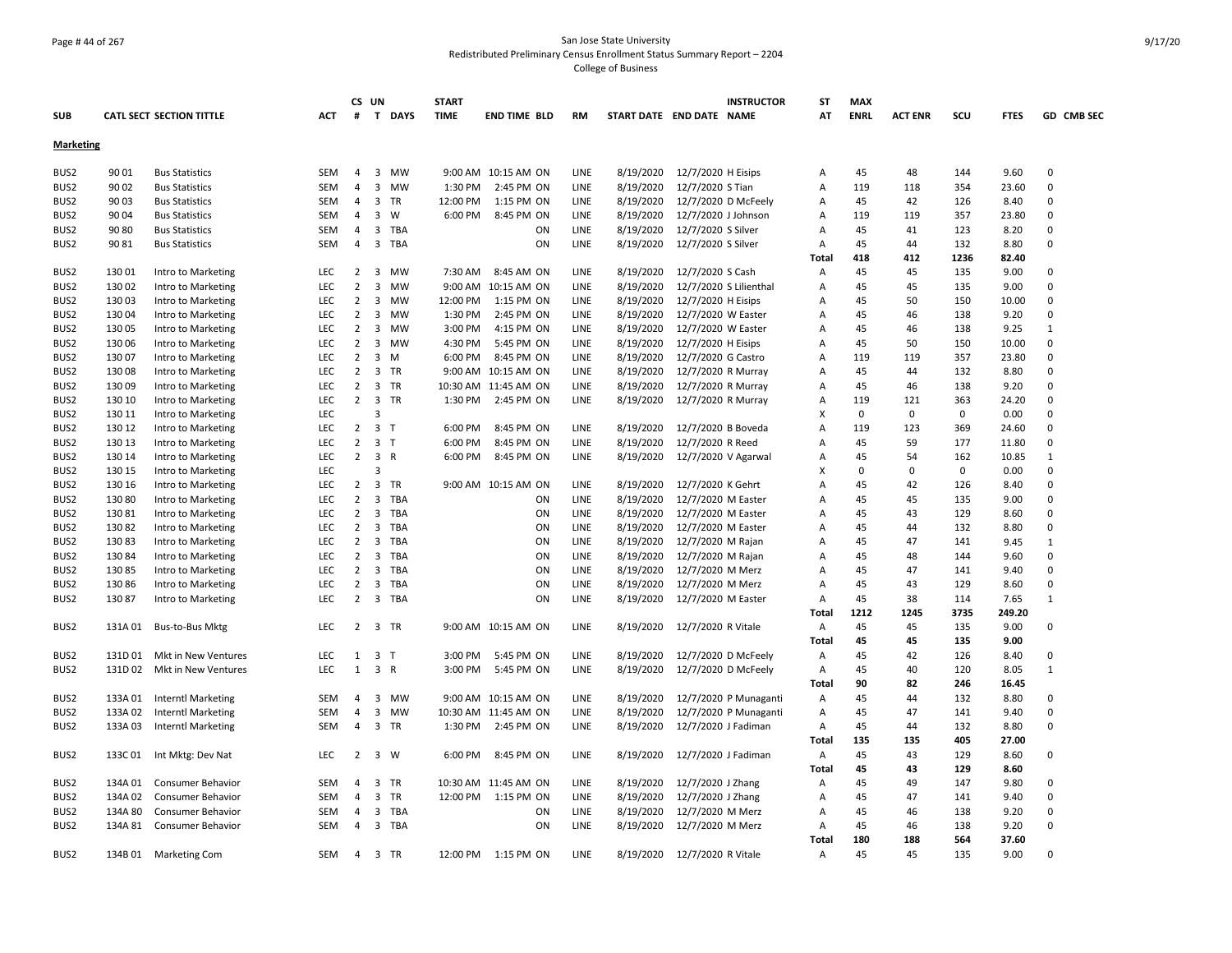## Page # 45 of 267 San Jose State University Redistributed Preliminary Census Enrollment Status Summary Report – 2204 College of Business

|                  |         |                                 |            |                | CS UN                   |           | <b>START</b> |                      |             |                          |                            | <b>INSTRUCTOR</b>      | ST           | <b>MAX</b>  |                |                |             |             |
|------------------|---------|---------------------------------|------------|----------------|-------------------------|-----------|--------------|----------------------|-------------|--------------------------|----------------------------|------------------------|--------------|-------------|----------------|----------------|-------------|-------------|
| <b>SUB</b>       |         | <b>CATL SECT SECTION TITTLE</b> | <b>ACT</b> | #              |                         | T DAYS    | <b>TIME</b>  | <b>END TIME BLD</b>  | <b>RM</b>   | START DATE END DATE NAME |                            |                        | AT           | <b>ENRL</b> | <b>ACT ENR</b> | SCU            | <b>FTES</b> | GD CMB SEC  |
| BUS2             | 134B 02 | <b>Marketing Com</b>            | <b>SEM</b> | 4              |                         | 3 TR      | 1:30 PM      | 2:45 PM ON           | LINE        | 8/19/2020                | 12/7/2020 R Vitale         |                        | Α            | 45          | 45             | 135            | 9.00        | 0           |
| BUS <sub>2</sub> | 134B03  | <b>Marketing Com</b>            | SEM        | 4              | 3                       | $\top$    | 6:00 PM      | 8:45 PM ON           | LINE        | 8/19/2020                | 12/7/2020 G Castro         |                        | Α            | 45          | 48             | 144            | 9.60        | $\mathsf 0$ |
| BUS <sub>2</sub> | 134B 04 | <b>Marketing Com</b>            | SEM        | 4              | 3 R                     |           | 6:00 PM      | 8:45 PM ON           | LINE        | 8/19/2020                | 12/7/2020 G Castro         |                        | Α            | 45          | 48             | 144            | 9.60        | 0           |
|                  |         |                                 |            |                |                         |           |              |                      |             |                          |                            |                        | <b>Total</b> | 180         | 186            | 558            | 37.20       |             |
| BUS <sub>2</sub> | 134C 01 | SMM                             | <b>LEC</b> | 2              |                         | 3 MW      | 3:00 PM      | 4:15 PM ON           | LINE        | 8/19/2020                | 12/7/2020 H Lee            |                        | Α            | 45          | 45             | 135            | 9.00        | 0           |
| BUS <sub>2</sub> | 134C02  | <b>SMM</b>                      | LEC.       | $\overline{2}$ | $\overline{3}$          | <b>MW</b> | 4:30 PM      | 5:45 PM ON           | LINE        | 8/19/2020                | 12/7/2020 H Lee            |                        | Α            | 45          | 45             | 135            | 9.00        | 0           |
| BUS <sub>2</sub> | 134C 03 | <b>SMM</b>                      | LEC        | $\overline{2}$ | $\mathbf{3}$            | <b>TR</b> | 1:30 PM      | 2:45 PM ON           | LINE        | 8/19/2020                |                            | 12/7/2020 G Vinuales   | A            | 45          | 44             | 132            | 8.80        | $\mathbf 0$ |
| BUS <sub>2</sub> | 134C 04 | SMM                             | <b>LEC</b> | $\overline{2}$ |                         | 3 TR      | 3:00 PM      | 4:15 PM ON           | LINE        | 8/19/2020                |                            | 12/7/2020 G Vinuales   | А            | 45          | 45             | 135            | 9.00        | 0           |
|                  |         |                                 |            |                |                         |           |              |                      |             |                          |                            |                        | Total        | 180         | 179            | 537            | 35.80       |             |
| BUS <sub>2</sub> | 136 01  | <b>Product Development</b>      | <b>SEM</b> | $\overline{4}$ |                         | 3 W       | 6:00 PM      | 8:45 PM ON           | LINE        | 8/19/2020                |                            | 12/7/2020 V Agarwal    | Α            | 45          | 51             | 153            | 10.20       | 0           |
|                  |         |                                 |            |                |                         |           |              |                      |             |                          |                            |                        | Total        | 45          | 51             | 153            | 10.20       |             |
| BUS <sub>2</sub> | 137A 80 | Soft Skills                     | <b>LEC</b> | 2              |                         | 3 TBA     |              | ON                   | LINE        | 8/19/2020                |                            | 12/7/2020 J Bechkoff   | Α            | 45          | 45             | 135            | 9.00        | 0           |
|                  |         |                                 |            |                |                         |           |              |                      |             |                          |                            |                        | Total        | 45          | 45             | 135            | 9.00        |             |
| BUS2             | 137H 01 | Mkt Honors Practicum            | <b>LEC</b> | 2              |                         | 3 M       | 6:00 PM      | 8:45 PM ON           | LINE        | 8/19/2020                | 12/7/2020 R Vitale         |                        | Α            | 45          | 25             | 75             | 5.00        | 0           |
|                  |         |                                 |            |                |                         |           |              |                      |             |                          |                            |                        | Total        | 45          | 25             | 75             | 5.00        |             |
| BUS <sub>2</sub> | 137S01  | <b>Mkt Special Topics</b>       | LEC        | $\overline{2}$ | $\overline{3}$          | W         | 6:00 PM      | 8:45 PM ON           | LINE        | 8/19/2020                |                            | 12/7/2020 A Pagonas    | Α            | 45          | 45             | 135            | 9.00        | 0           |
| BUS <sub>2</sub> | 137S 02 | <b>Mkt Special Topics</b>       | <b>LEC</b> |                | 3                       |           |              |                      |             |                          |                            |                        | X            | $\Omega$    | $\Omega$       | $\mathbf 0$    | 0.00        | 0           |
|                  |         |                                 |            |                |                         |           |              |                      |             |                          |                            |                        | Total        | 45          | 45             | 135            | 9.00        |             |
| BUS <sub>2</sub> | 138 01  | <b>Mktg Research</b>            | <b>SEM</b> | $\overline{4}$ | $\overline{\mathbf{3}}$ | <b>W</b>  | 3:00 PM      | 5:45 PM ON           | <b>LINE</b> | 8/19/2020                | 12/7/2020 R Sibley         |                        | Α            | 45          | 47             | 141            | 9.40        | 0           |
| BUS <sub>2</sub> | 13880   | <b>Mktg Research</b>            | <b>SEM</b> | 4              | $\overline{3}$          | TBA       |              | ON                   | LINE        | 8/19/2020                |                            | 12/7/2020 J Bechkoff   | Α            | 45          | 44             | 132            | 8.80        | $\mathbf 0$ |
| BUS <sub>2</sub> | 13881   | <b>Mktg Research</b>            | <b>SEM</b> | 4              |                         | 3 TBA     |              | ON                   | LINE        | 8/19/2020                |                            | 12/7/2020 J Bechkoff   | Α            | 45          | 43             | 129            | 8.60        | $\mathbf 0$ |
|                  | 13882   |                                 |            |                |                         | 3 TBA     |              | ON                   |             | 8/19/2020                |                            |                        | A            | 45          | 50             |                |             | 0           |
| BUS2             |         | Mktg Research                   | SEM        | 4              |                         |           |              |                      | LINE        |                          | 12/7/2020 J Zhang          |                        | Total        | 180         | 184            | 150<br>552     | 10.00       |             |
|                  | 13901   |                                 | <b>SEM</b> |                | $\overline{3}$          |           |              |                      |             |                          |                            |                        | X            | 0           | 0              | 0              | 36.80       | 0           |
| BUS <sub>2</sub> |         | <b>Marketing Manage</b>         |            |                |                         | 3 TR      |              |                      |             |                          |                            |                        |              |             |                |                | 0.00        | $\mathbf 0$ |
| BUS <sub>2</sub> | 139 02  | <b>Marketing Manage</b>         | <b>SEM</b> | 4              | 3 <sub>T</sub>          |           |              | 10:30 AM 11:45 AM ON | LINE        | 8/19/2020                | 12/7/2020 K Gehrt          |                        | Α            | 45<br>40    | 20             | 60             | 4.00        | 0           |
| BUS <sub>2</sub> | 139 03  | <b>Marketing Manage</b>         | <b>SEM</b> | $\overline{4}$ |                         |           | 3:00 PM      | 5:45 PM ON           | LINE        | 8/19/2020                | 12/7/2020 R Sibley         |                        | A            | 40          | 40             | 120            | 8.00        | 0           |
| BUS <sub>2</sub> | 139 04  | <b>Marketing Manage</b>         | <b>SEM</b> | 4              | 3 <sub>T</sub>          |           | 6:00 PM      | 8:45 PM ON           | LINE        | 8/19/2020                | 12/7/2020 R Sibley         |                        | Α            |             | 39             | 117            | 7.80        |             |
|                  |         |                                 |            |                |                         |           |              |                      |             |                          |                            |                        | Total        | 125         | 99             | 297            | 19.80       | 0           |
| BUS2             | 180F02  | Indiv Study Mktg                | SUP        |                |                         | 36 1 TBA  |              | ON                   | LINE        | 8/19/2020                | 12/7/2020 M Merz           |                        | Α            | 10          | $\overline{2}$ | $\overline{2}$ | 0.13        |             |
| BUS2             | 180F05  | Indiv Study Mktg                | SUP        | 36             |                         | 2 TBA     |              | ON                   | LINE        | 8/19/2020                | 12/7/2020 M Merz           |                        | A            | 10          | $\Omega$       | 0              | 0.00        | 0           |
| BUS2             | 180F08  | Indiv Study Mktg                | SUP        | 36             |                         | 3 TBA     |              | ON                   | LINE        | 8/19/2020                | 12/7/2020 M Merz           |                        | Α            | 10          | $\Omega$       | $\mathbf 0$    | 0.00        | 0           |
|                  |         |                                 |            |                |                         |           |              |                      |             |                          |                            |                        | Total        | 30          | $\overline{2}$ | $\overline{2}$ | 0.13        |             |
| BUS2             | 190 01  | <b>Quant Bus Analysis</b>       | <b>SEM</b> | 4              | $\overline{\mathbf{3}}$ | MW        | 1:30 PM      | 2:45 PM ON           | LINE        | 8/19/2020                |                            | 12/7/2020 M Madadi     | Α            | 45          | 45             | 135            | 9.00        | $\mathbf 0$ |
| BUS <sub>2</sub> | 190 02  | <b>Quant Bus Analysis</b>       | <b>SEM</b> | 4              |                         | 3 MW      | 1:30 PM      | 2:45 PM ON           | <b>LINE</b> | 8/19/2020                | 12/7/2020 O Yu             |                        | A            | 45          | 44             | 132            | 8.80        | $\mathbf 0$ |
| BUS <sub>2</sub> | 190 03  | <b>Quant Bus Analysis</b>       | <b>SEM</b> | 4              |                         | 3 MW      | 3:00 PM      | 4:15 PM ON           | LINE        | 8/19/2020                | 12/7/2020 O Yu             |                        | Α            | 45          | 45             | 135            | 9.00        | $\Omega$    |
| BUS2             | 190 04  | <b>Quant Bus Analysis</b>       | SEM        | 4              |                         | 3 MW      | 4:30 PM      | 5:45 PM ON           | LINE        | 8/19/2020                |                            | 12/7/2020 M Madadi     | A            | 45          | 47             | 141            | 9.40        | 0           |
| BUS2             | 190 05  | <b>Quant Bus Analysis</b>       | SEM        | 4              |                         | 3 M       | 6:00 PM      | 8:45 PM ON           | LINE        | 8/19/2020                | 12/7/2020 N Chugh          |                        | Α            | 45          | 45             | 135            | 9.00        | 0           |
| BUS <sub>2</sub> | 190 06  | <b>Quant Bus Analysis</b>       | <b>SEM</b> | 4              | $\overline{\mathbf{3}}$ | TR        |              | 9:00 AM 10:15 AM ON  | LINE        | 8/19/2020                |                            | 12/7/2020 A Kalinowski | A            | 45          | 49             | 147            | 9.80        | $\mathbf 0$ |
| BUS <sub>2</sub> | 190 07  | <b>Quant Bus Analysis</b>       | <b>SEM</b> | 4              |                         | 3 TR      |              | 10:30 AM 11:45 AM ON | LINE        | 8/19/2020                |                            | 12/7/2020 A Kalinowski | A            | 119         | 123            | 369            | 24.60       | 0           |
| BUS <sub>2</sub> | 190 08  | <b>Quant Bus Analysis</b>       | <b>SEM</b> | 4              |                         | 3 TR      | 1:30 PM      | 2:45 PM ON           | LINE        | 8/19/2020                | 12/7/2020 B Makani         |                        | A            | 119         | 121            | 363            | 24.20       | 0           |
| BUS <sub>2</sub> | 190 09  | <b>Quant Bus Analysis</b>       | <b>SEM</b> | $\overline{4}$ |                         | 3 TR      | 3:00 PM      | 4:15 PM ON           | LINE        | 8/19/2020                |                            | 12/7/2020 A Kalinowski | Α            | 45          | 48             | 144            | 9.60        | 0           |
| BUS <sub>2</sub> | 190 10  | <b>Quant Bus Analysis</b>       | <b>SEM</b> | 4              |                         | 3 TR      | 4:30 PM      | 5:45 PM ON           | LINE        | 8/19/2020                |                            | 12/7/2020 A Kalinowski | Α            | 45          | 49             | 147            | 9.80        | $\mathbf 0$ |
| BUS <sub>2</sub> | 190 11  | <b>Quant Bus Analysis</b>       | <b>SEM</b> |                | $\overline{\mathbf{3}}$ |           |              |                      |             |                          |                            |                        | X            | $\Omega$    | 0              | $\mathbf 0$    | 0.00        | 0           |
| BUS <sub>2</sub> | 190 12  | <b>Quant Bus Analysis</b>       | SEM        | 4              | $\overline{3}$          | R         | 3:00 PM      | 5:45 PM ON           | LINE        | 8/19/2020                | 12/7/2020 B Makani         |                        | A            | 45          | 50             | 150            | 10.00       | 0           |
| BUS <sub>2</sub> | 190 80  | <b>Quant Bus Analysis</b>       | <b>SEM</b> | 4              | $\overline{\mathbf{3}}$ | TBA       |              | ON                   | LINE        | 8/19/2020                | 12/7/2020 B Boveda         |                        | A            | 45          | 51             | 153            | 10.20       | 0           |
| BUS <sub>2</sub> | 190 81  | <b>Quant Bus Analysis</b>       | <b>SEM</b> | 4              | $\overline{\mathbf{3}}$ | TBA       |              | ON                   | LINE        | 8/19/2020                | 12/7/2020 B Boveda         |                        | A            | 45          | 51             | 153            | 10.20       | 0           |
| BUS <sub>2</sub> | 190 82  | <b>Quant Bus Analysis</b>       | <b>SEM</b> | $\overline{4}$ |                         | 3 TBA     |              | ON                   | LINE        | 8/19/2020                |                            | 12/7/2020 D Czerwinski | Α            | 45          | 45             | 135            | 9.00        | $\mathbf 0$ |
|                  |         |                                 |            |                |                         |           |              |                      |             |                          |                            |                        | Total        | 778         | 813            | 2439           | 162.60      |             |
| BUS2             | 193 01  | Data Mining                     | LEC        |                | $\overline{3}$          |           |              |                      |             |                          |                            |                        | X            | $\mathbf 0$ | $\Omega$       | $\mathbf 0$    | 0.00        | 0           |
|                  |         |                                 |            |                |                         |           |              |                      |             |                          |                            |                        | Total        | $\mathbf 0$ | $\mathbf 0$    | $\mathbf 0$    | 0.00        |             |
| BUS <sub>2</sub> |         | 194A 01 Statistical Analysis    | <b>LEC</b> |                |                         | 2 3 MW    |              | 10:30 AM 11:45 AM ON | LINE        |                          | 8/19/2020 12/7/2020 S Tian |                        | A            | 45          | 43             | 129            | 8.60        | $\mathbf 0$ |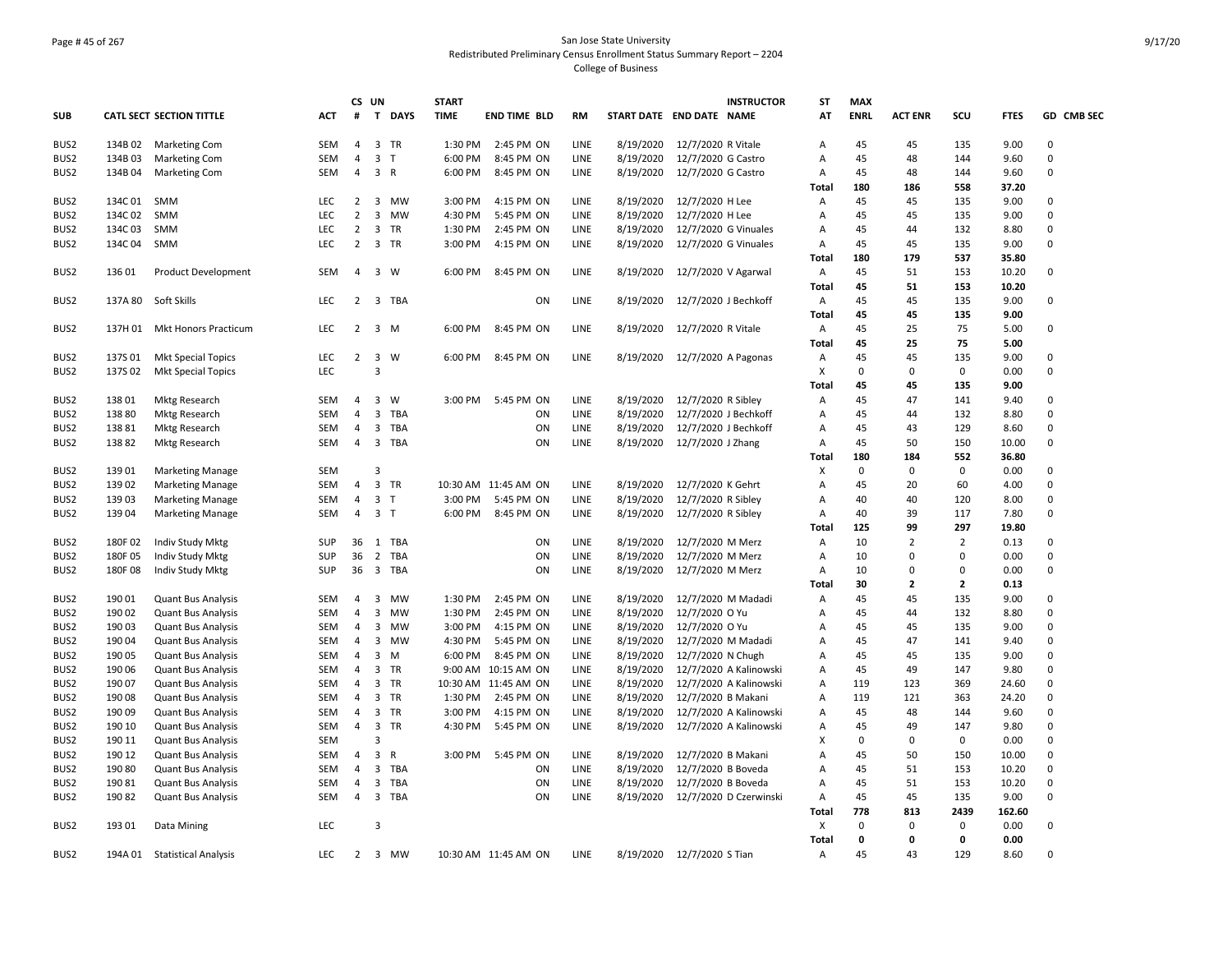#### Page # 46 of 267 San Jose State University Redistributed Preliminary Census Enrollment Status Summary Report – 2204 College of Business

|            |         |                                 |            | CS UN |             | <b>START</b> |                      |             |                          |                   | <b>INSTRUCTOR</b>       | ST                     | <b>MAX</b>  |                |       |             |                   |
|------------|---------|---------------------------------|------------|-------|-------------|--------------|----------------------|-------------|--------------------------|-------------------|-------------------------|------------------------|-------------|----------------|-------|-------------|-------------------|
| <b>SUB</b> |         | <b>CATL SECT SECTION TITTLE</b> | <b>ACT</b> |       | <b>DAYS</b> | <b>TIME</b>  | <b>END TIME BLD</b>  | <b>RM</b>   | START DATE END DATE NAME |                   |                         | AT                     | <b>ENRL</b> | <b>ACT ENR</b> | SCU   | <b>FTES</b> | <b>GD CMB SEC</b> |
|            |         |                                 |            |       |             |              |                      |             |                          |                   |                         | Total                  | 45          | 43             | 129   | 8.60        |                   |
| BUS2       | 194B 01 | <b>Business Analytics</b>       | <b>LEC</b> |       | 2 3 TR      |              | 9:00 AM 10:15 AM ON  | LINE        | 8/19/2020                |                   | 12/7/2020 J Ruiz Duarte | A                      | 45          | 18             | 54    | 3.60        | - 0               |
| BUS2       | 194B 02 | <b>Business Analytics</b>       | <b>LEC</b> | 2     | 3 TR        |              | 10:30 AM 11:45 AM ON | LINE        | 8/19/2020                |                   | 12/7/2020 J Ruiz Duarte | $\mathsf{A}$           | 45          | 22             | 66    | 4.40        | 0                 |
|            |         |                                 |            |       |             |              |                      |             |                          |                   |                         | Total                  | 90          | 40             | 120   | 8.00        |                   |
| BUS2       | 195B 01 | Data Viz                        | <b>LEC</b> | 2     | 3 TR        | 7:30 AM      | 8:45 AM ON           | <b>LINE</b> | 8/19/2020                | 12/7/2020 H Patel |                         | A                      | 45          | 49             | 147   | 9.85        |                   |
|            |         |                                 |            |       |             |              |                      |             |                          |                   |                         | Total                  | 45          | 49             | 147   | 9.85        |                   |
| BUS2       | 195C 01 | Simulation Modeling & Analysis  | LEC        | 2 3 R |             | 6:00 PM      | 8:45 PM ON           | <b>LINE</b> | 8/19/2020                | 12/7/2020 M Klein |                         | $\mathsf{A}$           | 45          | 36             | 108   | 7.20        | - 0               |
|            |         |                                 |            |       |             |              |                      |             |                          |                   |                         | Total                  | 45          | 36             | 108   | 7.20        |                   |
| BUS2       | 195D 01 | <b>Analytic Strategy</b>        | <b>LEC</b> |       | 3 TR        | 12:00 PM     | 1:15 PM ON           | LINE        | 8/19/2020                | 12/7/2020 K Gehrt |                         | A                      | 45          | 24             | 72    | 4.80        | - 0               |
|            |         |                                 |            |       |             |              |                      |             |                          |                   |                         | <b>Total</b>           | 45          | 24             | 72    | 4.80        |                   |
|            |         |                                 |            |       |             |              |                      |             |                          |                   |                         | <b>Marketing Total</b> | 4048        | 3971           | 11909 | 794.23      |                   |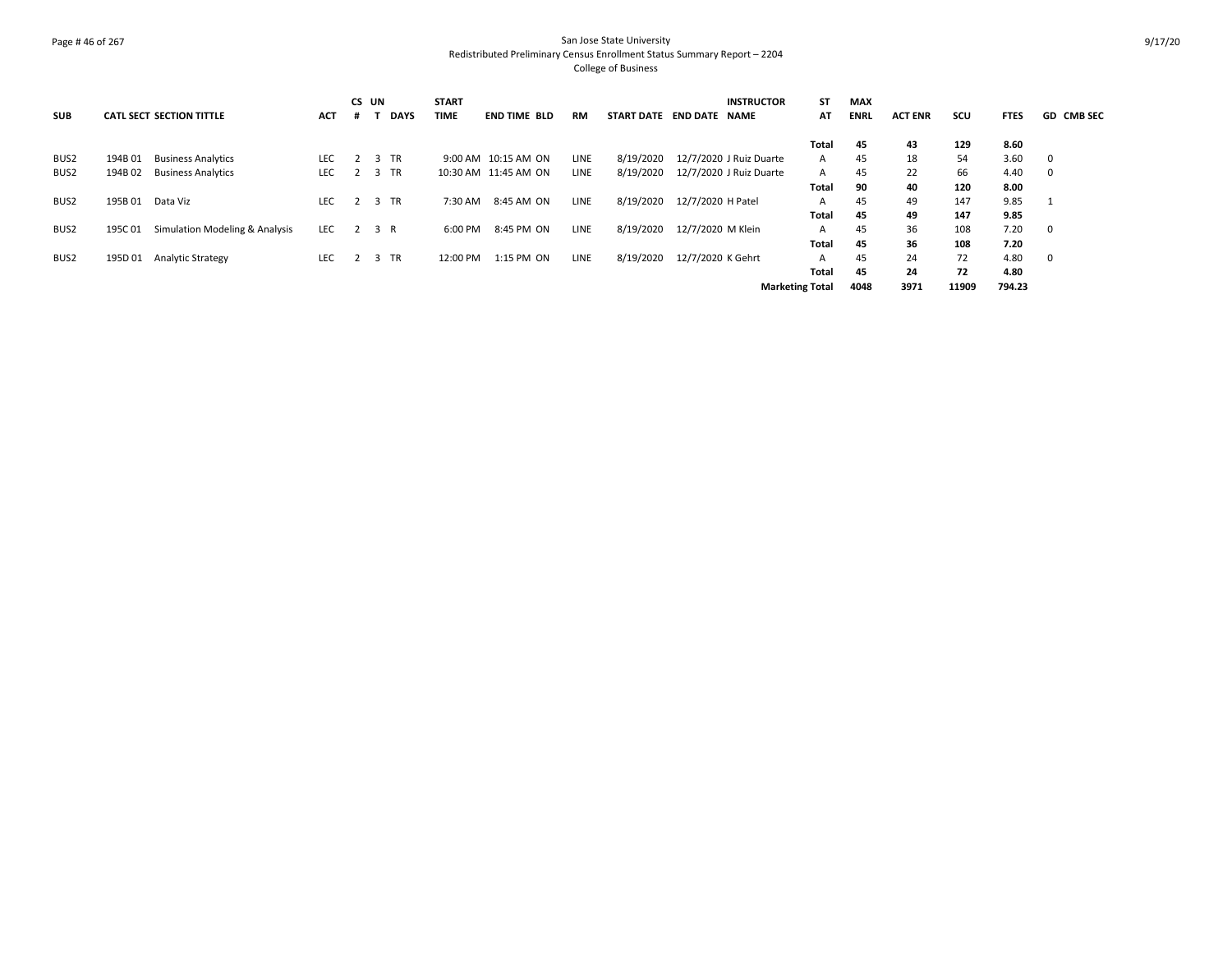## Page # 47 of 267 San Jose State University Redistributed Preliminary Census Enrollment Status Summary Report – 2204 College of Business

|      |        |                                          |                          | CS UN                            |                                      | <b>START</b> |                      |              |           | <b>INSTRUCTOR</b>        | ST           | <b>MAX</b>     |                         |             |             |                  |
|------|--------|------------------------------------------|--------------------------|----------------------------------|--------------------------------------|--------------|----------------------|--------------|-----------|--------------------------|--------------|----------------|-------------------------|-------------|-------------|------------------|
| SUB  |        | <b>CATL SECT SECTION TITTLE</b>          | ACT                      | #                                | T DAYS                               | <b>TIME</b>  | <b>END TIME BLD</b>  | <b>RM</b>    |           | START DATE END DATE NAME | AT           | <b>ENRL</b>    | <b>ACT ENR</b>          | scu         | <b>FTES</b> | GD CMB SEC       |
|      |        | School of Global Innovation & Leadership |                          |                                  |                                      |              |                      |              |           |                          |              |                |                         |             |             |                  |
| BUS5 | 16 60  | Intro Lrdshp & Innov                     | <b>LEC</b>               | $\overline{2}$                   | 3 MW                                 | 12:00 PM     | 1:15 PM ON           | LINE         | 8/19/2020 | 12/7/2020 R Pollard      | Α            | 45             | 38                      | 114         | 7.60        | $\mathbf 0$      |
| BUS5 | 16 61  | Intro Lrdshp & Innov                     | LEC                      | $\overline{2}$                   | 3<br>MW                              | 1:30 PM      | 2:45 PM ON           | LINE         | 8/19/2020 | 12/7/2020 T Shirley      | Α            | 45             | 37                      | 111         | 7.40        | $\mathsf 0$      |
| BUS5 | 16 62  | Intro Lrdshp & Innov                     | <b>LEC</b>               | $\overline{2}$                   | 3 TR                                 |              | 9:00 AM 10:15 AM ON  | LINE         | 8/19/2020 | 12/7/2020 B Makani       | Α            | 45             | 40                      | 120         | 8.00        | 0                |
| BUS5 | 16 63  | Intro Lrdshp & Innov                     | <b>LEC</b>               | 2                                | $\overline{\mathbf{3}}$<br><b>TR</b> | 12:00 PM     | 1:15 PM ON           | LINE         | 8/19/2020 | 12/7/2020 B Makani       | A            | 45             | 36                      | 108         | 7.20        | 0                |
| BUS5 | 16 64  | Intro Lrdshp & Innov                     | LEC                      | $\overline{2}$                   | 3 MW                                 | 3:00 PM      | 4:15 PM ON           | LINE         | 8/19/2020 | 12/7/2020 D Wilde        | Α            | 45             | 35                      | 105         | 7.00        | 0                |
|      |        |                                          |                          |                                  |                                      |              |                      |              |           |                          | Total        | 225            | 186                     | 558         | 37.20       |                  |
| BUS5 | 140 01 | Fund of Oper Mgmt                        | LEC                      | $\overline{2}$                   | 3<br>MW                              | 7:30 AM      | 8:45 AM ON           | LINE         | 8/19/2020 | 12/7/2020 C Lim          | Α            | 45             | 44                      | 132         | 8.80        | 0                |
| BUS5 | 140 02 | Fund of Oper Mgmt                        | LEC                      | $\overline{2}$                   | $\overline{3}$<br>MW                 | 1:30 PM      | 2:45 PM ON           | LINE         | 8/19/2020 | 12/7/2020 J Tan          | A            | 45             | 46                      | 138         | 9.20        | 0                |
| BUS5 | 140 03 | Fund of Oper Mgmt                        | LEC                      | $\overline{2}$                   | 3<br>M                               | 3:00 PM      | 5:45 PM ON           | LINE         | 8/19/2020 | 12/7/2020 S Ramakrishnan | A            | 45             | 47                      | 141         | 9.40        | 0                |
| BUS5 | 140 04 | Fund of Oper Mgmt                        | <b>LEC</b>               | $\overline{2}$                   | 3<br>M                               | 6:00 PM      | 8:45 PM ON           | LINE         | 8/19/2020 | 12/7/2020 J Sung         | Α            | 45             | 44                      | 132         | 8.80        | 0                |
| BUS5 | 140 05 | Fund of Oper Mgmt                        | <b>LEC</b>               | $\overline{2}$                   | 3 W                                  | 6:00 PM      | 8:45 PM ON           | LINE         | 8/19/2020 | 12/7/2020 M Ashley       | Α            | 45             | 45                      | 135         | 9.00        | $\mathbf 0$      |
| BUS5 | 140 06 | Fund of Oper Mgmt                        | LEC                      | $\overline{2}$                   | $\overline{3}$<br>TR                 | 7:30 AM      | 8:45 AM ON           | LINE         | 8/19/2020 | 12/7/2020 C Lim          | A            | 45             | 45                      | 135         | 9.00        | $\mathbf 0$      |
| BUS5 | 140 07 | Fund of Oper Mgmt                        | LEC                      | $\overline{2}$                   | 3 MW                                 | 12:00 PM     | 1:15 PM ON           | LINE         | 8/19/2020 | 12/7/2020 J Tan          | Α            | 45             | 45                      | 135         | 9.00        | 0                |
| BUS5 | 140 08 | Fund of Oper Mgmt                        | LEC                      | $\overline{2}$                   | 3 TR                                 | 12:00 PM     | 1:15 PM ON           | LINE         | 8/19/2020 | 12/7/2020 J Tan          | Α            | 45             | 46                      | 138         | 9.20        | $\mathsf 0$      |
| BUS5 | 140 09 | Fund of Oper Mgmt                        | LEC                      | $\overline{2}$                   | 3 TR                                 | 1:30 PM      | 2:45 PM ON           | LINE         | 8/19/2020 | 12/7/2020 J Tan          | Α            | 45             | 46                      | 138         | 9.20        | 0                |
| BUS5 | 140 10 | Fund of Oper Mgmt                        | <b>LEC</b>               | $\overline{2}$                   | 3 <sub>T</sub>                       | 6:00 PM      | 8:45 PM ON           | LINE         | 8/19/2020 | 12/7/2020 Y Wu           | A            | 45             | 45                      | 135         | 9.00        | $\mathbf 0$      |
| BUS5 | 140 11 | Fund of Oper Mgmt                        | <b>LEC</b>               | $\overline{2}$                   | 3<br>TBA                             |              | ON                   | LINE         | 8/19/2020 | 12/7/2020 R Salstrom     | A            | 45             | 44                      | 132         | 8.80        | 0                |
| BUS5 | 140 12 | Fund of Oper Mgmt                        | <b>LEC</b>               | $\overline{2}$                   | 3 R                                  | 6:00 PM      | 8:45 PM ON           | LINE         | 8/19/2020 | 12/7/2020 S Artim        | Α            | 45             | 41                      | 123         | 8.20        | $\mathbf 0$      |
| BUS5 | 14080  | Fund of Oper Mgmt                        | LEC                      | $\overline{2}$                   | 3 TBA                                |              | ON                   | LINE         | 8/19/2020 | 12/7/2020 R Salstrom     | Α            | 45             | 43                      | 129         | 8.60        | 0                |
| BUS5 | 140 81 | Fund of Oper Mgmt                        | LEC                      |                                  | $\overline{3}$                       |              |                      |              |           |                          | X            | $\Omega$       | 0                       | $\mathbf 0$ | 0.00        | 0                |
| BUS5 | 14082  | Fund of Oper Mgmt                        | <b>LEC</b>               | $\overline{2}$                   | $\overline{\mathbf{3}}$<br>TBA       |              | ON                   | LINE         | 8/19/2020 | 12/7/2020 J Sung         | A            | 45             | 45                      | 135         | 9.00        | 0                |
| BUS5 | 14083  | Fund of Oper Mgmt                        | <b>LEC</b>               | $\overline{2}$                   | 3<br>TBA                             |              | ON                   | LINE         | 8/19/2020 | 12/7/2020 S Zhou         | A            | 45             | 45                      | 135         | 9.00        | 0                |
| BUS5 | 14084  | Fund of Oper Mgmt                        | <b>LEC</b>               | $\overline{2}$                   | $\overline{\mathbf{3}}$<br>TBA       |              | ON                   | LINE         | 8/19/2020 | 12/7/2020 S Zhou         | Α            | 45             | 45                      | 135         | 9.00        | 0                |
| BUS5 | 14085  | Fund of Oper Mgmt                        | LEC                      | $\overline{2}$                   | 3 TBA                                |              | ON                   | LINE         | 8/19/2020 | 12/7/2020 M Ashley       | Α            | 45             | 45                      | 135         | 9.00        | 0                |
| BUS5 | 14086  | Fund of Oper Mgmt                        | LEC                      |                                  | $\mathbf{a}$                         |              |                      |              |           |                          | х            | $\Omega$       | $\Omega$                | $\mathbf 0$ | 0.00        | 0                |
| BUS5 | 140 87 | Fund of Oper Mgmt                        | LEC                      | $\overline{2}$                   | $\overline{\mathbf{3}}$<br>TBA       |              | ON                   | LINE         | 8/19/2020 | 12/7/2020 M Ashley       | Α            | 45             | 45                      | 135         | 9.00        | 0                |
| BUS5 | 14088  | Fund of Oper Mgmt                        | <b>LEC</b>               | $\overline{2}$                   | $\overline{\mathbf{3}}$<br>TBA       |              | ON                   | LINE         | 8/19/2020 | 12/7/2020 J Sung         | Α            | 45             | 44                      | 132         | 8.80        | 0                |
| BUS5 | 140 89 | Fund of Oper Mgmt                        | <b>LEC</b>               | 2                                | 3 TBA                                |              | ON                   | LINE         | 8/19/2020 | 12/7/2020 M Ashley       | Α            | 45             | 45                      | 135         | 9.00        | $\mathbf 0$      |
|      |        |                                          |                          |                                  |                                      |              |                      |              |           |                          | <b>Total</b> | 900            | 895                     | 2685        | 179.00      |                  |
| BUS5 | 14101  | Proc & Supply Mgmt                       | LEC                      | 2                                | 3<br>MW                              |              | 9:00 AM 10:15 AM ON  | LINE         | 8/19/2020 | 12/7/2020 C Lim          | Α            | 45             | 41                      | 123         | 8.20        | 0                |
| BUS5 | 14102  | Proc & Supply Mgmt                       | LEC                      | $\overline{2}$                   | 3 TR                                 |              | 9:00 AM 10:15 AM ON  | LINE         | 8/19/2020 | 12/7/2020 C Lim          | Α            | 45             | 42                      | 126         | 8.40        | 0                |
|      |        |                                          |                          |                                  |                                      |              |                      |              |           |                          | Total        | 90             | 83                      | 249         | 16.60       |                  |
| BUS5 | 142 01 |                                          | LEC                      | 2                                | $\overline{\mathbf{3}}$<br>MW        |              | 10:30 AM 11:45 AM ON | LINE         | 8/19/2020 | 12/7/2020 T Shi          | วtal         | 45             | 43                      | 129         | 8.60        | $\mathbf 0$<br>0 |
| BUS5 | 142 02 |                                          | <b>LEC</b><br><b>LEC</b> | $\overline{2}$<br>$\overline{2}$ | $\overline{\mathbf{3}}$<br>MW        | 1:30 PM      | 2:45 PM ON           | LINE<br>LINE | 8/19/2020 | 12/7/2020 T Shi          | วtal         | 45<br>45       | 35                      | 105         | 7.00        | $\mathbf 0$      |
| BUS5 | 142 03 |                                          |                          |                                  | 3 MW                                 | 3:00 PM      | 4:15 PM ON           |              | 8/19/2020 | 12/7/2020 T Shi          | otal         |                | 17                      | 51          | 3.40        |                  |
|      |        |                                          |                          |                                  |                                      |              |                      |              |           |                          | Total        | 135            | 95                      | 285         | 19.00       | 0                |
| BUS5 | 144 01 | Supply Chain Mgmt                        | <b>LEC</b>               | 2                                | 3 M                                  | 6:00 PM      | 8:45 PM ON           | LINE         | 8/19/2020 | 12/7/2020 M Zhou         | Α            | 45             | 30                      | 90          | 6.00        | 0                |
| BUS5 | 144 80 | Supply Chain Mgmt                        | <b>LEC</b>               | $\overline{2}$                   | $\overline{3}$<br>TBA                |              | ON                   | LINE         | 8/19/2020 | 12/7/2020 M Zhou         | Α            | 45             | 38                      | 114         | 7.60        |                  |
|      |        |                                          |                          |                                  |                                      |              |                      |              |           |                          | Total        | 90             | 68                      | 204         | 13.60       |                  |
| BUS5 | 145 01 | <b>Global Operations Strategy</b>        | <b>LEC</b>               | 2                                | 3 R                                  | 6:00 PM      | 8:45 PM ON           | LINE         | 8/19/2020 | 12/7/2020 G Naroola      | Α            | 45             | 53                      | 159         | 10.60       | 0                |
|      |        |                                          |                          |                                  |                                      |              |                      |              |           |                          | Total        | 45             | 53                      | 159         | 10.60       |                  |
| BUS5 | 146 01 | Fund Project Mgmt                        | LEC                      | 3                                | $3 \, M$<br>$\overline{3}$           | 3:00 PM      | 5:45 PM ON           | LINE         | 8/19/2020 | 12/7/2020 X Qi           | Α            | 45<br>$\Omega$ | 48                      | 144         | 9.60        | 0                |
| BUS5 | 146 02 | <b>Fund Project Mgmt</b>                 | LEC                      |                                  |                                      |              |                      |              |           |                          | X            |                | $\mathbf 0$<br>$\Omega$ | 0           | 0.00        | 0                |
| BUS5 | 146 03 | <b>Fund Project Mgmt</b>                 | LEC                      |                                  | 3                                    |              |                      |              |           |                          | х            | 0              |                         | 0           | 0.00        | 0                |
| BUS5 | 146 80 | <b>Fund Project Mgmt</b>                 | <b>LEC</b>               | 3                                | 3 TBA                                |              | ON                   | LINE         | 8/19/2020 | 12/7/2020 X Qi           | Α            | 45             | 46<br>94                | 138         | 9.20        | $\mathbf 0$      |
|      |        |                                          |                          |                                  |                                      |              |                      |              |           |                          | Total        | 90             |                         | 282         | 18.80       |                  |
| BUS5 | 14701  | Servic Oper Mgmt                         | <b>LEC</b>               | $\overline{2}$                   | 3 MW                                 | 12:00 PM     | 1:15 PM ON           | LINE         | 8/19/2020 | 12/7/2020 S Zhou         | Α            | 45             | 35                      | 105         | 7.00        | 0                |
|      |        |                                          |                          |                                  |                                      |              |                      |              |           |                          | Total        | 45             | 35                      | 105         | 7.00        |                  |
| BUS5 | 162 01 | Intl & Compar Mgmt                       | <b>LEC</b>               | $\mathbf{2}$                     | 3 MW                                 |              | 9:00 AM 10:15 AM ON  | LINE         | 8/19/2020 | 12/7/2020 C Reade        | A            | 45             | 27                      | 81          | 5.40        | 0                |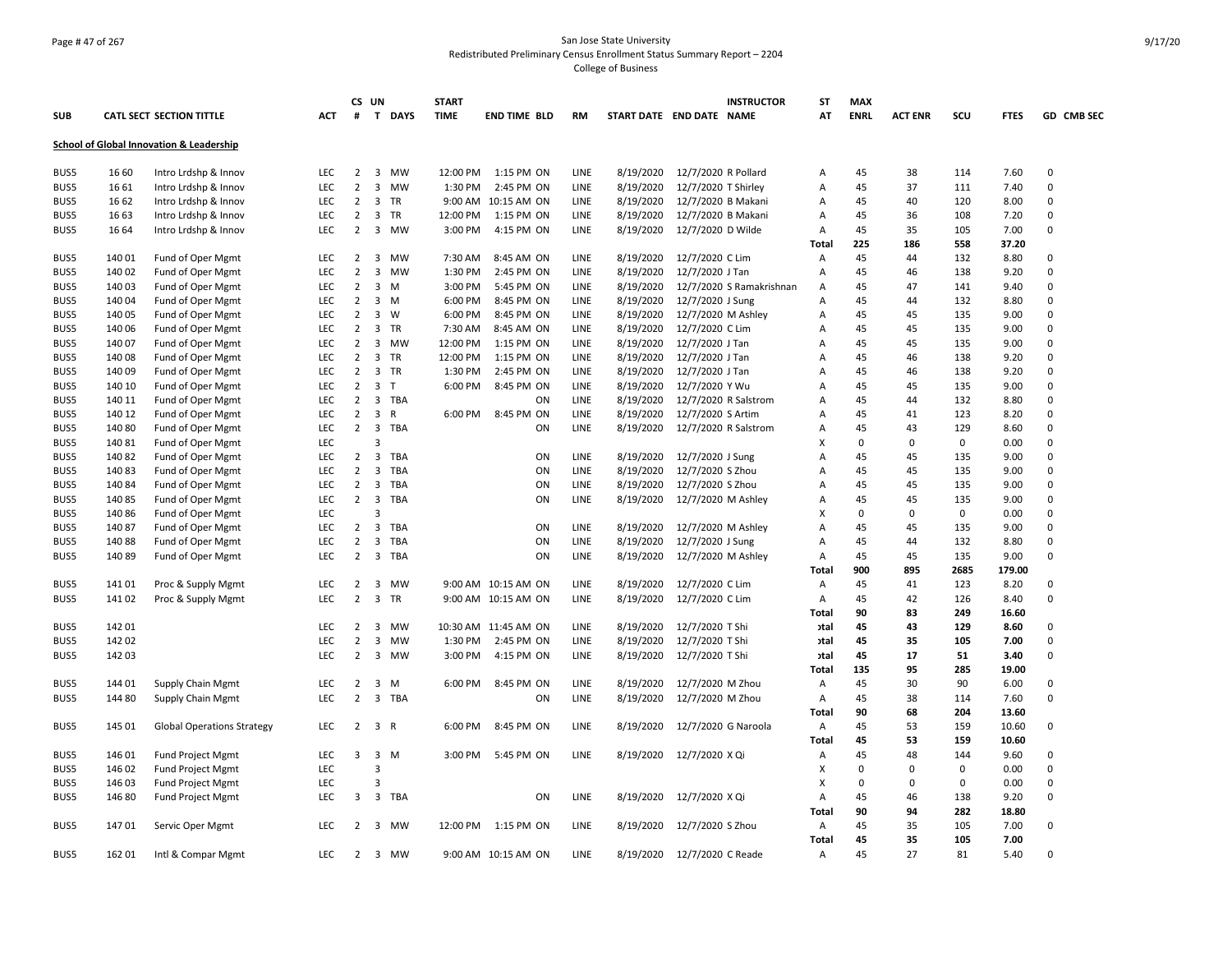#### Page # 48 of 267 San Jose State University Redistributed Preliminary Census Enrollment Status Summary Report – 2204 College of Business

|              |                    |                                                  |                   | CS UN                            |                         |              | <b>START</b> |                      |              |           | <b>INSTRUCTOR</b>          | ST           | <b>MAX</b>         |                   |                    |               |                |  |
|--------------|--------------------|--------------------------------------------------|-------------------|----------------------------------|-------------------------|--------------|--------------|----------------------|--------------|-----------|----------------------------|--------------|--------------------|-------------------|--------------------|---------------|----------------|--|
| <b>SUB</b>   |                    | <b>CATL SECT SECTION TITTLE</b>                  | <b>ACT</b>        | #                                | $\mathbf{T}$            | <b>DAYS</b>  | <b>TIME</b>  | <b>END TIME BLD</b>  | <b>RM</b>    |           | START DATE END DATE NAME   | AT           | <b>ENRL</b>        | <b>ACT ENR</b>    | SCU                | <b>FTES</b>   | GD CMB SEC     |  |
| BUS5         | 162 02             | Intl & Compar Mgmt                               | LEC               | 2                                | 3                       | MW           |              | 10:30 AM 11:45 AM ON | LINE         | 8/19/2020 | 12/7/2020 C Reade          | Α            | 45                 | 41                | 123                | 8.20          | $\mathbf 0$    |  |
|              |                    |                                                  |                   |                                  |                         |              |              |                      |              |           |                            | <b>Total</b> | 90                 | 68                | 204                | 13.60         |                |  |
| BUS5         | 162A 01            | <b>IB Strategy</b>                               | <b>SEM</b>        | 5                                |                         | 3 TR         |              | 10:30 AM 11:45 AM ON | <b>LINE</b>  | 8/19/2020 | 12/7/2020 N Lupton         | Α            | 45                 | 26                | 78                 | 5.20          | 0              |  |
|              |                    |                                                  |                   |                                  |                         |              |              |                      |              |           |                            | Total        | 45                 | 26                | 78                 | 5.20          |                |  |
| BUS5         | 163B 01            | <b>Emerging Markets</b>                          | SEM               | -5                               |                         | 3 W          |              | 4:30 PM 7:15 PM ON   | LINE         | 8/19/2020 | 12/7/2020 T Kothari        | А            | 45                 | 36                | 108                | 7.20          | $\Omega$       |  |
|              |                    |                                                  |                   |                                  |                         |              |              |                      |              |           |                            | Total        | 45                 | 36                | 108                | 7.20          |                |  |
| BUS5         | 165A 01            | Global Leadership                                | <b>LEC</b>        | $\overline{2}$                   |                         | 3 MW         | 12:00 PM     | 1:15 PM ON           | LINE         | 8/19/2020 | 12/7/2020 T Shirley        | Α            | 45                 | 39                | 117                | 7.80          | 0              |  |
| BUS5         | 165A 02            | Global Leadership                                | LEC               | $\overline{2}$                   | 3 <sub>T</sub>          |              | 3:00 PM      | 5:45 PM ON           | LINE         | 8/19/2020 | 12/7/2020 P Wells          | А            | 45<br>90           | 45<br>84          | 135<br>252         | 9.00<br>16.80 | $\mathbf 0$    |  |
|              |                    |                                                  |                   |                                  |                         |              |              |                      |              |           |                            | <b>Total</b> |                    |                   |                    |               |                |  |
| BUS5         | 167 01             | <b>Managing Envir Iss</b>                        | <b>LEC</b>        | $\overline{2}$<br>$\overline{2}$ | 3                       | TR           | 1:30 PM      | 2:45 PM ON           | LINE         | 8/19/2020 | 12/7/2020 R Roman          | А            | 45                 | 37                | 111                | 7.45          | $1 \quad C$    |  |
| <b>ENVS</b>  | 16701              | <b>Managing Envir Iss</b>                        | <b>LEC</b>        |                                  | 3                       | TR           | 1:30 PM      | 2:45 PM ON           | LINE         | 8/19/2020 | 12/7/2020 R Roman          | Α            | $\mathbf{0}$<br>45 | $\mathbf 0$<br>37 | $\mathbf 0$<br>111 | 0.00          | 0 <sub>c</sub> |  |
|              |                    |                                                  |                   |                                  |                         |              |              |                      |              | 8/19/2020 |                            | Total        |                    | 0                 | $\Omega$           | 7.45<br>0.00  |                |  |
| BUS5<br>BUS5 | 180D 01<br>180D 02 | <b>Individ Studies</b><br><b>Individ Studies</b> | SUP<br><b>SUP</b> | 36<br>36                         | $\overline{2}$          | 1 TBA<br>TBA |              | ON<br>ON             | LINE<br>LINE | 8/19/2020 | 12/7/2020<br>12/7/2020     | Α<br>A       | 45<br>45           | $\Omega$          | $\Omega$           | 0.00          | 0<br>0         |  |
| BUS5         | 180D03             | <b>Individ Studies</b>                           | SUP               | 36                               |                         | 3 TBA        |              | ON                   | LINE         | 8/19/2020 | 12/7/2020                  | А            | 45                 | 0                 | $\Omega$           | 0.00          | 0              |  |
| BUS5         | 180D 04            | <b>Individ Studies</b>                           | SUP               | 36                               |                         | 3 TBA        |              | ON                   | LINE         | 8/19/2020 | 12/7/2020                  | А            | 45                 | 0                 | $\Omega$           | 0.00          | 0              |  |
| BUS5         | 180D 05            | <b>Individ Studies</b>                           | SUP               | 36                               |                         | 3 TBA        |              | ON                   | LINE         | 8/19/2020 | 12/7/2020                  | А            | 45                 | 0                 | $\Omega$           | 0.00          | 0              |  |
|              |                    |                                                  |                   |                                  |                         |              |              |                      |              |           |                            | <b>Total</b> | 225                | 0                 | 0                  | 0.00          |                |  |
| BUS5         | 18101              | Intro Entrepreneur                               | <b>LEC</b>        | 3                                | 3                       | MW           | 1:30 PM      | 2:45 PM ON           | LINE         | 8/19/2020 | 12/7/2020 A Basu           | А            | 45                 | 44                | 132                | 8.80          | 0              |  |
| BUS5         | 181 02             | Intro Entrepreneur                               | LEC               | 3                                | $\overline{\mathbf{3}}$ | TR           |              | 9:00 AM 10:15 AM ON  | LINE         | 8/19/2020 | 12/7/2020 S Pruthi         | Α            | 45                 | 42                | 126                | 8.50          | $\overline{2}$ |  |
| BUS5         | 18103              | Intro Entrepreneur                               | LEC               | 3                                |                         | 3 TR         |              | 10:30 AM 11:45 AM ON | LINE         | 8/19/2020 | 12/7/2020 S Pruthi         | А            | 45                 | 44                | 132                | 8.80          | 0              |  |
|              |                    |                                                  |                   |                                  |                         |              |              |                      |              |           |                            | Total        | 135                | 130               | 390                | 26.10         |                |  |
| BUS5         | 182A 01            | Founders & Funders                               | <b>LEC</b>        | $\overline{2}$                   |                         | 3 W          | 3:00 PM      | 5:45 PM ON           | LINE         | 8/19/2020 | 12/7/2020 S Bennet         | А            | 45                 | 31                | 93                 | 6.20          | 0              |  |
|              |                    |                                                  |                   |                                  |                         |              |              |                      |              |           |                            | Total        | 45                 | 31                | 93                 | 6.20          |                |  |
| BUS5         | 18301              | Global Entreneurship                             | LEC               | $\overline{2}$                   | 3 <sub>T</sub>          |              | 6:00 PM      | 8:45 PM ON           | LINE         | 8/19/2020 | 12/7/2020 S Paravastu      | Α            | 45                 | 43                | 129                | 8.60          | 0              |  |
| BUS5         | 18302              | Global Entreneurship                             | LEC               | 2                                |                         | 3 TR         | 12:00 PM     | 1:15 PM ON           | LINE         | 8/19/2020 | 12/7/2020 S Pruthi         | А            | 45                 | 42                | 126                | 8.40          | 0              |  |
|              |                    |                                                  |                   |                                  |                         |              |              |                      |              |           |                            | <b>Total</b> | 90                 | 85                | 255                | 17.00         |                |  |
| BUS5         | 184A 01            | Mgmt of Innovation                               | <b>SEM</b>        |                                  | 3                       |              |              |                      |              |           |                            | X            | 0                  | 0                 | $\mathbf 0$        | 0.00          | 0              |  |
|              |                    |                                                  |                   |                                  |                         |              |              |                      |              |           |                            | <b>Total</b> | 0                  | 0                 | 0                  | 0.00          |                |  |
| BUS5         | 186V 01            | <b>VLAB</b>                                      | LEC               | 3                                |                         | 3 M          |              | 3:00 PM 5:45 PM ON   | LINE         |           | 8/19/2020 12/7/2020 A Basu | Α            | 15                 | 16                | 48                 | 3.20          | 0              |  |
| BUS5         | 186V 02            | <b>VLAB</b>                                      | <b>LEC</b>        |                                  | $\overline{3}$          |              |              |                      |              |           |                            | X            | 0                  | $\mathbf 0$       | $\mathbf 0$        | 0.00          | 0              |  |
|              |                    |                                                  |                   |                                  |                         |              |              |                      |              |           |                            | <b>Total</b> | 15                 | 16                | 48                 | 3.20          |                |  |
| BUS5         | 18701              | Global Dimensn Bus                               | LEC               | $\overline{2}$                   |                         | 3 MW         |              | 10:30 AM 11:45 AM ON | LINE         | 8/19/2020 | 12/7/2020 A Musgrave       | А            | 45                 | 43                | 129                | 8.60          | 0              |  |
| BUS5         | 18702              | <b>Global Dimensn Bus</b>                        | LEC.              | $\overline{2}$                   | $\overline{3}$          | <b>MW</b>    | 12:00 PM     | 1:15 PM ON           | LINE         | 8/19/2020 | 12/7/2020   Yang           | А            | 45                 | 44                | 132                | 8.80          | $\mathbf 0$    |  |
| BUS5         | 18703              | Global Dimensn Bus                               | LEC               | $\overline{2}$                   | $\overline{3}$          | <b>MW</b>    | 1:30 PM      | 2:45 PM ON           | LINE         | 8/19/2020 | 12/7/2020 A Musgrave       | А            | 119                | 116               | 348                | 23.20         | $\mathbf 0$    |  |
| BUS5         | 18704              | Global Dimensn Bus                               | LEC               | $\overline{2}$                   |                         | $3 \, M$     | 6:00 PM      | 8:45 PM ON           | <b>LINE</b>  | 8/19/2020 | 12/7/2020 G Naroola        | A            | 45                 | 59                | 177                | 11.80         | $\mathbf 0$    |  |
| BUS5         | 18705              | Global Dimensn Bus                               | LEC               | $\overline{2}$                   | $\overline{\mathbf{3}}$ | W            | 6:00 PM      | 8:45 PM ON           | LINE         | 8/19/2020 | 12/7/2020 D Moon           | A            | 45                 | 45                | 135                | 9.00          | 0              |  |
| BUS5         | 18706              | Global Dimensn Bus                               | LEC               | $\overline{2}$                   |                         | 3 TR         | 7:30 AM      | 8:45 AM ON           | LINE         | 8/19/2020 | 12/7/2020 S Francis        | Α            | 45                 | 44                | 132                | 8.80          | 0              |  |
| BUS5         | 18707              | Global Dimensn Bus                               | LEC               | $\overline{2}$                   |                         | 3 TR         |              | 9:00 AM 10:15 AM ON  | LINE         | 8/19/2020 | 12/7/2020 S Francis        | А            | 119                | 118               | 354                | 23.60         | 0              |  |
| BUS5         | 18708              | Global Dimensn Bus                               | <b>LEC</b>        | $\overline{2}$                   | $\overline{3}$          | TR           |              | 10:30 AM 11:45 AM ON | LINE         | 8/19/2020 | 12/7/2020 A Musgrave       | А            | 45                 | 43                | 129                | 8.60          | 0              |  |
| BUS5         | 18709              | Global Dimensn Bus                               | <b>LEC</b>        | 2                                | $\overline{3}$          | <b>TR</b>    | 12:00 PM     | 1:15 PM ON           | LINE         | 8/19/2020 | 12/7/2020 N Lupton         | A            | 45                 | 48                | 144                | 9.60          | $\mathbf 0$    |  |
| BUS5         | 187 10             | Global Dimensn Bus                               | LEC               | $\overline{2}$                   | $\overline{3}$          | TR           | 1:30 PM      | 2:45 PM ON           | LINE         | 8/19/2020 | 12/7/2020 G Naroola        | A            | 45                 | 49                | 147                | 9.80          | 0              |  |
| BUS5         | 187 11             | <b>Global Dimensn Bus</b>                        | <b>LEC</b>        | $\overline{2}$                   |                         | 3 TR         | 3:00 PM      | 4:15 PM ON           | LINE         | 8/19/2020 | 12/7/2020 S Paravastu      | Α            | 45                 | 41                | 123                | 8.20          | $\mathbf 0$    |  |
| BUS5         | 18712              | Global Dimensn Bus                               | LEC               |                                  | $\overline{3}$          |              |              |                      |              |           |                            | X            | $\mathbf 0$        | $\mathbf 0$       | $\mathbf 0$        | 0.00          | 0              |  |
| BUS5         | 187 13             | Global Dimensn Bus                               | LEC.              | $\overline{2}$                   | $\overline{3}$          | <b>MW</b>    | 4:30 PM      | 5:45 PM ON           | LINE         | 8/19/2020 | 12/7/2020 C Reade          | A            | 45                 | 45                | 135                | 9.00          | $\mathbf 0$    |  |
| BUS5         | 18780              | Global Dimensn Bus                               | LEC               | $\overline{2}$                   | $\overline{3}$          | <b>TBA</b>   |              | ON                   | LINE         | 8/19/2020 | 12/7/2020 Y No             | A            | 45                 | 45                | 135                | 9.00          | 0              |  |
| BUS5         | 18781              | Global Dimensn Bus                               | LEC               | $\overline{2}$                   | 3                       | TBA          |              | ON                   | LINE         | 8/19/2020 | 12/7/2020 T Kothari        | Α            | 45                 | 45                | 135                | 9.00          | 0              |  |
| BUS5         | 18782              | Global Dimensn Bus                               | LEC               | $\overline{2}$                   | 3                       | TBA          |              | ON                   | LINE         | 8/19/2020 | 12/7/2020 T Kothari        | А            | 45                 | 45                | 135                | 9.00          | 0              |  |
| BUS5         | 18783              | Global Dimensn Bus                               | LEC               | 2                                | $\overline{\mathbf{3}}$ | TBA          |              | ON                   | LINE         | 8/19/2020 | 12/7/2020 Y No             | A            | 45                 | 43                | 129                | 8.60          | 0              |  |
| BUS5         | 18784              | <b>Global Dimensn Bus</b>                        | <b>LEC</b>        | 2                                |                         | 3 TBA        |              | ON                   | <b>LINE</b>  | 8/19/2020 | 12/7/2020 S Paravastu      | A            | 45                 | 44                | 132                | 8.80          | $\mathbf 0$    |  |
|              |                    |                                                  |                   |                                  |                         |              |              |                      |              |           |                            | Total        | 913                | 917               | 2751               | 183.40        |                |  |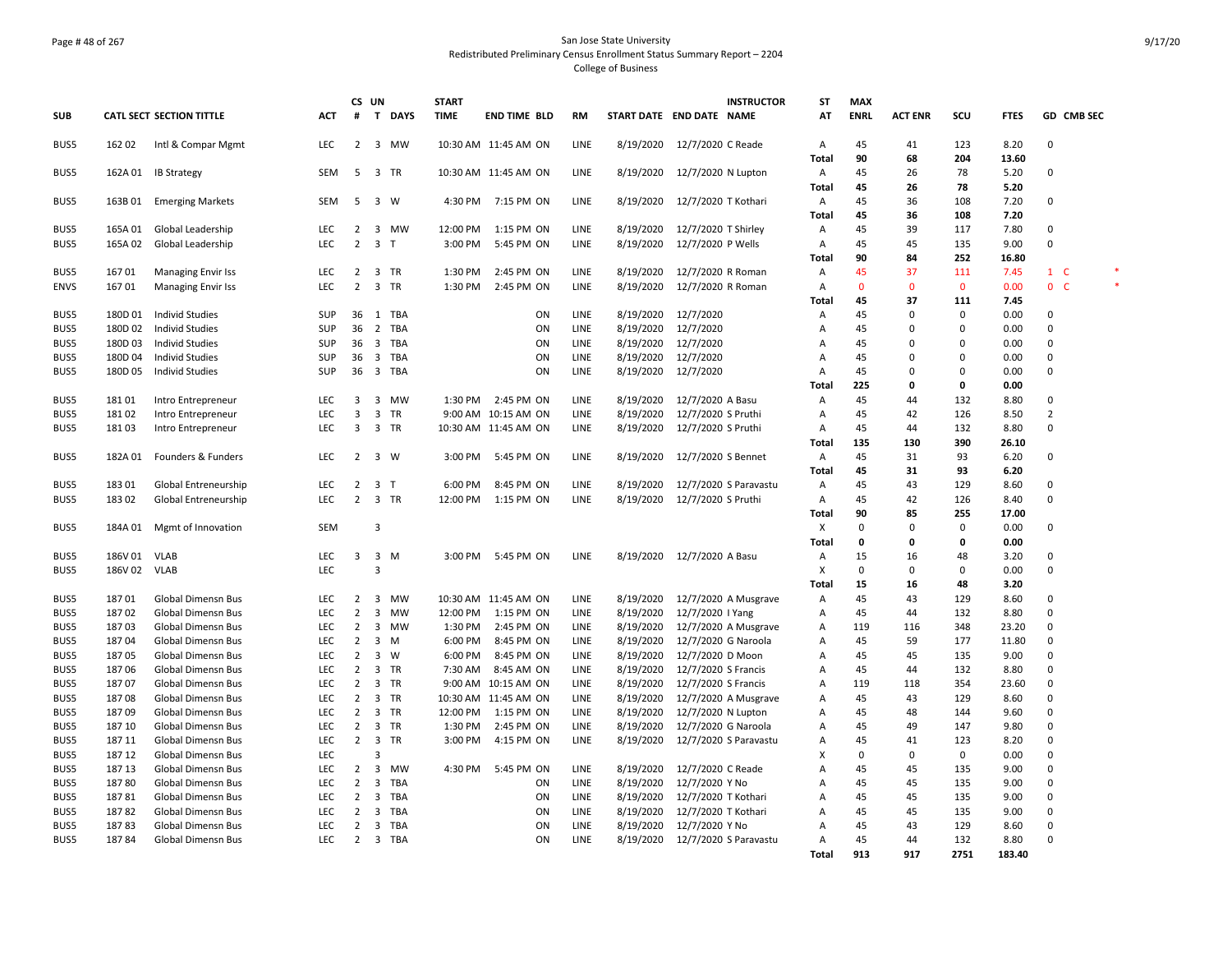## Page # 49 of 267 San Jose State University Redistributed Preliminary Census Enrollment Status Summary Report – 2204 College of Business

|            |                                 |            | CS UN |             | <b>START</b> |                     |           |                                                           | <b>INSTRUCTOR</b> | CT. | <b>MAX</b>  |                |      |             |                   |
|------------|---------------------------------|------------|-------|-------------|--------------|---------------------|-----------|-----------------------------------------------------------|-------------------|-----|-------------|----------------|------|-------------|-------------------|
| <b>SUB</b> | <b>CATL SECT SECTION TITTLE</b> | <b>ACT</b> |       | <b>DAYS</b> | <b>TIME</b>  | <b>END TIME BLD</b> | <b>RM</b> | START DATE END DATE NAME                                  |                   | AT  | <b>ENRL</b> | <b>ACT ENR</b> | scu  | <b>FTES</b> | <b>GD CMB SEC</b> |
|            |                                 |            |       |             |              |                     |           | <b>School of Global Innovation &amp; Leadership Total</b> |                   |     | 3358        | 2939           | 8817 | 587.95      |                   |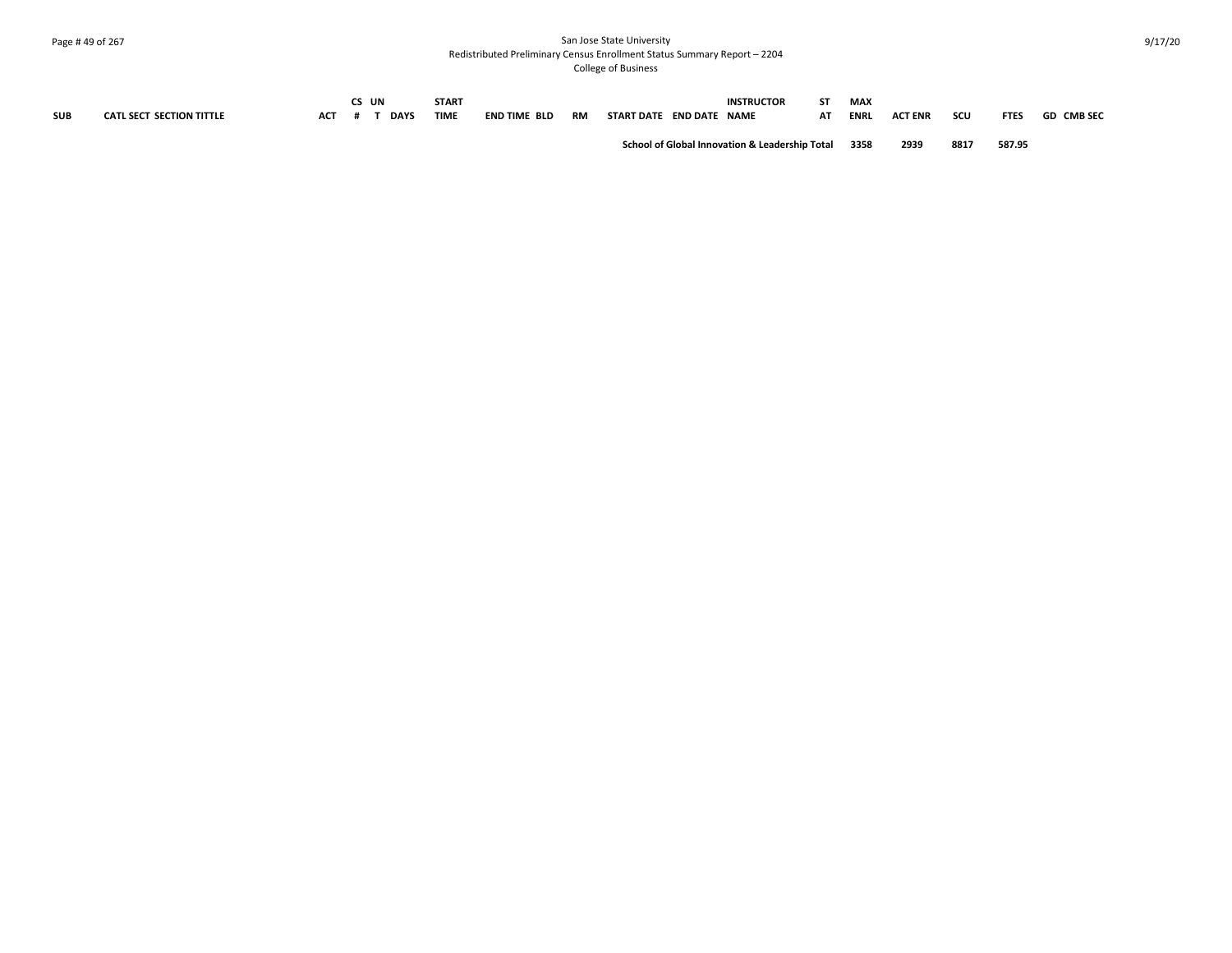#### Page # 50 of 267 San Jose State University Redistributed Preliminary Census Enrollment Status Summary Report – 2204 College of Business

|      |         |                                                       |            |                | CS UN          |                | <b>START</b> |                      |             |           | <b>INSTRUCTOR</b>             | ST           | <b>MAX</b>  |                |           |               |             |
|------|---------|-------------------------------------------------------|------------|----------------|----------------|----------------|--------------|----------------------|-------------|-----------|-------------------------------|--------------|-------------|----------------|-----------|---------------|-------------|
| SUB  |         | <b>CATL SECT SECTION TITTLE</b>                       | ACT        | #              |                | T DAYS         | <b>TIME</b>  | <b>END TIME BLD</b>  | <b>RM</b>   |           | START DATE END DATE NAME      | AT           | <b>ENRL</b> | <b>ACT ENR</b> | scu       | <b>FTES</b>   | GD CMB SEC  |
|      |         | <b>School of Information Systems &amp; Technology</b> |            |                |                |                |              |                      |             |           |                               |              |             |                |           |               |             |
| BUS4 | 91A 01  | Adv Comp Tools Bus                                    | LEC        | 1              |                | 1 M            | 4:30 PM      | 5:45 PM ON           | LINE        | 8/24/2020 | 11/2/2020 M Splane            | Α            | 40          | 33             | 33        | 2.20          | 0           |
| BUS4 | 91L01   | Comp Tools for Bus                                    | LEC        | 1              |                | $1$ T          | 6:00 PM      | 7:15 PM ON           | LINE        |           | 8/25/2020 10/27/2020 P Kwan   | Total<br>Α   | 40<br>45    | 33<br>42       | 33<br>42  | 2.20<br>2.80  | 0           |
| BUS4 | 91L02   | Comp Tools for Bus                                    | <b>LEC</b> | 1              |                | $1$ T          | 7:30 PM      | 8:45 PM ON           | LINE        |           | 8/25/2020 10/27/2020 P Kwan   | Α            | 45          | 43             | 43        | 2.87          | 0           |
| BUS4 | 91L03   | Comp Tools for Bus                                    | <b>LEC</b> | 1              |                | 1 M            | 6:00 PM      | 7:15 PM ON           | LINE        | 8/24/2020 | 11/2/2020 U Andra             | Α            | 45          | 44             | 44        | 2.93          | 0           |
| BUS4 | 91L04   | Comp Tools for Bus                                    | <b>LEC</b> | 1              |                | 1 M            | 7:30 PM      | 8:45 PM ON           | <b>LINE</b> | 8/24/2020 | 11/2/2020 U Andra             | Α            | 45          | 45             | 45        | 3.00          | 0           |
| BUS4 | 91L05   | Comp Tools for Bus                                    | <b>LEC</b> | 1              |                | 1 M            | 1:30 PM      | 2:45 PM ON           | LINE        | 8/24/2020 | 11/2/2020 M Splane            | A            | 45          | 45             | 45        | 3.00          | $\mathbf 0$ |
| BUS4 | 91L06   | Comp Tools for Bus                                    | LEC        | 1              |                | $1 \, M$       | 3:00 PM      | 4:15 PM ON           | <b>LINE</b> | 8/24/2020 | 11/2/2020 M Splane            | Α            | 45          | 45             | 45        | 3.00          | 0           |
| BUS4 | 91L07   | Comp Tools for Bus                                    | LEC        | 1              |                | $1$ T          | 1:30 PM      | 2:45 PM ON           | LINE        |           | 8/25/2020 10/27/2020 M Splane | A            | 45          | 45             | 45        | 3.00          | 0           |
| BUS4 | 91L08   | Comp Tools for Bus                                    | LEC        | 1              |                | $1$ T          | 3:00 PM      | 4:15 PM ON           | LINE        |           | 8/25/2020 10/27/2020 M Splane | Α            | 45          | 45             | 45        | 3.00          | 0           |
| BUS4 | 91L09   | Comp Tools for Bus                                    | <b>LEC</b> | $\mathbf{1}$   |                | 1 W            | 1:30 PM      | 2:45 PM ON           | LINE        |           | 8/19/2020 10/29/2020 M Splane | Α            | 45          | 44             | 44        | 2.93          | 0           |
| BUS4 | 91L 10  | Comp Tools for Bus                                    | <b>LEC</b> | 1              |                | 1 W            | 3:00 PM      | 4:15 PM ON           | LINE        |           | 8/19/2020 10/21/2020 M Splane | Α            | 45          | 45             | 45        | 3.00          | $\mathbf 0$ |
| BUS4 | 91L 11  | Comp Tools for Bus                                    | <b>LEC</b> | 1              |                | 1 R            | 1:30 PM      | 2:45 PM ON           | LINE        |           | 8/20/2020 10/22/2020 M Splane | Α            | 45          | 43             | 43        | 2.87          | $\mathbf 0$ |
| BUS4 | 91L 12  | Comp Tools for Bus                                    | <b>LEC</b> | 1              |                | 1 R            | 3:00 PM      | 4:15 PM ON           | LINE        |           | 8/20/2020 10/22/2020 M Splane | A            | 45          | 45             | 45        | 3.00          | 0           |
|      |         |                                                       |            |                |                |                |              |                      |             |           |                               | Total        | 540         | 531            | 531       | 35.40         |             |
| BUS4 | 92 01   | Intro Bus Prog                                        | SEM        | $\overline{4}$ |                | 3 MW           |              | 10:30 AM 11:45 AM ON | LINE        | 8/19/2020 | 12/7/2020 M Roldan            | Α            | 45          | 43             | 129       | 8.60          | 0           |
| BUS4 | 92 80   | Intro Bus Prog                                        | <b>SEM</b> | 4              |                | 3 TBA          |              | ON                   | LINE        | 8/19/2020 | 12/7/2020 M Roldan            | Α            | 119         | 112            | 336       | 22.40         | 0           |
|      |         |                                                       |            |                |                |                |              |                      |             |           |                               | Total        | 164         | 155            | 465       | 31.00         |             |
| BUS4 | 110A 01 | Fund Mgmt Info Sys                                    | <b>SEM</b> | $\overline{4}$ |                | 3 TR           |              | 9:00 AM 10:15 AM ON  | <b>LINE</b> | 8/19/2020 | 12/7/2020 L Albert            | Α            | 45          | 43             | 129       | 8.60          | 0           |
| BUS4 | 110A 02 | Fund Mgmt Info Sys                                    | <b>SEM</b> | $\overline{4}$ |                | 3 TR           |              | 10:30 AM 11:45 AM ON | LINE        | 8/19/2020 | 12/7/2020 L Albert            | A            | 45          | 44             | 132       | 8.80          | $\mathbf 0$ |
| BUS4 | 110A03  | Fund Mgmt Info Sys                                    | SEM        | 4              |                | 3 TR           | 12:00 PM     | 1:15 PM ON           | LINE        | 8/19/2020 | 12/7/2020 L Albert            | Α            | 45          | 44             | 132       | 8.80          | 0           |
| BUS4 | 110A 04 | Fund Mgmt Info Sys                                    | SEM        | 4              |                | 3 <sub>T</sub> | 3:00 PM      | 5:45 PM ON           | LINE        | 8/19/2020 | 12/7/2020 R Sessions          | A            | 45          | 37             | 111       | 7.40          | 0           |
|      |         |                                                       |            |                |                |                |              |                      |             |           |                               | Total        | 180         | 168            | 504       | 33.60         |             |
| BUS4 | 110B 01 | Sys Analysis & Design                                 | SEM        | 4              |                | 3 MW           | 7:30 AM      | 8:45 AM ON           | LINE        | 8/19/2020 | 12/7/2020 Y Ceran             | Α            | 45          | 43             | 129       | 8.60          | 0           |
| BUS4 | 110B02  | Sys Analysis & Design                                 | <b>SEM</b> | $\overline{4}$ |                | 3 MW           |              | 9:00 AM 10:15 AM ON  | LINE        | 8/19/2020 | 12/7/2020 Y Ceran             | Α            | 110         | 107            | 321       | 21.40         | $\mathbf 0$ |
|      |         |                                                       |            |                |                |                |              |                      |             |           |                               | Total        | 155         | 150            | 450       | 30.00         |             |
| BUS4 | 11101   | Networking & Data Communics                           | SEM        | 4              | 3              | MW             |              | 9:00 AM 10:15 AM ON  | LINE        | 8/19/2020 | 12/7/2020 N Aggarwal          | Α            | 45          | 43             | 129       | 8.60          | 0           |
| BUS4 | 11102   | <b>Networking &amp; Data Communics</b>                | SEM        | 4              | $\overline{3}$ | MW             | 12:00 PM     | 1:15 PM ON           | LINE        | 8/19/2020 | 12/7/2020 N Aggarwal          | Α            | 110         | 103            | 309       | 20.60         | 0           |
|      |         |                                                       |            |                |                |                |              |                      |             |           |                               | Total        | 155         | 146            | 438       | 29.20         |             |
| BUS4 | 11201   | Database Mgmt Syst                                    | <b>LEC</b> | $\overline{2}$ | 3              | TR             | 3:00 PM      | 4:15 PM ON           | <b>LINE</b> | 8/19/2020 | 12/7/2020 A Shirani           | A            | 45          | 48             | 144       | 9.60          | 0           |
| BUS4 | 112 02  | Database Mgmt Syst                                    | <b>LEC</b> | $\overline{2}$ |                | 3 <sub>T</sub> | 6:00 PM      | 8:45 PM ON           | LINE        | 8/19/2020 | 12/7/2020 A Shirani           | Α            | 45          | 39             | 117       | 7.80          | 0           |
| BUS4 | 11203   | Database Mgmt Syst                                    | <b>LEC</b> | $\overline{2}$ |                | 3 MW           |              | 10:30 AM 11:45 AM ON | LINE        | 8/19/2020 | 12/7/2020 S Dhar              | Α            | 45          | 52             | 156       | 10.40         | 0           |
|      |         |                                                       |            |                |                |                |              |                      |             |           |                               | Total        | 135         | 139            | 417       | 27.80         |             |
| BUS4 | 118D 01 | <b>Big Data</b>                                       | LEC        | $\overline{2}$ |                | 3 TR           | 12:00 PM     | 1:15 PM ON           | LINE        | 8/19/2020 | 12/7/2020 S Jensen            | Α            | 45          | 44             | 132       | 8.80          | 0           |
| BUS4 | 118D 02 | <b>Big Data</b>                                       | LEC        | $\overline{2}$ |                | 3 TR           | 1:30 PM      | 2:45 PM ON           | LINE        | 8/19/2020 | 12/7/2020 S Jensen            | Α            | 45          | 41             | 123       | 8.20          | 0           |
|      |         |                                                       |            |                |                |                |              |                      |             |           |                               | Total        | 90          | 85             | 255       | 17.00         |             |
| BUS4 | 118H 01 | Honors Practicum I                                    | <b>LEC</b> | $\overline{2}$ |                | 3 M            | 6:00 PM      | 8:45 PM ON           | LINE        | 8/19/2020 | 12/7/2020 A Polmanteer        | Α            | 20          | 15             | 45        | 3.00          | 0           |
|      |         |                                                       |            |                |                |                |              |                      |             |           |                               | <b>Total</b> | 20          | 15             | 45        | 3.00          |             |
| BUS4 | 118S 01 | <b>Special Topics MIS</b>                             | <b>SEM</b> | $\overline{2}$ |                | 3 R            | 6:00 PM      | 8:45 PM ON           | LINE        | 8/19/2020 | 12/7/2020 A Shirani           | A            | 45          | 28             | 84        | 5.60          | 0           |
| BUS4 | 118S 02 | <b>Special Topics MIS</b>                             | SEM        | $\overline{2}$ |                | 3 TR           |              | 10:30 AM 11:45 AM ON | LINE        | 8/19/2020 | 12/7/2020 Y Chen              | Α            | 45          | 46             | 138       | 9.20          | 0           |
|      |         |                                                       |            |                |                |                |              |                      |             |           |                               | Total        | 90          | 74             | 222       | 14.80         |             |
| BUS4 |         | 118W 01 Web Based Computing                           | <b>SEM</b> | 4              |                | 3 MW           | 1:30 PM      | 2:45 PM ON           | LINE        | 8/19/2020 | 12/7/2020 S Dhar              | Α            | 45          | 43             | 129       | 8.60          | 0<br>0      |
| BUS4 | 118W 02 | <b>Web Based Computing</b>                            | <b>SEM</b> | $\overline{4}$ |                | 3 MW           | 3:00 PM      | 4:15 PM ON           | <b>LINE</b> | 8/19/2020 | 12/7/2020 S Dhar              | Α<br>Total   | 45<br>90    | 21<br>64       | 63<br>192 | 4.20<br>12.80 |             |
| BUS4 | 119A 01 | <b>MIS Practicum</b>                                  | <b>LEC</b> | $\overline{2}$ |                | 3 MW           | 12:00 PM     | 1:15 PM ON           | LINE        | 8/19/2020 | 12/7/2020 R Sridar            | Α            | 30          | 30             | 90        | 6.00          | 0           |
| BUS4 | 119A 02 | <b>MIS Practicum</b>                                  | LEC        | $\overline{2}$ |                | 3 TR           | 1:30 PM      | 2:45 PM ON           | LINE        | 8/19/2020 | 12/7/2020 R Sridar            | Α            | 30          | 28             | 84        | 5.60          | 0           |
| BUS4 | 119A 03 | <b>MIS Practicum</b>                                  | LEC        | $\overline{2}$ |                | 3 <sub>T</sub> | 6:00 PM      | 8:45 PM ON           | LINE        | 8/19/2020 | 12/7/2020 L Gee               | A            | 30          | 27             | 81        | 5.40          | 0           |
| BUS4 | 119A 04 | <b>MIS Practicum</b>                                  | <b>LEC</b> | $\overline{2}$ |                | 3 M            | 6:00 PM      | 8:45 PM ON           | LINE        | 8/19/2020 | 12/7/2020 L Gee               | Α            | 30          | 20             | 60        | 4.00          | $\mathbf 0$ |
|      |         |                                                       |            |                |                |                |              |                      |             |           |                               | <b>Total</b> | 120         | 105            | 315       | 21.00         |             |
|      |         |                                                       |            |                |                |                |              |                      |             |           |                               |              |             |                |           |               |             |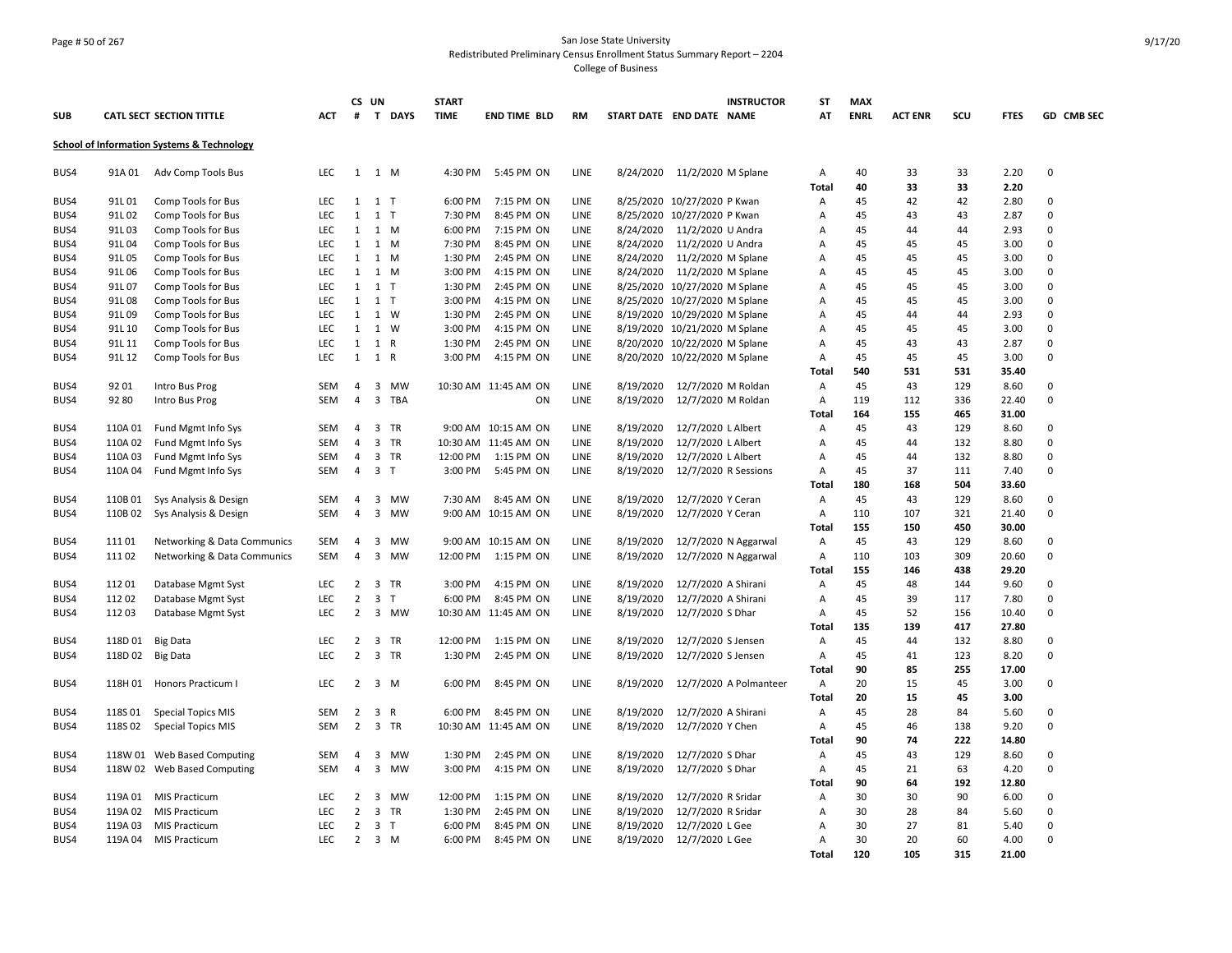## Page # 51 of 267 San Jose State University Redistributed Preliminary Census Enrollment Status Summary Report – 2204 College of Business

|            |        |                                 |            | CS UN          |                |              | <b>START</b> |                      |           |                          |                      | <b>INSTRUCTOR</b>                                | <b>ST</b> | <b>MAX</b>  |                |             |             |                   |
|------------|--------|---------------------------------|------------|----------------|----------------|--------------|--------------|----------------------|-----------|--------------------------|----------------------|--------------------------------------------------|-----------|-------------|----------------|-------------|-------------|-------------------|
| <b>SUB</b> |        | <b>CATL SECT SECTION TITTLE</b> | <b>ACT</b> | #              | Т              | <b>DAYS</b>  | <b>TIME</b>  | <b>END TIME BLD</b>  | <b>RM</b> | START DATE END DATE NAME |                      |                                                  | AT        | <b>ENRL</b> | <b>ACT ENR</b> | scu         | <b>FTES</b> | <b>GD CMB SEC</b> |
| BUS4       | 119B01 | <b>Bus Strat Info Sys</b>       | LEC        | $\overline{2}$ | 3              | TR           |              | 9:00 AM 10:15 AM ON  | LINE      | 8/19/2020                | 12/7/2020 R Sessions |                                                  | A         | 45          | 37             | 111         | 7.40        | $\Omega$          |
| BUS4       | 119B02 | <b>Bus Strat Info Sys</b>       | LEC        | $\overline{2}$ | 3 TR           |              |              | 10:30 AM 11:45 AM ON | LINE      | 8/19/2020                | 12/7/2020 R Sessions |                                                  | A         | 45          | 44             | 132         | 8.80        | $\Omega$          |
| BUS4       | 119B03 | <b>Bus Strat Info Sys</b>       | LEC        | $\overline{2}$ | 3 W            |              | 6:00 PM      | 8:45 PM ON           | LINE      | 8/19/2020                | 12/7/2020 R Sessions |                                                  | A         | 45          | 20             | 60          | 4.00        | $\Omega$          |
|            |        |                                 |            |                |                |              |              |                      |           |                          |                      |                                                  | Total     | 135         | 101            | 303         | 20.20       |                   |
| BUS4       | 180102 | Ind Studies MIS                 | <b>SUP</b> | 36             | 1              | <b>TBA</b>   |              | ON                   | LINE      | 8/19/2020                | 12/7/2020 T Hill     |                                                  | A         | 10          |                | 1           | 0.07        | 0                 |
| BUS4       | 180103 | Ind Studies MIS                 | <b>SUP</b> | 36             |                | 2 TBA        |              | ON                   | LINE      | 8/19/2020                | 12/7/2020 T Hill     |                                                  | А         | 10          | $\Omega$       | 0           | 0.00        | $\Omega$          |
| BUS4       | 180104 | Ind Studies MIS                 | SUP        | 36             |                | 3 TBA        |              | ON                   | LINE      | 8/19/2020                | 12/7/2020 T Hill     |                                                  | А         | 10          | $\Omega$       | $\mathbf 0$ | 0.00        | $\Omega$          |
|            |        |                                 |            |                |                |              |              |                      |           |                          |                      |                                                  | Total     | 30          | 1              | 1           | 0.07        |                   |
| BUS4       | 188 01 | <b>Business Systems</b>         | LEC        | $\overline{2}$ | $\mathbf{3}$   | MW           | 1:30 PM      | 2:45 PM ON           | LINE      | 8/19/2020                | 12/7/2020 R Sridar   |                                                  | A         | 45          | 45             | 135         | 9.00        | $\Omega$          |
| BUS4       | 18802  | <b>Business Systems</b>         | <b>LEC</b> | $\overline{2}$ | $3 \, M$       |              | 3:00 PM      | 5:45 PM ON           | LINE      | 8/19/2020                | 12/7/2020 S Wilde    |                                                  | A         | 45          | 45             | 135         | 9.00        | $\Omega$          |
| BUS4       | 18803  | <b>Business Systems</b>         | LEC        | 2              | 3M             |              | 3:00 PM      | 5:45 PM ON           | LINE      | 8/19/2020                | 12/7/2020 R Sha      |                                                  | A         | 119         | 119            | 357         | 23.80       | $\Omega$          |
| BUS4       | 18804  | <b>Business Systems</b>         | LEC        | 2              | $3 \, M$       |              | 6:00 PM      | 8:45 PM ON           | LINE      | 8/19/2020                | 12/7/2020 S Wilde    |                                                  | A         | 45          | 46             | 138         | 9.20        | $\Omega$          |
| BUS4       | 18805  | <b>Business Systems</b>         | LEC        | $\overline{2}$ | 3 TR           |              | 7:30 AM      | 8:45 AM ON           | LINE      | 8/19/2020                | 12/7/2020 Y Chen     |                                                  | A         | 45          | 45             | 135         | 9.00        | $\Omega$          |
| BUS4       | 18806  | <b>Business Systems</b>         | LEC        | $\overline{2}$ | 3 TR           |              |              | 9:00 AM 10:15 AM ON  | LINE      | 8/19/2020                | 12/7/2020 Y Chen     |                                                  | A         | 45          | 45             | 135         | 9.00        | $\Omega$          |
| BUS4       | 18807  | <b>Business Systems</b>         | LEC        | $\overline{2}$ | 3 TR           |              | 12:00 PM     | 1:15 PM ON           | LINE      | 8/19/2020                | 12/7/2020 R Sridar   |                                                  | A         | 45          | 45             | 135         | 9.00        | $\Omega$          |
| BUS4       | 18808  | <b>Business Systems</b>         | LEC        | $\overline{2}$ | 3 <sub>T</sub> |              | 6:00 PM      | 8:45 PM ON           | LINE      | 8/19/2020                | 12/7/2020 H Nguyen   |                                                  | A         | 119         | 119            | 357         | 23.80       | $\Omega$          |
| BUS4       | 18809  | <b>Business Systems</b>         | LEC        | $\overline{2}$ | 3              | $\top$       | 6:00 PM      | 8:45 PM ON           | LINE      | 8/19/2020                | 12/7/2020 Y Ceran    |                                                  | A         | 45          | 43             | 129         | 8.60        | 0                 |
| BUS4       | 188 10 | <b>Business Systems</b>         | LEC        | $\overline{2}$ | 3              | <b>W</b>     | 3:00 PM      | 5:45 PM ON           | LINE      | 8/19/2020                | 12/7/2020 R Sessions |                                                  | A         | 45          | 43             | 129         | 8.60        | $\Omega$          |
| BUS4       | 188 11 | <b>Business Systems</b>         | LEC        | $\overline{2}$ | 3              | <b>W</b>     | 6:00 PM      | 8:45 PM ON           | LINE      | 8/19/2020                | 12/7/2020 L Gee      |                                                  | А         | 45          | 46             | 138         | 9.20        | $\Omega$          |
| BUS4       | 188 12 | <b>Business Systems</b>         | LEC        |                | 3              |              |              |                      |           |                          |                      |                                                  | X         | 0           | $\Omega$       | $\mathbf 0$ | 0.00        | $\Omega$          |
| BUS4       | 188 13 | <b>Business Systems</b>         | <b>LEC</b> | $\overline{2}$ | 3 R            |              | 6:00 PM      | 8:45 PM ON           | LINE      | 8/19/2020                | 12/7/2020 K Soohoo   |                                                  | A         | 45          | 50             | 150         | 10.00       | $\Omega$          |
| BUS4       | 188 14 | <b>Business Systems</b>         | LEC        | $\overline{2}$ | 3              | $\mathsf{R}$ | 6:00 PM      | 8:45 PM ON           | LINE      | 8/19/2020                | 12/7/2020 H Nguyen   |                                                  | A         | 45          | 47             | 141         | 9.40        |                   |
| BUS4       | 188 15 | <b>Business Systems</b>         | LEC        | $\overline{2}$ | 3              | MW           |              | 10:30 AM 11:45 AM ON | LINE      | 8/19/2020                | 12/7/2020 R Sridar   |                                                  | A         | 45          | 45             | 135         | 9.00        | $\Omega$          |
| BUS4       | 188 16 | <b>Business Systems</b>         | LEC        | $\overline{2}$ | 3 M            |              | 6:00 PM      | 8:45 PM ON           | LINE      | 8/19/2020                | 12/7/2020 R Thadani  |                                                  | A         | 45          | 42             | 126         | 8.40        | $\Omega$          |
| BUS4       | 188 17 | <b>Business Systems</b>         | LEC        | $\overline{2}$ | 3              | <b>W</b>     | 3:00 PM      | 5:45 PM ON           | LINE      | 8/19/2020                | 12/7/2020 G Webb     |                                                  | Α         | 119         | 116            | 348         | 23.20       | $\Omega$          |
|            |        |                                 |            |                |                |              |              |                      |           |                          |                      |                                                  | Total     | 942         | 941            | 2823        | 188.20      |                   |
|            |        |                                 |            |                |                |              |              |                      |           |                          |                      | School of Information Systems & Technology Total |           | 2886        | 2708           | 6994        | 466.27      |                   |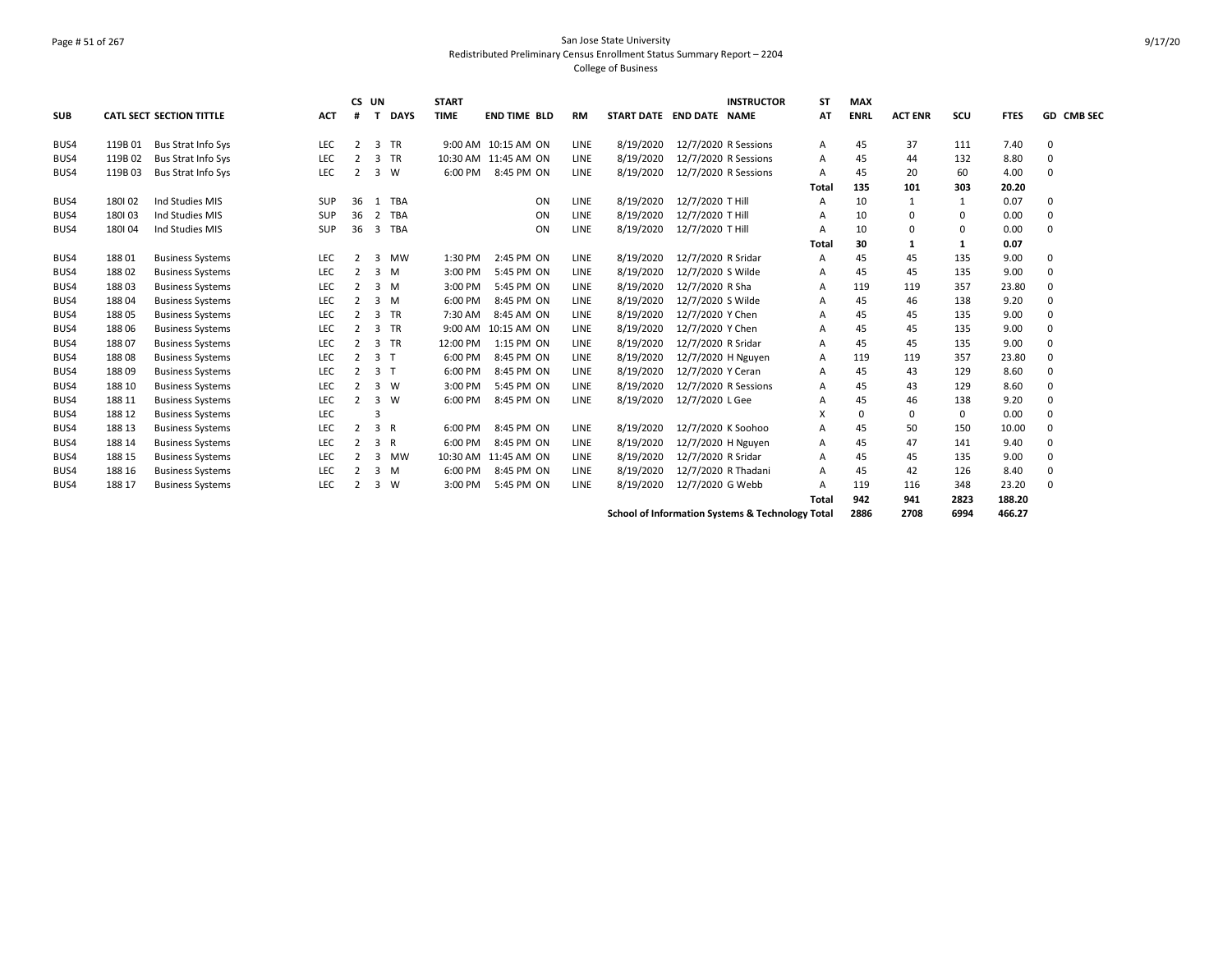## Page # 52 of 267 San Jose State University Redistributed Preliminary Census Enrollment Status Summary Report – 2204 College of Business

|                             |        |                                 |            |                | CS UN               |             | <b>START</b> |                      |      |                          |                     | <b>INSTRUCTOR</b>        | SΤ           | <b>MAX</b>  |                |             |             |              |
|-----------------------------|--------|---------------------------------|------------|----------------|---------------------|-------------|--------------|----------------------|------|--------------------------|---------------------|--------------------------|--------------|-------------|----------------|-------------|-------------|--------------|
| SUB                         |        | <b>CATL SECT SECTION TITTLE</b> | ACT        | #              |                     | T DAYS      | <b>TIME</b>  | <b>END TIME BLD</b>  | RM   | START DATE END DATE NAME |                     |                          | AT           | <b>ENRL</b> | <b>ACT ENR</b> | SCU         | <b>FTES</b> | GD CMB SEC   |
| <b>School of Management</b> |        |                                 |            |                |                     |             |              |                      |      |                          |                     |                          |              |             |                |             |             |              |
| BUS3                        | 12 61  | Managing My Life                | LEC        | 1              | 3 <sub>T</sub>      |             | 3:00 PM      | 5:45 PM ON           | LINE | 8/19/2020                | 12/7/2020 A Rao     |                          | Α            | 45          | 39             | 117         | 7.80        | $\mathsf 0$  |
| BUS3                        | 12 62  | Managing My Life                | LEC        | $\mathbf{1}$   |                     | 3 MW        | 3:00 PM      | 4:15 PM ON           | LINE | 8/19/2020                | 12/7/2020 T Shirley |                          | Α            | 45          | 42             | 126         | 8.40        | $\mathsf 0$  |
| BUS3                        | 12 64  | Managing My Life                | LEC        | 1              | 3 <sub>7</sub>      |             | 6:00 PM      | 8:45 PM ON           | LINE | 8/19/2020                |                     | 12/7/2020 M Schwartz     | Α            | 45          | 44             | 132         | 8.80        | 0            |
| BUS3                        | 12 65  | Managing My Life                | <b>LEC</b> | 1              | $\overline{3}$      | <b>MW</b>   |              | 10:30 AM 11:45 AM ON | LINE | 8/19/2020                | 12/7/2020 W Easter  |                          | Α            | 45          | 42             | 126         | 8.40        | $\mathbf 0$  |
| BUS3                        | 12 66  | Managing My Life                | LEC        | 1              | 3 <sub>1</sub>      |             | 6:00 PM      | 8:45 PM ON           | LINE | 8/19/2020                | 12/7/2020 S Chou    |                          | Α            | 45          | 36             | 108         | 7.20        | $\mathbf 0$  |
| BUS3                        | 1267   | Managing My Life                | LEC        | $\mathbf{1}$   |                     | $3 \, M$    | 6:00 PM      | 8:45 PM ON           | LINE | 8/19/2020                | 12/7/2020 S Chou    |                          | Α            | 45          | 40             | 120         | 8.00        | 0            |
| BUS3                        | 12 68  | Managing My Life                | LEC        | $\mathbf{1}$   |                     | 3 W         | 6:00 PM      | 8:45 PM ON           | LINE | 8/19/2020                | 12/7/2020 J Jain    |                          | Α            | 45          | 42             | 126         | 8.40        | $\mathsf 0$  |
| BUS3                        | 12 69  | Managing My Life                | LEC        | 1              | 3 <sub>T</sub>      |             | 3:00 PM      | 5:45 PM ON           | LINE | 8/19/2020                |                     | 12/7/2020 M Schwartz     | Α            | 45          | 37             | 111         | 7.40        | $\mathbf 0$  |
| BUS3                        | 1280   | Managing My Life                | LEC        | 1              |                     | 3 TBA       |              | ON                   | LINE | 8/19/2020                | 12/7/2020 M Hill    |                          | Α            | 45          | 35             | 105         | 7.00        | 0            |
| BUS3                        | 1281   | Managing My Life                | LEC        |                | $\overline{3}$      |             |              |                      |      |                          |                     |                          | Х            | 0           | $\mathbf 0$    | $\mathbf 0$ | 0.00        | $\mathbf 0$  |
|                             |        |                                 |            |                |                     |             |              |                      |      |                          |                     |                          | Total        | 405         | 357            | 1071        | 71.40       |              |
| BUS3                        | 80 01  | Legal Environment of Bus        | LEC        | 3              |                     | 3 TR        |              | 10:30 AM 11:45 AM ON | LINE | 8/19/2020                | 12/7/2020 J Dworak  |                          | Α            | 45          | 45             | 135         | 9.00        | $\mathbf 0$  |
| BUS3                        | 80 02  | Legal Environment of Bus        | LEC        | 3              |                     | 3 TR        | 12:00 PM     | 1:15 PM ON           | LINE | 8/19/2020                | 12/7/2020 J Dworak  |                          | Α            | 45          | 48             | 144         | 9.60        | 0            |
| BUS3                        | 8003   | Legal Environment of Bus        | LEC        | 3              | 3 <sub>1</sub>      |             | 6:00 PM      | 8:45 PM ON           | LINE | 8/19/2020                | 12/7/2020 A Casey   |                          | Α            | 120         | 120            | 360         | 24.00       | 0            |
| BUS3                        | 8004   | Legal Environment of Bus        | LEC        |                | $\overline{3}$      |             |              |                      |      |                          |                     |                          | X            | $\Omega$    | 0              | $\mathbf 0$ | 0.00        | 0            |
| BUS3                        | 8005   | Legal Environment of Bus        | LEC        |                | 3                   |             |              |                      |      |                          |                     |                          | X            | $\Omega$    | $\Omega$       | 0           | 0.00        | 0            |
| BUS3                        | 80 06  | Legal Environment of Bus        | <b>LEC</b> |                | $\overline{3}$      |             |              |                      |      |                          |                     |                          | X            | $\Omega$    | 0              | 0           | 0.00        | $\Omega$     |
| BUS3                        | 80 07  | Legal Environment of Bus        | LEC        | 3              |                     | 3 MW        |              | 10:30 AM 11:45 AM ON | LINE | 8/19/2020                | 12/7/2020   Yang    |                          | Α            | 119         | 116            | 348         | 23.20       | 0            |
| BUS3                        | 8008   | Legal Environment of Bus        | <b>LEC</b> | 3              |                     | 3 MW        | 12:00 PM     | 1:15 PM ON           | LINE | 8/19/2020                | 12/7/2020 A Padwal  |                          | Α            | 45          | 43             | 129         | 8.60        | 0            |
| BUS3                        | 8009   | Legal Environment of Bus        | LEC        | 3              |                     | $3 \, M$    |              | 9:00 AM 10:15 AM ON  | LINE | 8/19/2020                | 12/7/2020   Yang    |                          | Α            | 45          | 45             | 135         | 9.00        | $\mathbf 0$  |
| BUS3                        | 80 10  | Legal Environment of Bus        | LEC        | 3              |                     | $3 \quad W$ |              | 9:00 AM 10:15 AM ON  | LINE | 8/19/2020                | 12/7/2020   Yang    |                          | Α            | 45          | 45             | 135         | 9.00        | 0            |
|                             |        |                                 |            |                |                     |             |              |                      |      |                          |                     |                          | Total        | 464         | 462            | 1386        | 92.40       |              |
| BUS3                        | 15001  | Fund of HR Mgmt                 | LEC        | $\overline{2}$ | 3 R                 |             | 3:00 PM      | 5:45 PM ON           | LINE | 8/19/2020                | 12/7/2020 S Moore   |                          | Α            | 45          | 44             | 132         | 8.80        | 0            |
| BUS3                        | 150 02 | Fund of HR Mgmt                 | LEC        | $\overline{2}$ |                     | $3 \quad W$ | 6:00 PM      | 8:45 PM ON           | LINE | 8/19/2020                | 12/7/2020 E Garcia  |                          | Α            | 45          | 47             | 141         | 9.40        | 0            |
| BUS3                        | 15003  | Fund of HR Mgmt                 | <b>LEC</b> | 2              |                     | 3 TR        | 4:30 PM      | 5:45 PM ON           | LINE | 8/19/2020                | 12/7/2020 M Norell  |                          | Α            | 45          | 50             | 150         | 10.00       | $\mathbf 0$  |
| BUS3                        | 15004  | Fund of HR Mgmt                 | LEC        | $\overline{2}$ | 3 <sub>T</sub>      |             | 6:00 PM      | 8:45 PM ON           | LINE | 8/19/2020                | 12/7/2020 S Moore   |                          | Α            | 45          | 43             | 129         | 8.60        | $\Omega$     |
| BUS3                        | 15005  | Fund of HR Mgmt                 | LEC        | $\overline{2}$ |                     | 3 MW        | 4:30 PM      | 5:45 PM ON           | LINE | 8/19/2020                | 12/7/2020 M Norell  |                          | Α            | 45          | 36             | 108         | 7.20        | 0            |
|                             |        |                                 |            |                |                     |             |              |                      |      |                          |                     |                          | Total        | 225         | 220            | 660         | 44.00       |              |
| BUS3                        | 153 01 | <b>Mgmt of Diversity</b>        | LEC        |                | $2 \quad 3 \quad W$ |             | 6:00 PM      | 8:45 PM ON           | LINE | 8/19/2020                | 12/7/2020 M Gavino  |                          | Α            | 45          | 43             | 129         | 8.65        | $\mathbf{1}$ |
|                             |        |                                 |            |                |                     |             |              |                      |      |                          |                     |                          | <b>Total</b> | 45          | 43             | 129         | 8.65        |              |
| BUS3                        | 154 01 | Wkfrce Plan Staff & Train       | LEC        |                | $\overline{3}$      |             |              |                      |      |                          |                     |                          | X            | $\Omega$    | $\mathbf 0$    | $\mathbf 0$ | 0.00        | 0            |
| BUS3                        | 154 02 | Wkfrce Plan Staff & Train       | LEC        | $\overline{2}$ | $\mathbf{3}$        | T           | 6:00 PM      | 8:45 PM ON           | LINE | 8/19/2020                |                     | 12/7/2020 M Norman       | Α            | 45          | 45             | 135         | 9.00        | 0            |
| BUS3                        | 154 03 | Wkfrce Plan Staff & Train       | LEC        | $\overline{2}$ |                     | 3 MW        | 12:00 PM     | 1:15 PM ON           | LINE | 8/19/2020                |                     | 12/7/2020 S Evans-Wemusa | Α            | 45          | 45             | 135         | 9.00        | 0            |
|                             |        |                                 |            |                |                     |             |              |                      |      |                          |                     |                          | Total        | 90          | 90             | 270         | 18.00       |              |
| BUS3                        | 155 01 | Performance Mgmnt & Dev         | LEC        | $\overline{2}$ |                     | 3 MW        |              | 10:30 AM 11:45 AM ON | LINE | 8/19/2020                |                     | 12/7/2020 S Raghuram     | Α            | 40          | 45             | 135         | 9.00        | 0            |
|                             |        |                                 |            |                |                     |             |              |                      |      |                          |                     |                          | Total        | 40          | 45             | 135         | 9.00        |              |
| BUS3                        | 157 01 | Legal Issues in Hrm             | LEC        | $\overline{2}$ |                     | $3 \, M$    | 6:00 PM      | 8:45 PM ON           | LINE | 8/19/2020                | 12/7/2020 A Casey   |                          | Α            | 45          | 45             | 135         | 9.00        | $\mathsf 0$  |
|                             |        |                                 |            |                |                     |             |              |                      |      |                          |                     |                          | Total        | 45          | 45             | 135         | 9.00        |              |
| BUS3                        | 158 01 | Compensatn & Rewd Sys           | LEC        | $\overline{2}$ | 3 R                 |             | 3:00 PM      | 5:45 PM ON           | LINE | 8/19/2020                |                     | 12/7/2020 J Cleveland    | A            | 45          | 49             | 147         | 9.80        | 0            |
|                             |        |                                 |            |                |                     |             |              |                      |      |                          |                     |                          | Total        | 45          | 49             | 147         | 9.80        |              |
| BUS3                        | 15901  | Senior Sem in HRM               | <b>SEM</b> | 5              |                     | 3 W         | 3:00 PM      | 5:45 PM ON           | LINE | 8/19/2020                | 12/7/2020 M Gavino  |                          | Α            | 45          | 31             | 93          | 6.20        | $\mathbf 0$  |
|                             |        |                                 |            |                |                     |             |              |                      |      |                          |                     |                          | Total        | 45          | 31             | 93          | 6.20        |              |
| BUS3                        | 16001  | Fund Mgmt & Org Beh             | LEC        | $\overline{2}$ | 3                   | TR          | 12:00 PM     | 1:15 PM ON           | LINE | 8/19/2020                | 12/7/2020 E Mullen  |                          | Α            | 45          | 45             | 135         | 9.05        | $\mathbf{1}$ |
| BUS3                        | 160 02 | Fund Mgmt & Org Beh             | LEC        | $\overline{2}$ |                     | 3 TR        |              | 10:30 AM 11:45 AM ON | LINE | 8/19/2020                | 12/7/2020 E Mullen  |                          | Α            | 45          | 48             | 144         | 9.60        | 0            |
| BUS3                        | 160 03 | Fund Mgmt & Org Beh             | <b>LEC</b> | $\overline{2}$ |                     | 3 TR        |              | 10:30 AM 11:45 AM ON | LINE | 8/19/2020                |                     | 12/7/2020 E Mattarelli   | Α            | 45          | 45             | 135         | 9.00        | $\mathbf 0$  |
| BUS3                        | 16004  | Fund Mgmt & Org Beh             | LEC        |                | $\overline{3}$      |             |              |                      |      |                          |                     |                          | X            | 0           | $\mathbf 0$    | $\mathbf 0$ | 0.00        | $\mathbf 0$  |
| BUS3                        | 160 05 | Fund Mgmt & Org Beh             | LEC        | $\overline{2}$ |                     | 3 TR        |              | 9:00 AM 10:15 AM ON  | LINE | 8/19/2020                | 12/7/2020 Y No      |                          | Α            | 45          | 45             | 135         | 9.00        | 0            |
| BUS3                        | 160 06 | Fund Mgmt & Org Beh             | LEC        | 2              |                     | 3 TR        |              | 10:30 AM 11:45 AM ON | LINE | 8/19/2020                | 12/7/2020 Y No      |                          | Α            | 45          | 44             | 132         | 8.80        | 0            |
| BUS3                        | 160 07 | Fund Mgmt & Org Beh             | <b>LEC</b> | 2              |                     | 3 TR        |              | 12:00 PM 1:15 PM ON  | LINE | 8/19/2020                | 12/7/2020 Y No      |                          | A            | 45          | 45             | 135         | 9.00        | $\Omega$     |
|                             |        |                                 |            |                |                     |             |              |                      |      |                          |                     |                          |              |             |                |             |             |              |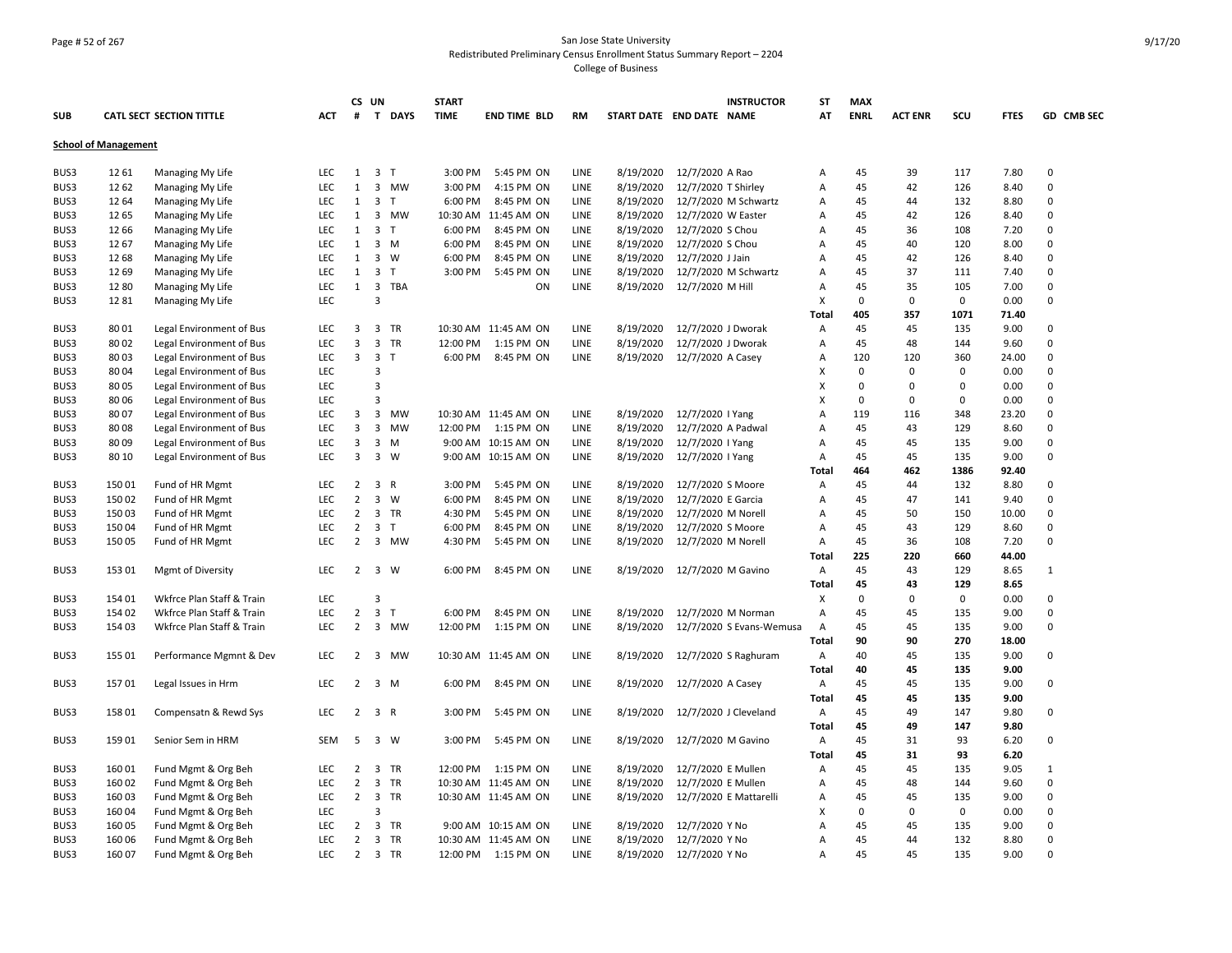## Page # 53 of 267 San Jose State University Redistributed Preliminary Census Enrollment Status Summary Report – 2204 College of Business

|            |         |                                 |            |                | CS UN                   |             | <b>START</b> |                      |           |                          |                                  | <b>INSTRUCTOR</b>    | ST             | <b>MAX</b>  |                |              |             |              |
|------------|---------|---------------------------------|------------|----------------|-------------------------|-------------|--------------|----------------------|-----------|--------------------------|----------------------------------|----------------------|----------------|-------------|----------------|--------------|-------------|--------------|
| <b>SUB</b> |         | <b>CATL SECT SECTION TITTLE</b> | <b>ACT</b> | #              |                         | T DAYS      | <b>TIME</b>  | <b>END TIME BLD</b>  | <b>RM</b> | START DATE END DATE NAME |                                  |                      | AT             | <b>ENRL</b> | <b>ACT ENR</b> | SCU          | <b>FTES</b> | GD CMB SEC   |
| BUS3       | 160 08  | Fund Mgmt & Org Beh             | LEC        | $\overline{2}$ |                         | 3 TR        |              | 10:30 AM 11:45 AM ON | LINE      | 8/19/2020                | 12/7/2020 S Francis              |                      | Α              | 45          | 45             | 135          | 9.00        | $\Omega$     |
| BUS3       | 160 09  | Fund Mgmt & Org Beh             | LEC        | $\overline{2}$ | 3 R                     |             | 6:00 PM      | 8:45 PM ON           | LINE      | 8/19/2020                | 12/7/2020 A Gomez                |                      | Α              | 45          | 44             | 132          | 8.80        | $\Omega$     |
| BUS3       | 160 10  | Fund Mgmt & Org Beh             | <b>LEC</b> | $\overline{2}$ |                         | 3 MW        | 7:30 AM      | 8:45 AM ON           | LINE      | 8/19/2020                | 12/7/2020 R Pollard              |                      | Α              | 45          | 45             | 135          | 9.00        | $\Omega$     |
| BUS3       | 160 11  | Fund Mgmt & Org Beh             | LEC        | $\overline{2}$ |                         | 3 MW        |              | 9:00 AM 10:15 AM ON  | LINE      | 8/19/2020                | 12/7/2020 R Pollard              |                      | A              | 45          | 45             | 135          | 9.00        | $\mathbf 0$  |
| BUS3       | 160 12  | Fund Mgmt & Org Beh             | <b>LEC</b> | $\overline{2}$ | $\overline{3}$          | W           | 3:00 PM      | 5:45 PM ON           | LINE      | 8/19/2020                | 12/7/2020 P Wells                |                      | $\mathsf{A}$   | 120         | 120            | 360          | 24.00       | $\Omega$     |
| BUS3       | 160 13  | Fund Mgmt & Org Beh             | LEC        | $\overline{2}$ |                         | 3 MW        | 12:00 PM     | 1:15 PM ON           | LINE      | 8/19/2020                |                                  | 12/7/2020 S Raghuram | Α              | 40          | 45             | 135          | 9.00        | $\Omega$     |
| BUS3       | 160 14  | Fund Mgmt & Org Beh             | LEC        | $\overline{2}$ |                         | 3 MW        |              | 9:00 AM 10:15 AM ON  | LINE      | 8/19/2020                |                                  | 12/7/2020 A Musgrave | Α              | 45          | 47             | 141          | 9.40        | $\Omega$     |
| BUS3       | 160 15  | Fund Mgmt & Org Beh             | LEC        | $\overline{2}$ |                         | $3 \quad W$ | 6:00 PM      | 8:45 PM ON           | LINE      | 8/19/2020                | 12/7/2020 C Van                  |                      | Α              | 45          | 44             | 132          | 8.85        | $\mathbf{1}$ |
| BUS3       | 160 16  | Fund Mgmt & Org Beh             | LEC        | $\overline{2}$ | 3 <sub>T</sub>          |             | 6:00 PM      | 8:45 PM ON           | LINE      | 8/19/2020                | 12/7/2020 E Vyas                 |                      | Α              | 45          | 45             | 135          | 9.00        | $\Omega$     |
| BUS3       | 160 17  | Fund Mgmt & Org Beh             | LEC        | $\overline{2}$ |                         | 3 MW        | 1:30 PM      | 2:45 PM ON           | LINE      | 8/19/2020                | 12/7/2020 R Pollard              |                      | Α              | 45          | 43             | 129          | 8.60        | $\Omega$     |
| BUS3       | 160 18  | Fund Mgmt & Org Beh             | LEC        | $\overline{2}$ | 3 <sub>T</sub>          |             | 6:00 PM      | 8:45 PM ON           | LINE      | 8/19/2020                | 12/7/2020 P Wells                |                      | Α              | 45          | 44             | 132          | 8.80        | $\Omega$     |
| BUS3       | 160 19  | Fund Mgmt & Org Beh             | <b>LEC</b> | $\overline{2}$ |                         | 3 W         | 6:00 PM      | 8:45 PM ON           | LINE      | 8/19/2020                | 12/7/2020 S Moore                |                      | A              | 45          | 46             | 138          | 9.20        | $\Omega$     |
| BUS3       | 160 20  | Fund Mgmt & Org Beh             | LEC        | $\overline{2}$ |                         | 3 TR        | 3:00 PM      | 4:15 PM ON           | LINE      | 8/19/2020                | 12/7/2020 S Francis              |                      | Α              | 45          | 42             | 126          | 8.40        | $\Omega$     |
| BUS3       | 160 80  | Fund Mgmt & Org Beh             | <b>LEC</b> | 2              |                         | 3 TBA       |              | ON                   | LINE      | 8/19/2020                | 12/7/2020 A Rao                  |                      | $\overline{A}$ | 120         | 118            | 354          | 23.60       | $\mathbf 0$  |
|            |         |                                 |            |                |                         |             |              |                      |           |                          |                                  |                      | <b>Total</b>   | 1045        | 1045           | 3135         | 209.10      |              |
| BUS3       | 161A 01 | Applied Org Behavr              | SEM        | -5             |                         | 3 MW        | 12:00 PM     | 1:15 PM ON           | LINE      | 8/19/2020                | 12/7/2020 G Lester               |                      | A              | 45          | 45             | 135          | 9.00        | $\mathbf 0$  |
| BUS3       | 161A02  | Applied Org Behavr              | <b>SEM</b> | 5              |                         | 3 MW        | 4:30 PM      | 5:45 PM ON           | LINE      | 8/19/2020                | 12/7/2020 T Shirley              |                      | A              | 45          | 48             | 144          | 9.60        | $\mathbf 0$  |
| BUS3       | 161A03  | Applied Org Behavr              | SEM        | 5              |                         | 3 MW        |              | 10:30 AM 11:45 AM ON | LINE      | 8/19/2020                | 12/7/2020 G Lester               |                      | A              | 45          | 32             | 96           | 6.40        | $\Omega$     |
|            |         |                                 |            |                |                         |             |              |                      |           |                          |                                  |                      | Total          | 135         | 125            | 375          | 25.00       |              |
| BUS3       | 161B01  | Org Theory                      | <b>LEC</b> | $\overline{2}$ |                         | 3 TR        |              | 10:30 AM 11:45 AM ON | LINE      | 8/19/2020                | 12/7/2020 T Altura               |                      | A              | 45          | 48             | 144          | 9.60        | $\Omega$     |
| BUS3       | 161B 02 | Org Theory                      | <b>LEC</b> | $\overline{2}$ |                         | 3 TR        | 12:00 PM     | 1:15 PM ON           | LINE      | 8/19/2020                | 12/7/2020 T Altura               |                      | A              | 45          | 45             | 135          | 9.00        | $\Omega$     |
|            |         |                                 |            |                |                         |             |              |                      |           |                          |                                  |                      | <b>Total</b>   | 90          | 93             | 279          | 18.60       |              |
| BUS3       | 165 01  | Analysis/Desgn Teams            | <b>LEC</b> |                | 1 3 TR                  |             | 12:00 PM     | 1:15 PM ON           | LINE      |                          | 8/19/2020 12/7/2020 E Mattarelli |                      | $\mathsf{A}$   | 45          | 45             | 135          | 9.00        | $\Omega$     |
|            |         |                                 |            |                |                         |             |              |                      |           |                          |                                  |                      | Total          | 45          | 45             | 135          | 9.00        |              |
| BUS3       | 166 01  | Bus, Govt, Society              | LEC        | $\overline{2}$ | $\overline{3}$          | TR          | 4:30 PM      | 5:45 PM ON           | LINE      | 8/19/2020                |                                  | 12/7/2020 M Maguire  | Α              | 45          | 46             | 138          | 9.20        | $\Omega$     |
| BUS3       | 166 02  | Bus, Govt, Society              | LEC        | $\overline{2}$ |                         | 3 TR        |              | 10:30 AM 11:45 AM ON | LINE      | 8/19/2020                | 12/7/2020 R Roman                |                      | Α              | 45          | 44             | 132          | 8.80        | $\mathbf 0$  |
| BUS3       | 16603   | Bus, Govt, Society              | <b>LEC</b> | $\overline{2}$ |                         | 3 TR        | 12:00 PM     | 1:15 PM ON           | LINE      | 8/19/2020                | 12/7/2020 R Roman                |                      | A              | 45          | 44             | 132          | 8.80        | 0            |
|            |         |                                 |            |                |                         |             |              |                      |           |                          |                                  |                      | Total          | 135         | 134            | 402          | 26.80       |              |
| BUS3       | 169A 01 | <b>Honors Seminar</b>           | <b>LEC</b> | $\overline{2}$ | 3 R                     |             | 3:00 PM      | 5:45 PM ON           | LINE      | 8/19/2020                | 12/7/2020 E Mullen               |                      | Α              | 40          | 15             | 45           | 3.00        | $\Omega$     |
|            |         |                                 |            |                |                         |             |              |                      |           |                          |                                  |                      | Total          | 40          | 15             | 45           | 3.00        |              |
| BUS3       | 180D 02 | Indiv St Org Mgmt               | SUP        |                |                         | 36 1 TBA    |              | ON                   | LINE      | 8/19/2020                | 12/7/2020 N Da Silva             |                      | Α              | 10          | $\mathbf{1}$   | $\mathbf{1}$ | 0.07        | $\Omega$     |
| BUS3       | 180D 03 | Indiv St Org Mgmt               | SUP        | 36             |                         | 1 TBA       |              | ON                   | LINE      | 8/19/2020                | 12/7/2020                        |                      | A              | 10          | $\Omega$       | 0            | 0.00        | $\pmb{0}$    |
| BUS3       | 180D 04 | Indiv St Org Mgmt               | SUP        |                |                         | 36 1 TBA    |              | ON                   | LINE      | 8/19/2020                | 12/7/2020                        |                      | Α              | 10          | $\mathbf 0$    | 0            | 0.00        | $\Omega$     |
| BUS3       | 180D 05 | Indiv St Org Mgmt               | SUP        | 36             |                         | 3 TBA       |              | ON                   | LINE      | 8/19/2020                | 12/7/2020                        |                      | A              | 10          | $\Omega$       | $\mathbf 0$  | 0.00        | $\Omega$     |
|            |         |                                 |            |                |                         |             |              |                      |           |                          |                                  |                      | Total          | 40          | 1              | $\mathbf{1}$ | 0.07        |              |
| BUS3       | 18901   | <b>Strategic Mgmt</b>           | SEM        | 5              |                         | 3 M         | 6:00 PM      | 8:45 PM ON           | LINE      | 8/19/2020                | 12/7/2020 S Rodan                |                      | A              | 30          | 28             | 84           | 5.60        | $\Omega$     |
| BUS3       | 18902   | <b>Strategic Mgmt</b>           | SEM        | 5              | 3 R                     |             | 6:00 PM      | 8:45 PM ON           | LINE      | 8/19/2020                | 12/7/2020 S Rodan                |                      | Α              | 30          | 29             | 87           | 5.80        | $\mathbf 0$  |
| BUS3       | 18903   | <b>Strategic Mgmt</b>           | <b>SEM</b> | 5              |                         | 3 TR        | 7:30 AM      | 8:45 AM ON           | LINE      | 8/19/2020                | 12/7/2020 G Mathur               |                      | Α              | 27          | 30             | 90           | 6.00        | $\Omega$     |
| BUS3       | 189 04  | <b>Strategic Mgmt</b>           | SEM        | 5              |                         | 3 TR        |              | 9:00 AM 10:15 AM ON  | LINE      | 8/19/2020                | 12/7/2020 G Mathur               |                      | Α              | 27          | 31             | 93           | 6.20        | $\Omega$     |
| BUS3       | 189 05  | <b>Strategic Mgmt</b>           | SEM        | 5              |                         | 3 TR        |              | 10:30 AM 11:45 AM ON | LINE      | 8/19/2020                | 12/7/2020 G Mathur               |                      | Α              | 27          | 32             | 96           | 6.40        | $\Omega$     |
| BUS3       | 18906   | <b>Strategic Mgmt</b>           | SEM        | 5              |                         | 3 TR        |              | 9:00 AM 10:15 AM ON  | LINE      | 8/19/2020                | 12/7/2020 C Wang                 |                      | A              | 30          | 35             | 105          | 7.00        | $\Omega$     |
| BUS3       | 18907   | <b>Strategic Mgmt</b>           | SEM        | 5              |                         | 3 TR        |              | 10:30 AM 11:45 AM ON | LINE      | 8/19/2020                | 12/7/2020 C Wang                 |                      | Α              | 30          | 33             | 99           | 6.60        | $\Omega$     |
| BUS3       | 18908   | <b>Strategic Mgmt</b>           | SEM        | 5              |                         | 3 TR        | 1:30 PM      | 2:45 PM ON           | LINE      | 8/19/2020                | 12/7/2020 C Wang                 |                      | A              | 30          | 34             | 102          | 6.80        | $\Omega$     |
| BUS3       | 18909   | <b>Strategic Mgmt</b>           | SEM        | 5              |                         | 3 TR        | 3:00 PM      | 4:15 PM ON           | LINE      | 8/19/2020                | 12/7/2020 C Wang                 |                      | Α              | 30          | 31             | 93           | 6.20        | $\Omega$     |
| BUS3       | 189 10  | <b>Strategic Mgmt</b>           | <b>SEM</b> | -5             |                         | 3 MW        | 3:00 PM      | 4:15 PM ON           | LINE      | 8/19/2020                | 12/7/2020 R Wood                 |                      | $\overline{A}$ | 30          | 30             | 90           | 6.00        | $\Omega$     |
| BUS3       | 189 11  | <b>Strategic Mgmt</b>           | SEM        | 5              | $\overline{\mathbf{3}}$ | W           | 6:00 PM      | 8:45 PM ON           | LINE      | 8/19/2020                | 12/7/2020 R Wood                 |                      | Α              | 30          | 29             | 87           | 5.80        | $\Omega$     |
| BUS3       | 189 12  |                                 | <b>SEM</b> |                | 3                       |             |              |                      |           |                          |                                  |                      |                | 0           | $\Omega$       | $\mathbf 0$  | 0.00        | $\Omega$     |
|            |         | <b>Strategic Mgmt</b>           |            |                |                         |             |              |                      | LINE      |                          |                                  |                      | Х              | 30          | 31             | 93           |             | $\mathbf 0$  |
| BUS3       | 189 13  | <b>Strategic Mgmt</b>           | SEM        | 5              | $\overline{3}$          | MW          | 7:30 AM      | 8:45 AM ON           |           | 8/19/2020                | 12/7/2020 S Khavul               |                      | Α              |             |                |              | 6.20        | $\Omega$     |
| BUS3       | 189 14  | <b>Strategic Mgmt</b>           | SEM        | 5              |                         | 3 MW        |              | 9:00 AM 10:15 AM ON  | LINE      | 8/19/2020                | 12/7/2020 S Khavul               |                      | Α              | 30          | 32             | 96           | 6.40        |              |
| BUS3       | 189 15  | <b>Strategic Mgmt</b>           | <b>SEM</b> | 5              |                         | 3 MW        |              | 10:30 AM 11:45 AM ON | LINE      | 8/19/2020                | 12/7/2020 S Khavul               |                      | Α              | 30          | 32             | 96           | 6.40        | $\Omega$     |
| BUS3       | 189 16  | <b>Strategic Mgmt</b>           | <b>SEM</b> | 5 <sup>7</sup> | 3 R                     |             |              | 6:00 PM 8:45 PM ON   | LINE      | 8/19/2020                | 12/7/2020 L Gee                  |                      | A              | 30          | 33             | 99           | 6.60        | $\Omega$     |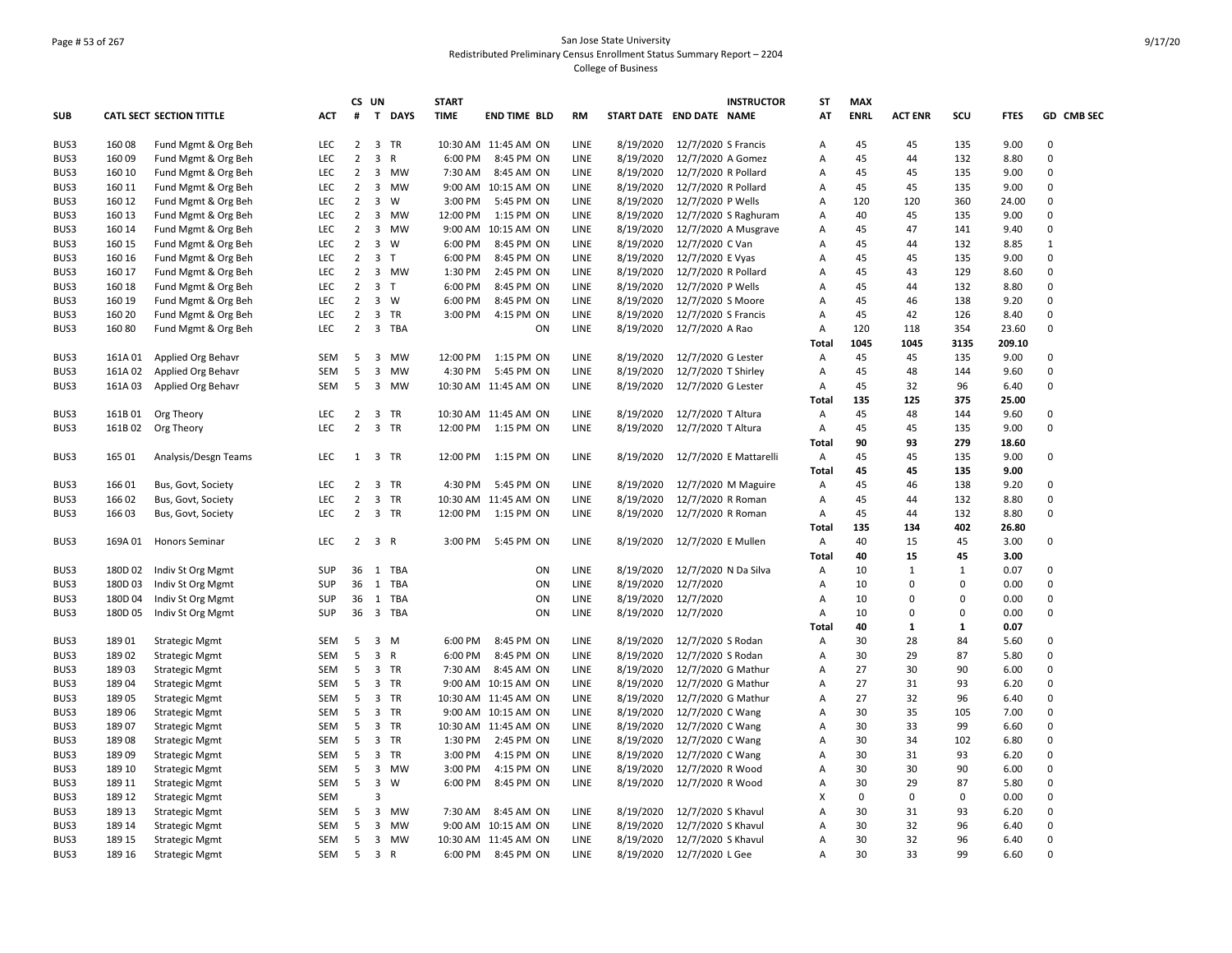## Page # 54 of 267 San Jose State University Redistributed Preliminary Census Enrollment Status Summary Report – 2204 College of Business

|            |        |                                 |            | CS UN |   |             | <b>START</b> |                       |           |                          |                    | <b>INSTRUCTOR</b>                 | ST    | <b>MAX</b>  |                |       |             |                   |
|------------|--------|---------------------------------|------------|-------|---|-------------|--------------|-----------------------|-----------|--------------------------|--------------------|-----------------------------------|-------|-------------|----------------|-------|-------------|-------------------|
| <b>SUB</b> |        | <b>CATL SECT SECTION TITTLE</b> | <b>ACT</b> | $\pm$ |   | <b>DAYS</b> | <b>TIME</b>  | <b>END TIME BLD</b>   | <b>RM</b> | START DATE END DATE NAME |                    |                                   | AT    | <b>ENRL</b> | <b>ACT ENR</b> | scu   | <b>FTES</b> | <b>GD CMB SEC</b> |
| BUS3       | 189 17 | Strategic Mgmt                  | SEM 5 3 F  |       |   |             |              | 10:00 AM  12:45 PM ON | LINE      | 8/19/2020                | 12/7/2020 L Gee    |                                   | A     | 30          | 34             | 102   | 6.80        |                   |
| BUS3       | 189 18 | <b>Strategic Mgmt</b>           | <b>SEM</b> |       |   |             |              |                       |           |                          |                    |                                   |       | $\Omega$    |                | 0     | 0.00        |                   |
| BUS3       | 189 19 | <b>Strategic Mgmt</b>           | SEM 5 3 TR |       |   |             | $3:00$ PM    | 4:15 PM ON            | LINE      | 8/19/2020                | 12/7/2020 G Radine |                                   | A     | 30          | 34             | 102   | 6.80        |                   |
| BUS3       | 189 20 | <b>Strategic Mgmt</b>           | <b>SEM</b> |       | 3 |             |              |                       |           |                          |                    |                                   |       | 0           |                | 0     | 0.00        |                   |
| BUS3       | 189 21 | <b>Strategic Mgmt</b>           | <b>SEM</b> | 5 3 M |   |             | 6:00 PM      | 8:45 PM ON            | LINE      | 8/19/2020                | 12/7/2020 R Wood   |                                   | A     | 30          | 26             | 78    | 5.20        |                   |
|            |        |                                 |            |       |   |             |              |                       |           |                          |                    |                                   | Total | 531         | 564            | 1692  | 112.80      |                   |
|            |        |                                 |            |       |   |             |              |                       |           |                          |                    | <b>School of Management Total</b> |       | 3465        | 3364           | 10090 | 672.82      |                   |